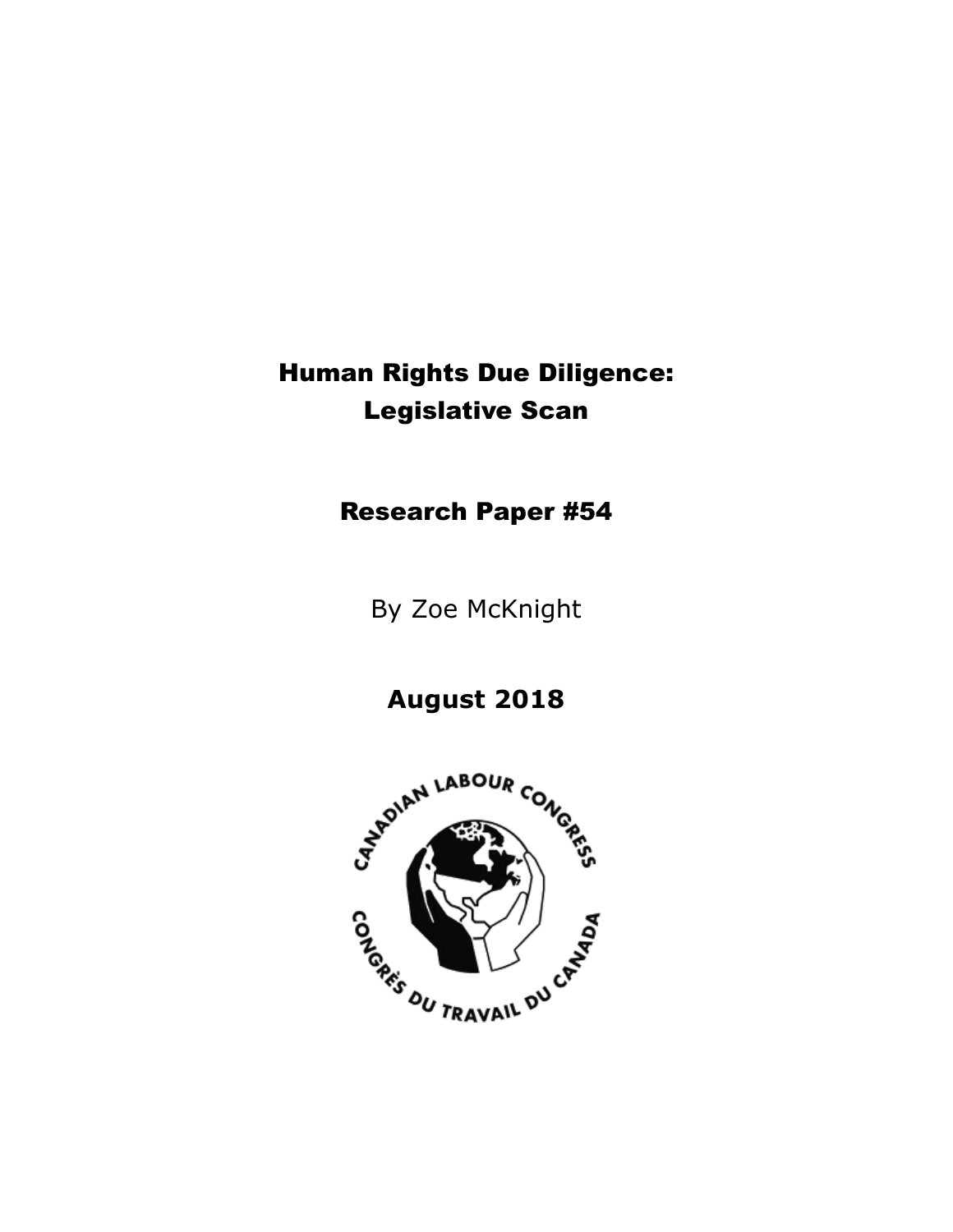# **Table of Contents**

|                                                                      | 3  |
|----------------------------------------------------------------------|----|
| European Union Directive 2014/95 "Non-financial reporting directive" | 6  |
|                                                                      | 8  |
|                                                                      | 8  |
|                                                                      | 8  |
|                                                                      | 10 |
|                                                                      | 10 |
|                                                                      | 10 |
|                                                                      | 12 |
|                                                                      | 13 |
|                                                                      | 14 |
| Swiss Popular Initiative on Responsible Business 2018                | 15 |
|                                                                      | 15 |
|                                                                      | 17 |
|                                                                      | 17 |
|                                                                      | 17 |
|                                                                      | 18 |
|                                                                      | 19 |
|                                                                      | 20 |
| <b>Best practices</b>                                                | 21 |
|                                                                      | 22 |
|                                                                      | 22 |
|                                                                      | 24 |
|                                                                      | 24 |
|                                                                      | 24 |
|                                                                      | 25 |
|                                                                      | 26 |
|                                                                      | 27 |
|                                                                      | 29 |
| California Transparency in Supply Chains Act (2010)                  | 20 |
|                                                                      | 30 |
|                                                                      | 31 |
|                                                                      | 32 |
|                                                                      | 32 |
|                                                                      | 33 |
|                                                                      | 34 |
|                                                                      | 36 |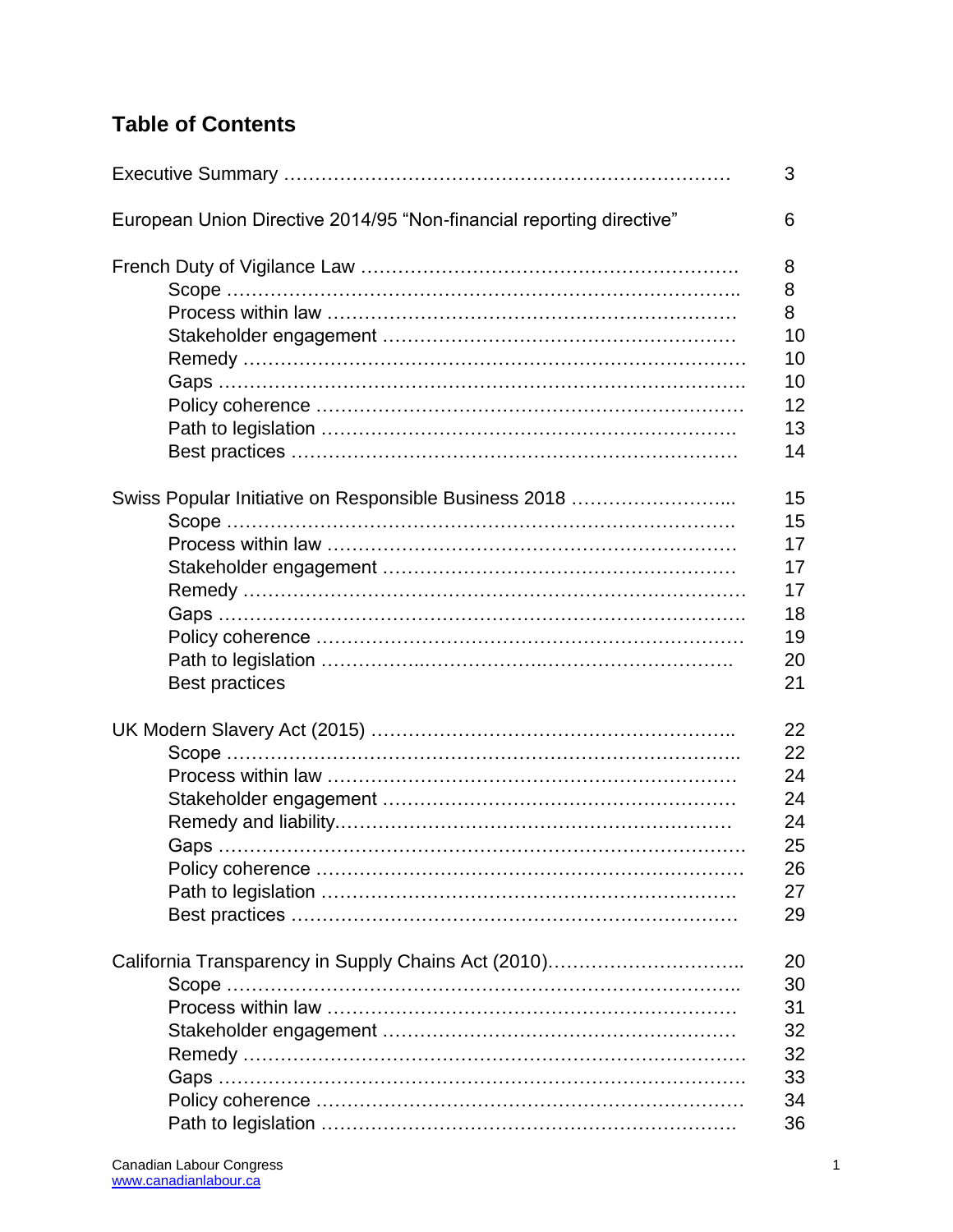|                                                                | 36 |
|----------------------------------------------------------------|----|
|                                                                | 37 |
|                                                                | 37 |
|                                                                | 38 |
|                                                                | 38 |
|                                                                | 39 |
|                                                                | 39 |
|                                                                | 40 |
|                                                                | 41 |
|                                                                | 42 |
|                                                                |    |
| Netherlands Child Labour Due Diligence Law (2017) (in process) | 43 |
|                                                                | 43 |
|                                                                | 44 |
|                                                                | 44 |
|                                                                | 44 |
|                                                                | 45 |
|                                                                | 45 |
|                                                                | 46 |
|                                                                | 47 |
|                                                                |    |
| German proposal: Corporate Responsibility and Human Rights     | 47 |
|                                                                | 48 |
|                                                                | 48 |
|                                                                | 48 |
|                                                                | 49 |
|                                                                | 49 |
|                                                                | 49 |
|                                                                | 51 |
|                                                                | 51 |
|                                                                |    |
|                                                                | 52 |
|                                                                | 52 |

.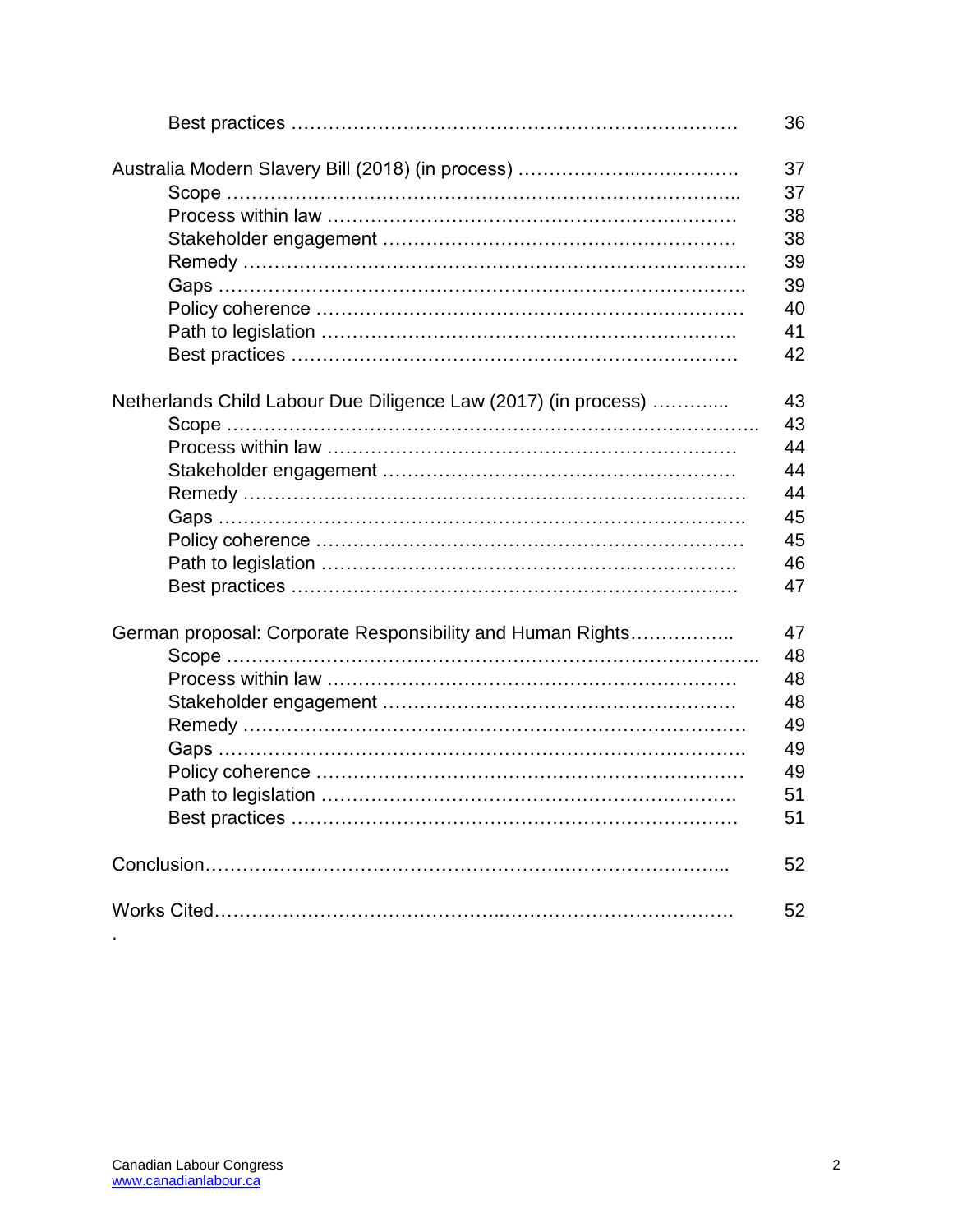**This research paper (#54) is the second part of a three-part series on human rights due diligence (HRDD). Research Paper #53, Human Rights Due Diligence: International Instruments, provides an overview and comparison of the various international principles and guidelines that refer to, or recommend for, human rights due diligence. Research Paper #55, Human Rights Due Diligence: Recommendations for a Canadian Approach, provides recommendations for a Canadian approach to HRDD.**

# **Executive Summary**

The UN Guiding Principles recommend states implement and enforce domestic laws that require enterprises to respect human rights. But the framework provided for implementation focuses on remedy and does not include specific recommendations about legal sanctions or corporate liability in the event a business does not carry out due diligence and causes, contributes to, or is directly linked to adverse impacts. This is left to individual states.

Similarly, the Guiding Principles do not provide specific direction to states on issues of jurisdiction, applicable law, or "the material conditions of parent or contracting company liability. These elements remain a matter of domestic law. They have given rise to much uncertainty in the emerging relevant transnational civil litigation, as is the case for material conditions of parent-company liability."<sup>1</sup> There has never been, to date, a court verdict addressing liability for the actions or negligence of a foreign supplier or subsidiary and any criteria for civil liability remain yet undetermined.<sup>2</sup> State domestic laws deal with these questions — or not — in various ways.

State regulatory options for embedding responsible business conduct and corporate respect for human rights in domestic law include: mandatory due diligence as a matter of compliance; incentives and benefits in return for due diligence practices; reporting and transparency requirements to encourage due diligence. Reporting and transparency requirements are the least effective.<sup>3</sup> The underlying assumption is that enterprises will attempt to avoid or address adverse impacts if they are made public, but reporting laws do not address remedy, including civil liability, in the case of harm.

<sup>1</sup> Nicholas Bueno, "The Swiss Popular Initiative on Responsible Business: From Responsibility to Liability," in *Accountability and International Business Operations: Providing Justice for Corporate Violations of Human Rights and Environmental Standards (forthcoming)*, ed. L.F.H. Enneking, I. Giesen, F.G.H Kristen, L. Roorda, C.M.J. Ryngaert, and A.L.M. Schaap (London, New York: Routledge, Taylor and Francis, 2018), accessed July 16, 2018, https://papers.ssrn.com/sol3/papers.cfm?abstract\_id=3125672, 7.

<sup>2</sup> Bueno, The Swiss Popular Initiative, 2018, 8.

<sup>3</sup> Sandra Cossart, Jerome Chaplier, and Tiphaine Beau De Lomenie, "The French Law on Duty of Care: A Historic Step Towards Making Globalization Work for All," Business and Human Rights Journal 2 (June 15, 2017): accessed July 9, 2017, doi:10.1017/bhj.2017.14, 321.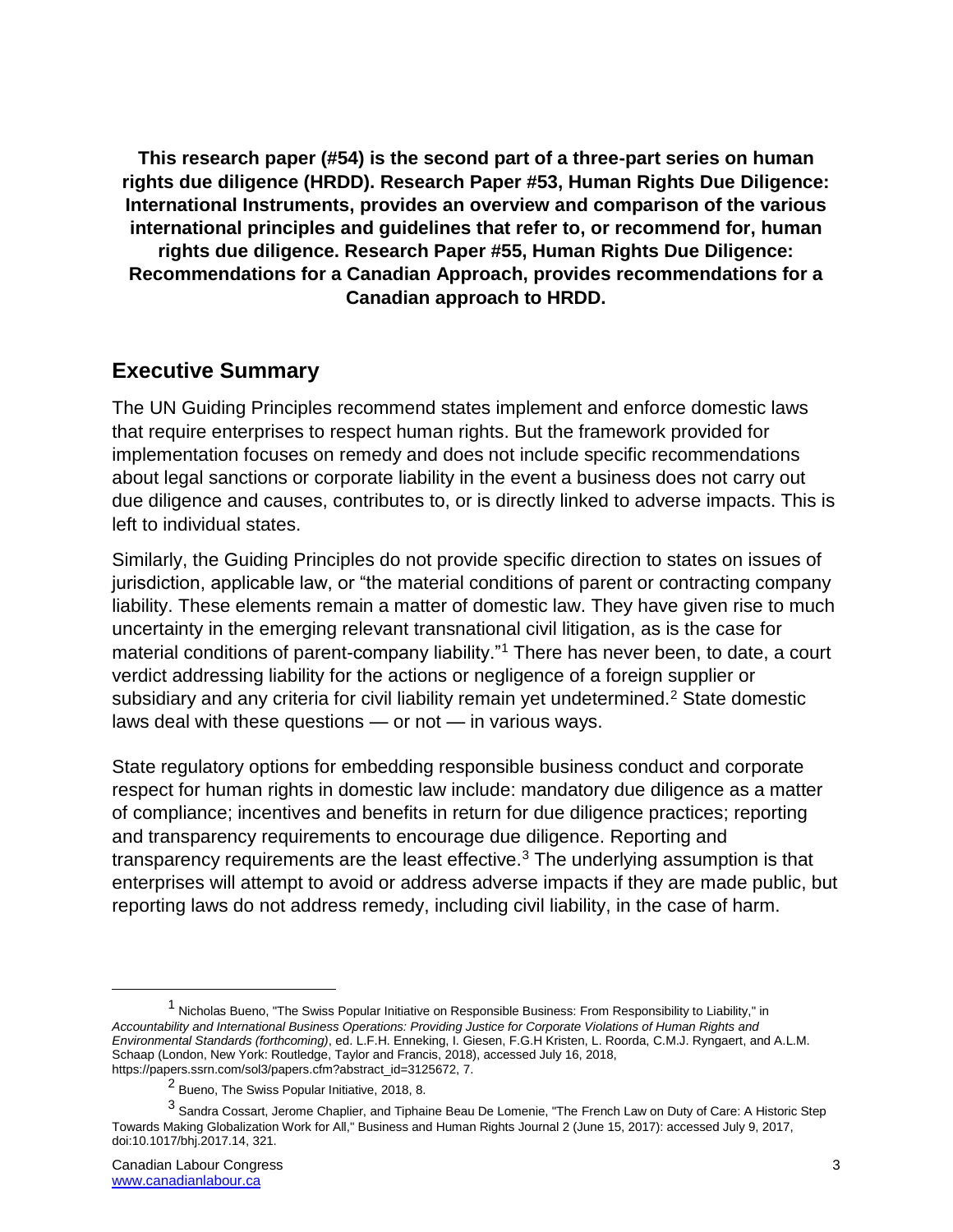There are two broad categories of domestic laws addressing the corporate responsibility to respect human rights: mandatory disclosure laws (California Transparency in Supply Chains, UK Modern Slavery Act, Australia Modern Slavery Act) and mandatory human rights due diligence (French Duty of Vigilance law, Dutch Child Labour Due Diligence proposal, Swiss Responsible Business Initiative, and the as-yet hypothetical German Human Rights Due Diligence Act).<sup>4</sup> The UN Human Rights Council and the European Commission have called on governments to develop National Action Plans for corporate social responsibility and business and human rights. All countries in the scope of this research launched National Action Plans between 2013 and 2017.<sup>5</sup> The 2011 EU corporate social responsibility strategy states that corporate social responsibility should be led by enterprises themselves, but explicitly cites the internationally recognized standards in soft law such as the OECD Guidelines for Multinational Enterprises, the ten principles of the United Nations Global Compact, the ISO 26000 Guidance Standard on Social Responsibility, the International Labour Organization (ILO) Tripartite Declaration of Principles Concerning Multinational Enterprises and Social Policy, and the United Nations Guiding Principles on Business and Human Rights.<sup>6</sup>

It is unclear what impact, if any, disclosure and due diligence policies have had on actual business behaviour. Most laws and regulations were implemented recently, or are currently underway, meaning impact assessments and evaluations are expected in the coming years in several countries.<sup>7</sup> The instruments below are all related in the sense that they recognize responsible business conduct is a corporate obligation. The role of these laws is, generally, to stimulate companies to take responsibility for their international operations and supply chains by raising capacity, improving disclosure and transparency, and by conducting due diligence. $8$ 

<sup>4</sup> Bueno, The Swiss Popular Initiative, 2018, 18.

<sup>5</sup> Change in Context, *Government Policy to Stimulate International Responsible Business Conduct*, report, Ministry of Foreign Affairs of the Netherlands, January 2018, accessed August 13, 2018, https://www.rijksoverheid.nl/documenten/rapporten/2018/01/01/government-policy-to-stimulate-international-responsible-business-

conduct, 8.

<sup>6</sup> Change in Context, Government Policy, 2018, 21.

<sup>7</sup> Change in Context, Government Policy, 2018, 8.

<sup>8</sup> Change in Context, Government Policy, 2018, 15.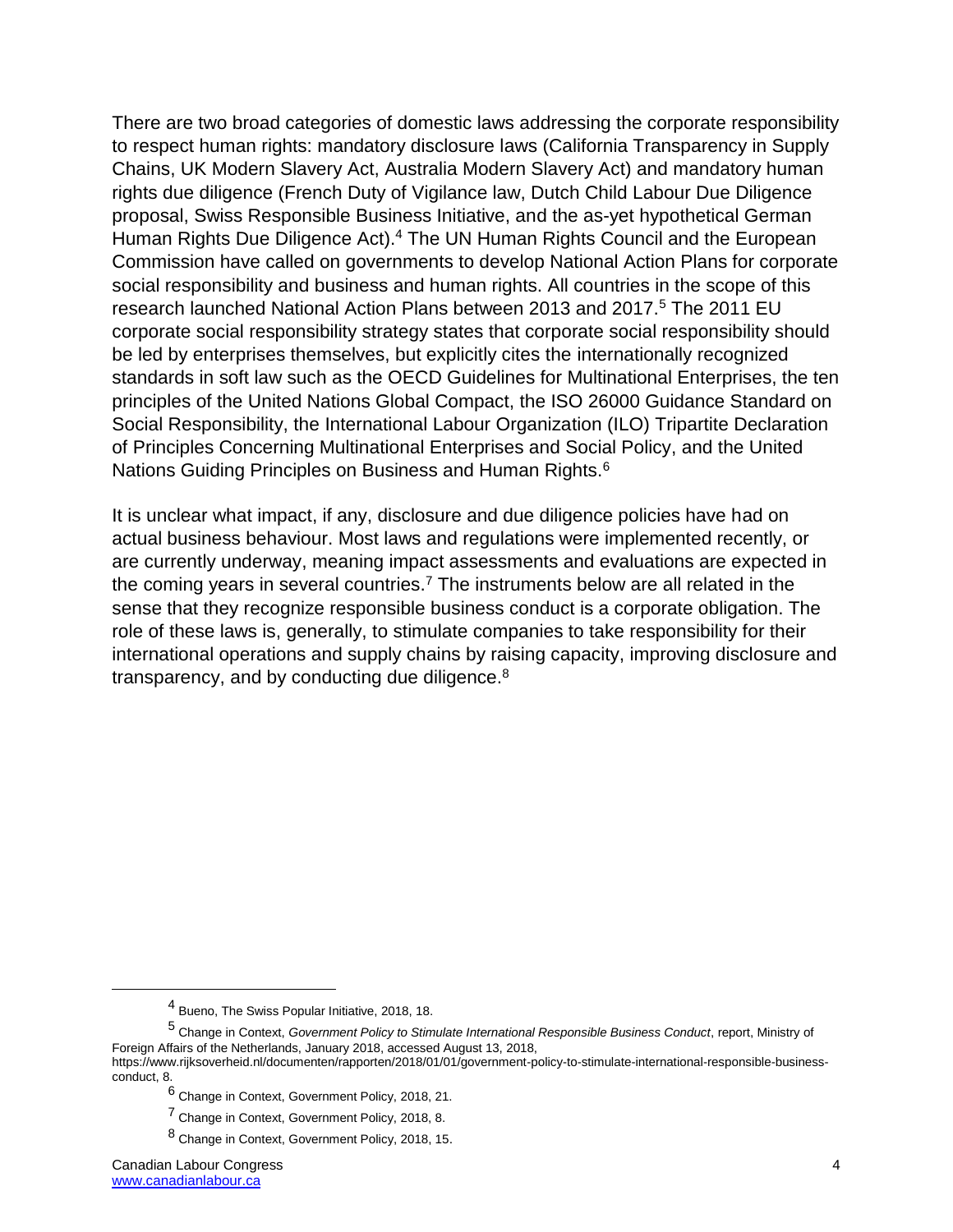|                                         | <b>Scope</b>                                                                                                                                                                       | <b>Rights</b>                                                                                                          | Remedy                                                                                           | <b>Stakeholder</b>                                                                                                                | Requirement                | <b>Enforcement</b>                                                                         |
|-----------------------------------------|------------------------------------------------------------------------------------------------------------------------------------------------------------------------------------|------------------------------------------------------------------------------------------------------------------------|--------------------------------------------------------------------------------------------------|-----------------------------------------------------------------------------------------------------------------------------------|----------------------------|--------------------------------------------------------------------------------------------|
|                                         |                                                                                                                                                                                    |                                                                                                                        |                                                                                                  | engagement                                                                                                                        |                            |                                                                                            |
| France<br>(2017)                        | $5,000+$<br>employees<br>within<br>company and<br>subsidiaries<br>and<br>incorporated<br>in France, or<br>10,000+<br>employees in<br>subsidiaries<br>and<br>incorporated<br>abroad | All<br>human<br>rights<br>(severe<br>violations<br>, health<br>risks,<br>bodily<br>injury);<br>based on<br><b>UNGP</b> | Duty of<br>care;<br>extraterrit<br>orial<br>liability                                            | HRDD plan<br>drafted with<br>stakeholders;<br>operational-<br>level<br>grievance<br>mechanism<br>developed<br>with trade<br>union | Mandatory<br>due diligence | Notice to<br>comply;<br>injunction with<br>penalties;<br>based on<br>third-party<br>notice |
| Switzerland<br>$(2018 - in$<br>process) | Companies<br>with two of:<br>\$40 million<br>Swiss francs<br>on balance<br>sheet, sale of<br>\$80 million<br>Swiss francs,<br>500 full-time<br>positions                           | All<br>human<br>rights<br>(life, limb,<br>property);<br>based on<br><b>UNGP</b>                                        | Reverse<br>liability;<br>extraterrit<br>orial<br>liability;<br>non-<br>financial<br>measure<br>S | Not included                                                                                                                      | Mandatory<br>due diligence | Not included                                                                               |
| UK (2015)                               | Companies<br>with a total<br>turnover of<br>£36 million                                                                                                                            | Modern<br>slavery                                                                                                      | <b>Not</b><br>included                                                                           | Suggested;<br>non-binding                                                                                                         | Reporting                  | Injunction to<br>comply                                                                    |
| California                              | Retailers and<br>manufacturer<br>s with gross<br>revenue of<br>\$100 million<br><b>USD</b>                                                                                         | Modern<br>slavery                                                                                                      | Not<br>included                                                                                  | Not included                                                                                                                      | Reporting                  | Injunction<br>under<br>exclusive<br>jurisdiction of<br>state Attorney<br>General           |
| Australia<br>(2018 - in<br>process)     | Companies<br>with annual<br>revenue of<br>\$100 million                                                                                                                            | Modern<br>slavery                                                                                                      | <b>Not</b><br>included                                                                           | Not included                                                                                                                      | Reporting                  | Not included                                                                               |
| Netherlands<br>$(2017 - in$<br>process) | <b>TBD</b>                                                                                                                                                                         | Child<br>labour                                                                                                        | Not<br>included                                                                                  | <b>TBD</b>                                                                                                                        | Mandatory<br>due diligence | Fines up to<br>€820,000;<br>third party<br>complaint<br>system                             |
| German<br>(potential)                   | "Large"<br>companies                                                                                                                                                               | All<br>human<br>rights                                                                                                 | Duty of<br>care                                                                                  | <b>Risk</b><br>assessment;<br>mitigation;<br>complaint<br>mechanism                                                               | Mandatory<br>due diligence | Regulatory<br>authorities<br>and<br>inspection;<br>exclusion<br>from state<br>subsidy      |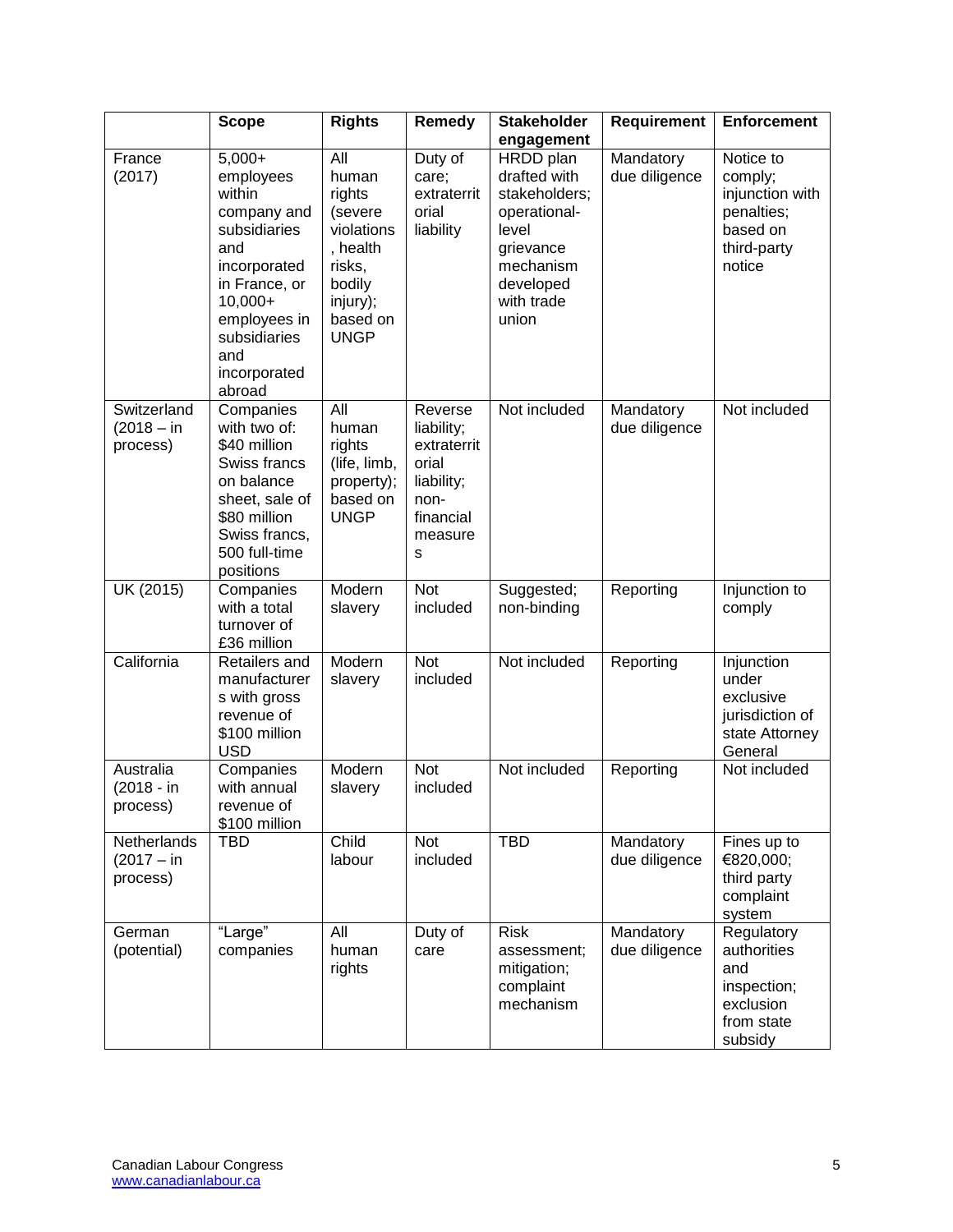# **In brief: European Union Directive 2014/95 on Non-financial and Diversity Information ("Non-financial reporting directive")**

The business and human rights movement is increasingly embedded in positive law, particularly in requirements that companies report how they respect human rights. In line with this trend, the European Union Directive on Non-financial and Diversity Information ("Non-financial reporting directive") was issued by the European Union in 2014. Extra-financial reporting increases transparency "with the aim of informing investors, consumers and more broadly all stakeholders on company practices, and enabling them to make informed decisions on whether or not to place their 'trust' in such companies."<sup>9</sup>

The requirement is intended to capture entities of significant public relevance. EU rules on non-financial reporting apply to large public-interest companies with more than 500 employees. This covers approximately 6,000 large companies and groups across the EU, including listed companies, banks, insurance companies, and other companies designated by national authorities as public-interest entities. These entities are required to publish an annual report detailing policies regarding environmental protection, social responsibility and treatment of employees, respect for human rights, anti-corruption and bribery and diversity on company boards, and may use European, national or international instruments to guide their disclosures, such as the OECD Guidelines for Multinational Enterprises and the UN Guiding Principles. The disclosures are intended to be "relevant and useful" rather than "exhaustive and detailed."<sup>10</sup> Information disclosed regarding human rights and labour rights should concern the actions taken, including due diligence measures, to ensure gender equality, implementation of the fundamental conventions of the ILO, working conditions, respect for trade union rights, and others, as well as information on the prevention of human rights abuses. If the entity does not take actions, it should disclose its rationale. Disclosure is based on severity and likelihood of harms from an enterprise's own activities or those linked to its operations, products, services and business relationships, including its supply chains.

The directive required member states to transpose these provisions into domestic law by 2016, with companies complying by 2018, though the directive itself is non-binding on companies. EU directives require member states to achieve a certain result but do not dictate the specific measures taken. Member states are entrusted with compliance and enforcement, as well as determining what constitutes a public interest entity. National transpositions are now "approaching completion," with the majority of EU states requiring very large entities such as listed companies, credit institutions, insurance companies, investment firms and pension funds, to report policies and

<sup>&</sup>lt;sup>9</sup> Brebant, Stéphane, Charlotte Michon and Elsa Savourey, "The Vigilance Plan: Cornerstone of the Law on the Corporate Duty of Vigilance," *International Review of Compliance and Business Ethics: Supplement to Business and Company Legal Week* 50 (December 14, 2017), accessed July 9, 2018, https://www.business-humanrights.org/en/frances-law-on-the-corporate-duty-ofvigilance-a-practical-and-multidimensional-analysis-in-english, 10.

<sup>10</sup> *Directive 2014/95/EU* 2014 (European Parliament).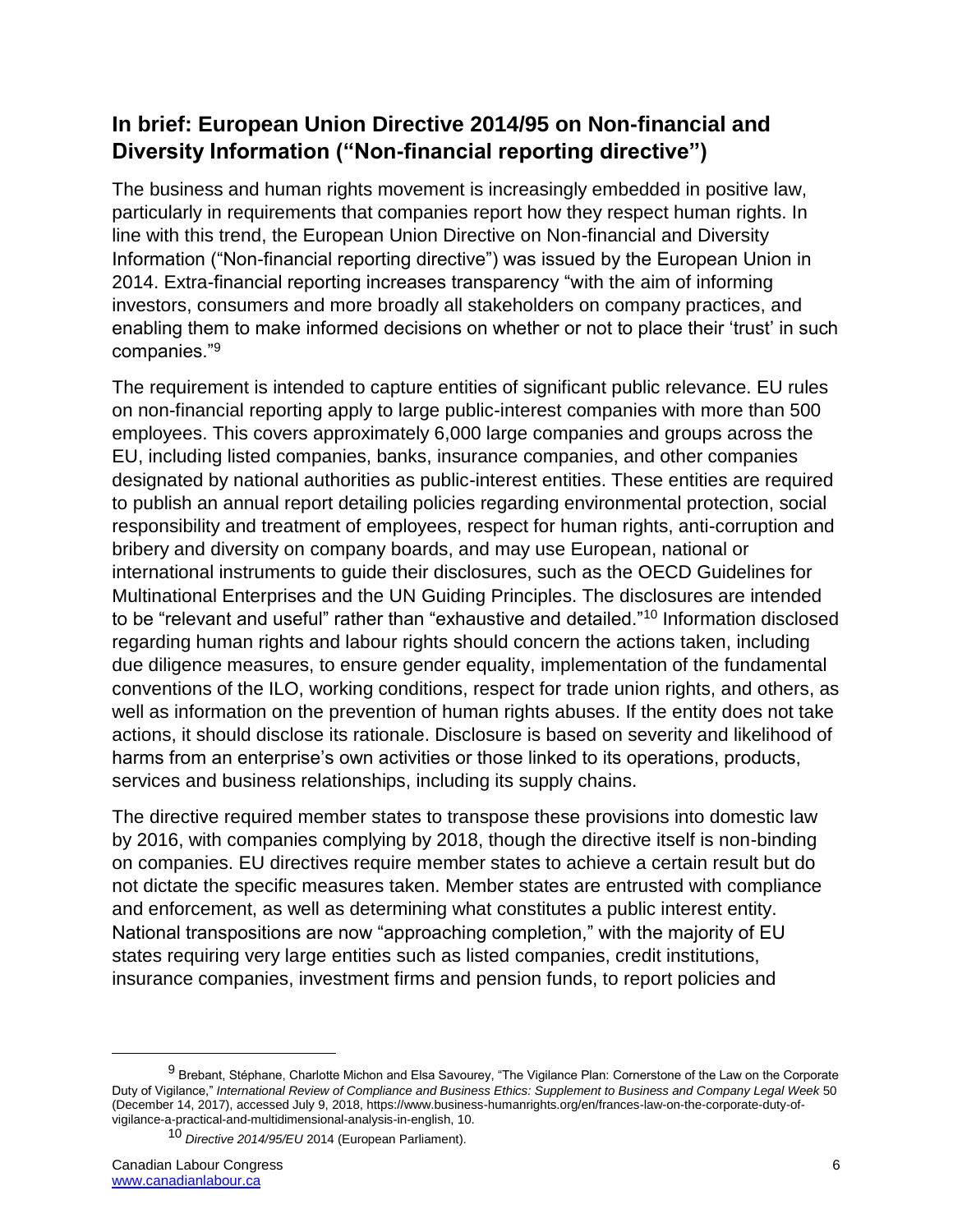performance annually.<sup>11</sup> Most often the directive, including penalties, if any, has been transposed with amendments to domestic accounting laws and corporate regulations. As of 2018, all EU member states have transposed the directive.

While the directive and member state-transposed laws and amendments espouse similar principles and goals, these should not be conflated with domestic human rights due diligence or transparency laws. For example, the French government transposed 2014/95/EU with amendments to the Law on Accounting, applying to public interest companies with 500 or more employees and a net turnover of €40 million, which must file a non-financial disclosure detailing the business model and non-financial risks and policies in an annual report. The French government also introduced separate legislation pertaining specifically to human rights due diligence in supply chains. The UK has both transposed the directive in a new financial regulation and introduced a law addressing modern slavery. The government of Denmark first introduced corporate social responsibility reporting with an amendment to the Danish Financial Statements Act, in 2008, and updated the same in 2015 to transpose the new EU directive.

In terms of procurement, Article 57 of Directive 2014/24/EU indicates that contracting authorities may exclude any economic operator where the contracting authority can demonstrate a violation of the ILO's eight fundamental conventions, and member states must take appropriate measures to ensure that in public contracts, "economic operators comply with applicable obligations in the fields of environmental, social and labour law established by union law, national law, collective agreements or by the international environmental, social and labour law(.)"<sup>12</sup> The latter applies to subcontractors as well.

European trade agreements incorporate international conventions on labour and the environment, and EU free trade agreements all include sustainable development chapters containing provisions on labour law, which mainly reiterate existing multilateral agreements, such as ILO conventions.<sup>13</sup> Other provisions in EU trade agreements prevent parties from lowering social and environmental standards to promote trade and attract investments, and confirm states' rights to regulate in the social and environmental fields.<sup>14</sup> However, state-to-state dispute settlement mechanisms do not apply to social and environmental standards or human rights clauses, and EU trade agreements do not include sanctions.

It should also be noted that the EU Timber Regulation and Conflict Mineral Regulation go beyond reporting and require, at the sectoral level, companies to conduct due diligence in their supply chains to minimise the risk of illegal timber or conflict tin,

<sup>11</sup> GRI and CSR Europe, *Member State Implementation of Directive 2014/95/EU: A Comprehensive Overview of How Member States Are Implementing the EU Directive on Non-financial and Diversity Information*, publication, 2017, https://www.globalreporting.org/resourcelibrary/NFRpublication online\_version.pdf, 11.

<sup>12</sup> *Directive 2014/24/EU* 2014 (European Parliament).

<sup>13</sup> Government of the French Republic, *National Action Plan for the Implementation of the United Nations Guiding Principles on Business and Human Rights*, report, 2017, accessed August 13, 2018, https://www.diplomatie.gouv.fr/IMG/pdf/pnadh\_version\_finale\_en\_cle8ffacb.pdf, 20.

<sup>14</sup> Government of the French Republic, National Action Plan, 2017, 20.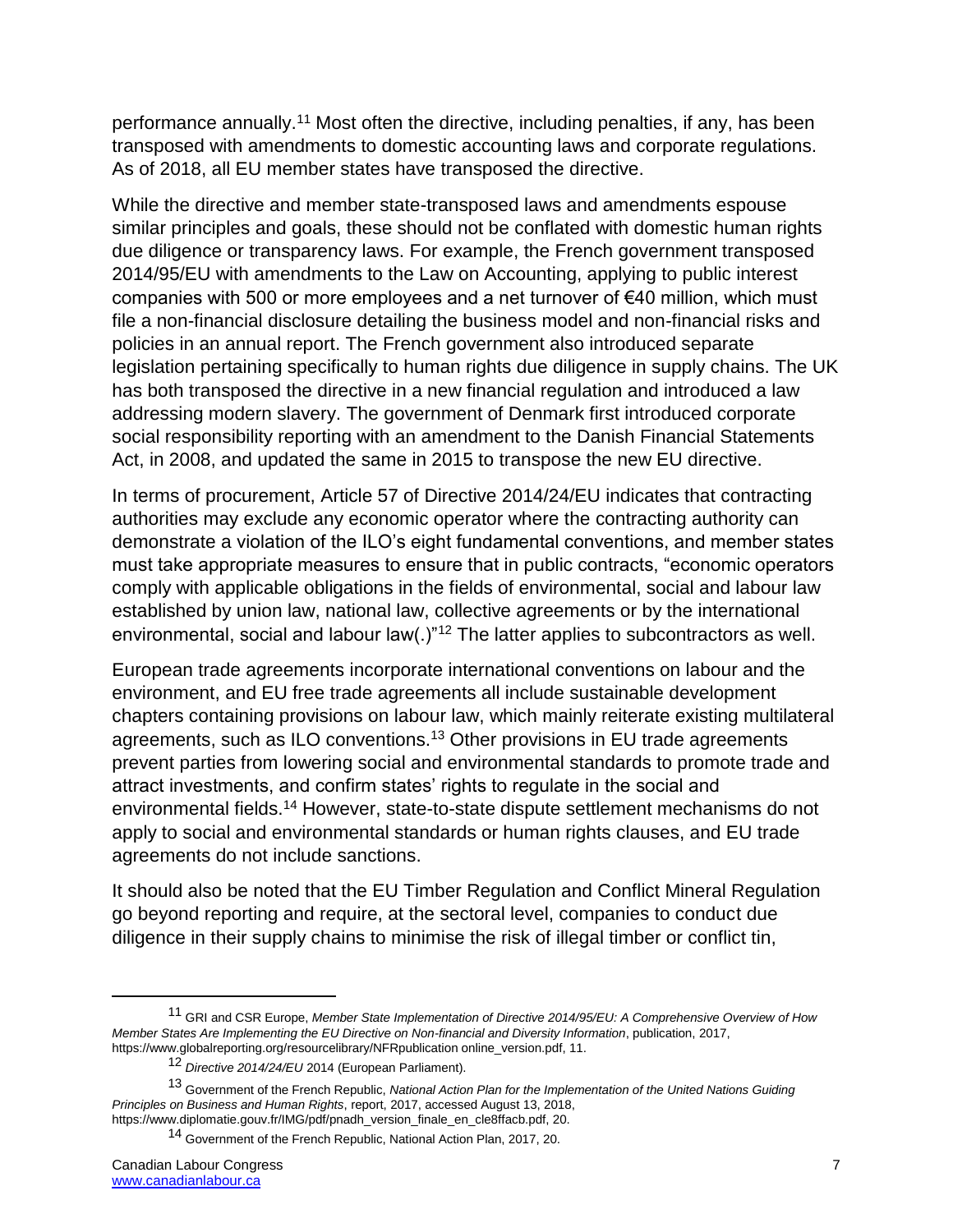tantalum, tungsten and gold. The timber regulation went into effect in 2013 and the conflict mineral regulation enters effect in 2021.<sup>15</sup>

In addition, respecting, protecting and guaranteeing human rights are binding requirements of the 2030 Agenda for Sustainable Development that the international community resolved to implement in 2015.

# **French Duty of Vigilance law (2017)**

Law No. 2017-399 with its amendments to the Trade and Industry Code blends French tort (duty of care) law with human rights due diligence, explicitly seeking to "implement the legal principle of due diligence, recommended by the (United Nations Guiding Principles on Business and Human Rights)."<sup>16</sup> The law arose from civil society demands and parliamentary discussion following the deadly Rana Plaza collapse in 2013 as lawmakers sought to strengthen the accountability of parent companies for overseas activity, suppliers and sub-contractors.

# **Scope**

 $\overline{a}$ 

"Any company that at the end of two consecutive financial years, employs at least five thousand employees within the company and its direct and indirect subsidiaries, whose head office is located on French territory, or that has at least ten thousand employees in its service and in its direct or indirect subsidiaries, whose head office is located on French territory or abroad, must establish and implement an effective vigilance plan."<sup>17</sup>

The plan must include *reasonable* vigilance measures to allow for the identification and prevention of risks associated with severe human rights violations and fundamental freedoms, serious bodily injury, environmental damage or health risks resulting directly or indirectly from the company's operations and from the operations of the companies it controls, as well as sub-contractors or suppliers with whom it maintains *an established commercial relationship*, when such operations derive from this relationship.<sup>18</sup> Companies are not required to take due diligence measures against occasional suppliers or sub-contractors that are not regular actors in the supply chain.

About 150 of the largest French companies are thus required to develop, publish and implement a vigilance plan. There is some debate as to whether companies are

<sup>15</sup> Change in Context, Government Policy, 2018, 24.

<sup>16</sup> French parliamentary proceedings in Anna Triponel and John Sherman, "Legislating Human Rights Due Diligence: Opportunities and Potential Pitfalls to the French Duty of Vigilance Law," *Corporate Social Responsibility Committee Publications*, May 17, 2017, accessed July 9, 2018, https://www.ibanet.org/Article/Detail.aspx?ArticleUid=e9dd87de-cfe2-4a5d-9ccc-8240edb67de3#\_edn1.

<sup>17</sup> *Law no. 2017-399 relating to the duty of vigilance of parent companies* 2017 (France). Consolidated, March 20, 2017, translated, Business & Human Rights Resource Centre, https://www.business-humanrights.org/en/french-duty-of-vigilance-billenglish-translation.

<sup>18</sup> *Law no. 2017-399 relating to the duty of vigilance* 2017 (France).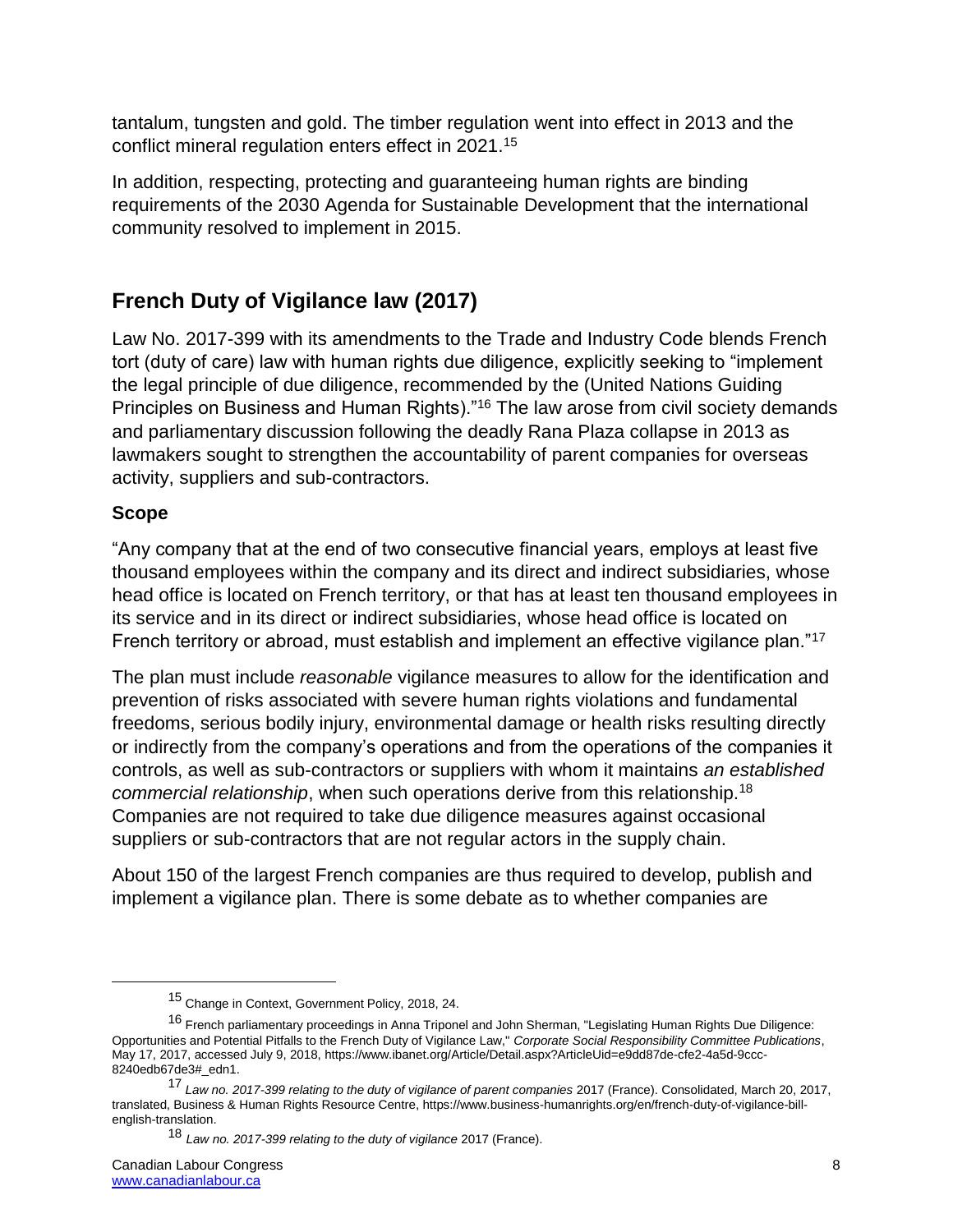required to conduct due diligence as strictly envisioned by the Guiding Principles, or "reasonable vigilance" as suggested by the wording of the legislation.<sup>19</sup>

The law covers all companies of a certain size in all sectors, all human rights, and the environment. The law exhibits extraterritoriality because the duty of care extends throughout the supply chain, and victims harmed outside France are empowered to apply for remedy in French court.<sup>20</sup>

# **Process within law**

The French law covers all aspects of due diligence laid out in the Guiding Principles. A human rights impact assessment or "risk mapping" in the language of the French Duty of Vigilance law, is described as "the first step in the drafting of the vigilance plan. This step is the most fundamental in the sense that its results will determine the subsequent steps and thus the effectiveness of the plan as a whole."<sup>21</sup> This specifically refers to the due diligence process laid out in the French law, but the latter is based explicitly on the UN Guiding Principles, which are in turn supported by a general framework of implementation in alignment with the French vigilance plan. Thus a human rights impact assessment or "risk mapping" should be considered a necessary *first step* in a more detailed, proactive, iterative and reactive process of due diligence. For example, once the risks are understood, they must be assessed and prioritized, prevented or mitigated, accounted for and reported.

Therefore, companies must: conduct an assessment that identifies, analyses and prioritizes human rights risks, updated as necessary over time; identify appropriate action to prevent or mitigate severe impacts; publish the due diligence plan as part of their annual report; participate in judicial and non-judicial dispute resolution, especially but not only by establishing operational-level grievance and alert mechanisms.

A person or group with a "legitimate interest" in demanding compliance with the obligations of the vigilance plan can start the process of a legal injunction, which provides a three-month period of formal notice during which the enterprise can show compliance. In the absence of a response to this formal notice, this person or group can appeal to the courts to demand compliance. Trade unions, non-governmental organizations and other well-established associations are entitled to make this request before a judge. $22$ 

The French government's observations on the law indicate the liability provisions are intended to convey an obligation of *means*, not obligation of *results*; that is, the law requires enterprises to implement the vigilance plan but an adverse impact does not necessarily suggest the plan was not adequately implemented. French tort law governs

<sup>19</sup> Triponel and Sherman, Legislating Human Rights Due Diligence, 2017, 2.

<sup>20</sup> Cossart et al, French Law on Duty of Care, 2017, 319.

<sup>21</sup> Brebant, Michon and Savourey, The Vigilance Plan, 2017, 14.

<sup>&</sup>lt;sup>22</sup> "Government's Comments on the Duty of Care of Parent Companies and Ordering Companies," LegiFrance, March 28, 2017, accessed July 9, 2018,

https://www.legifrance.gouv.fr/affichTexte.do?cidTexte=JORFTEXT000034290672&dateTexte=&categorieLien=id.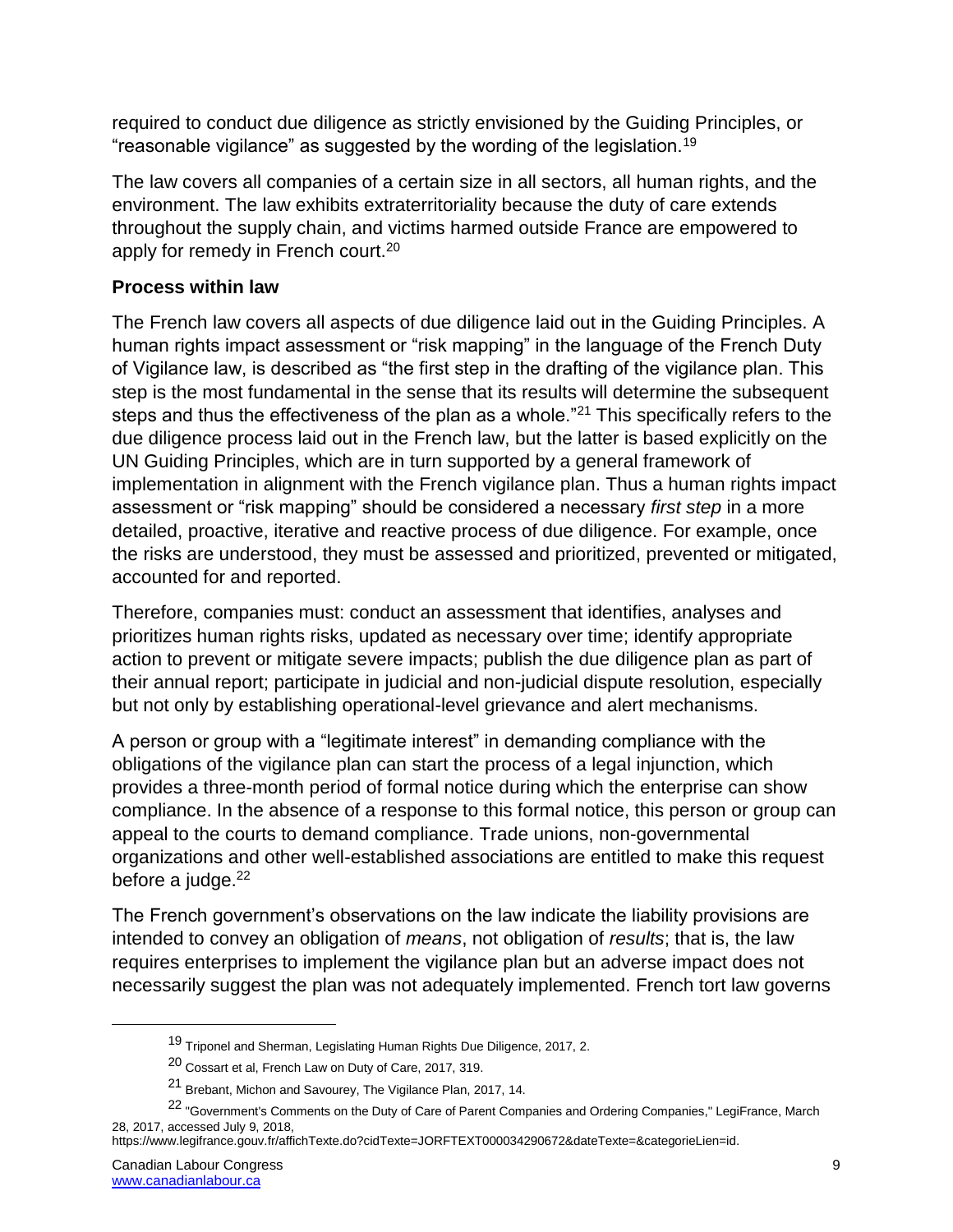the responsibility and liability for damages, requiring a causal link between the lack of efficacy in due diligence and damage that occurred.<sup>23</sup>

# **Stakeholder engagement**

The law requires a human rights due diligence plan that is drafted in collaboration with stakeholders and multi-stakeholder initiatives, including at the subsidiary and territorial level.<sup>24</sup> The Guiding Principles "firmly underscore" the need for companies to engage with potentially impacted stakeholders throughout the design and implementation of the due diligence process," including not only employees but workers in the supply chain and neighbouring communities.<sup>25</sup> Crucially, an operational-level grievance mechanism must be developed in a working partnership with trade union organization representatives. Stakeholders are also recognized as empowered to request an injunction, and the public reporting process serves as a starting point for assessment and monitoring by stakeholders and legitimately interested third parties.

# **Remedy**

The law provides three judicial mechanisms to ensure implementation: a formal notice to comply, followed by an injunction with financial penalties until the enterprise shows compliance, and tort-based civil liability.

If an applicable company does not meet its due diligence obligations within three months of receiving a formal notice to comply, any interested party granted standing can request the relevant jurisdiction or court to compel the company to comply "under financial compulsion, if necessary."<sup>26</sup> These groups could include local communities, employees, consumers, trade unions, associations or civil society organizations (CSOs).<sup>27</sup> Finally, a company "shall be liable and obliged to compensate for the harm *that due diligence would have permitted to avoid*."<sup>28</sup> The legislation leaves intact tort law responsibility for compensation, and the burden of proof remains on complainants. Claimants must prove the breach or lack of reasonable vigilance, the damage, and a causal link between the two.

# **Gaps**

 $\overline{a}$ 

The due diligence requirements extend from a company's own operations to its subsidiaries, sub-contractors and suppliers, but only if there is an established commercial relationship from which business operations are derived. "Accordingly, the company's human rights due diligence under French law would only cover businesses

<sup>&</sup>lt;sup>23</sup> Triponel and Sherman, Legislating Human Rights Due Diligence, 2017, 5.

<sup>&</sup>lt;sup>24</sup> Triponel and Sherman, Legislating Human Rights Due Diligence, 2017, 2.

<sup>25</sup> Triponel and Sherman, Legislating Human Rights Due Diligence, 2017, 2.

<sup>26</sup> *Law no. 2017-399 Relating to the Duty of Vigilance* 2017 (France).

<sup>27</sup> Beau de Loménie, Tiphaine, and Cossart, Sandra. "Staleholders and the Duty of Vigilance." *International Review of Compliance and Business Ethics: Supplement to Business and Company Legal Week* 50 (December 14, 2017). Accessed July 9, 2018. https://www.business-humanrights.org/en/frances-law-on-the-corporate-duty-of-vigilance-a-practical-and-multidimensionalanalysis-in-english, 5.

<sup>28</sup> *Law no. 2017-399 relating to the duty of vigilance* 2017 (France).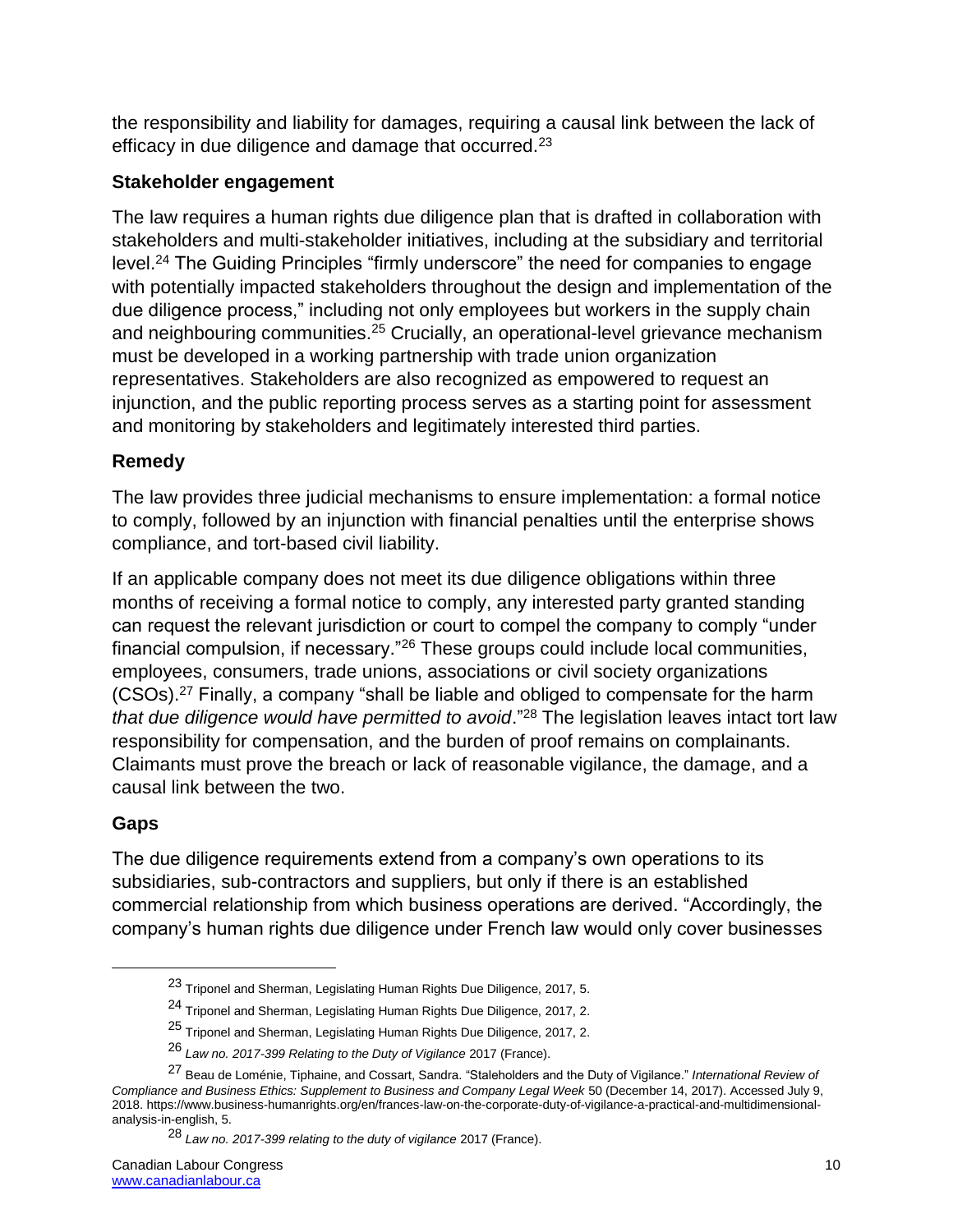with whom the company has a stable, regular and ongoing relationship, with a certain volume of business."<sup>29</sup> While this may provide certainty to enterprises, human rights risks are often greater among suppliers without these stable relationships and also "frequently exist at more remote tiers of a company's value chain."<sup>30</sup>

The Guiding Principles rejected the proximity-based "sphere of influence" notion in favour of evaluating whether an enterprise caused, contributed to or was directly linked to an adverse impact through its operations, products or services. This strategic rejection suggests an enterprise should still conduct broad due diligence in order to detect actual or potential adverse impacts in its sector, geographical region or operations, whether or not it has established commercial relationships at more remote tiers of its supply chain. The French law could result in enterprises prioritizing first-tier suppliers and sub-contractors in their due diligence practices, incentivize companies to avoid entering an established commercial relationship with high-risk partners to avoid liability, or lead to judicial decisions that differentiate between due diligence attempts based on severity and risk — as envisioned in the Guidelines — from those based on the nature of business relationships. $31$  Since companies are responsible for respecting human rights at all times, the Guidelines suggest using *leverage* to influence suppliers, sub-contractors and others in the supply chain if the enterprise is directly linked to adverse impacts through its activities, products or services, even if the enterprise itself did not cause or contribute to those impacts.

Under French law, an enterprise is required to demonstrate the measures in its Vigilance Plan have been implemented but the Plan itself does not establish an obligation of results: "the occurrence of damage in a subsidiary, a subcontractor or a supplier can not be regarded as a breach of the duty of care of the company. The lack of vigilance can only be characterized by a clearly insufficient mapping of the risks or the lack of compliance with the internal control procedures that the company itself has decided in the context of the plan."<sup>32</sup> This means it may be difficult to hold a company accountable if the harm is perceived as outside the realm of reasonable vigilance.

There is also debate over whether the corporate structure known as Société par actions simplifiée (SAS, or joint-stock company) is subject to the Duty of Vigilance law because these are exempt from existing reporting rules for non-financial information that predate the new law. There are questions surrounding the identification of "employee," and concerns only salaried workers would fall under the calculation. The definition, for the purposes of the new law, of "subsidiary" is unclear. Under the Trade and Industry Code, a subsidiary is one in which 50 per cent of a company's capital is held by another company, but some have argued that the notion of control is more essential. Subsidiaries with a parent company that fulfills its vigilance obligations on behalf of its subsidiaries can be in some circumstances considered in compliance with the law and

<sup>&</sup>lt;sup>29</sup> Triponel and Sherman, Legislating Human Rights Due Diligence, 2017, 4.

<sup>30</sup> Triponel and Sherman, Legislating Human Rights Due Diligence, 2017, 4.

<sup>31</sup> Triponel and Sherman, Legislating Human Rights Due Diligence, 2017, 4.

<sup>32</sup> Government's Comments on the Duty of Care, 2017.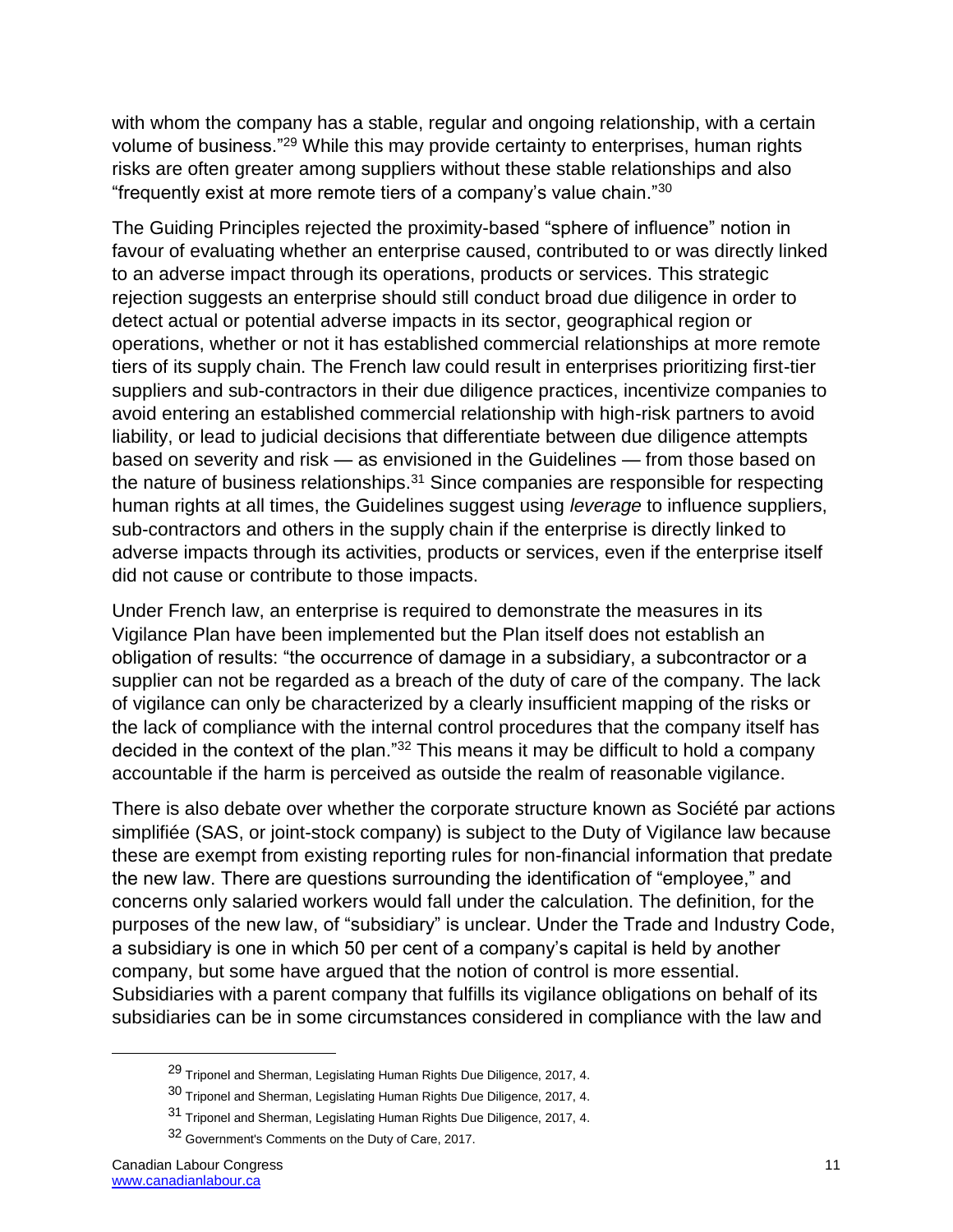exempted, though this function is open to interpretation. Without legislative clarification, these disputes will likely persist, but the law expressly incorporates the UN Guiding Principles, which rely on a broad interpretation of the corporate responsibility to "know and show" that they respect human rights" regardless of size, sector, operational context, ownership and structure of the enterprise, whether through their own operations or via business relationships.<sup>33</sup>

#### **Policy coherence**

France has a robust domestic legal framework on responsible public procurement. The French Law on the Social and Solidarity Economy, covering enterprises with socially useful goals, came into effect in 2015 and seeks to ensure that more public purchases are made from socially responsible businesses and to encourage a more broad use of social clauses in procurement contracts. If a maximum annual procurement amount is exceeded, contracting authorities must adopt schemes promoting socially responsible purchases.<sup>34</sup> Under Decree 2016-360 governing contracting authorities, Article 6 states contract holders must respect the working conditions set down in the labour laws and regulations of the country in which workers are hired, or in the ILO eight fundamental conventions if these have not been incorporated into domestic law of the host state.<sup>35</sup>

In addition, the French National Action Plan on Sustainable Public Procurement sets specific targets for social and environmental provisions, which can be reflected in the tender's terms and conditions, specific criteria used to select bids, or performance clauses.<sup>36</sup> Finally, after transposing Article 57 of Directive 2014/24/EU on public procurement, French law now states that public contracts may not be awarded to economic operators that have been found guilty of fraud, corruption or the trafficking or exploitation of human beings.<sup>37</sup>

The French export credit agency systematically applies the recommendations of the OECD Council on Common Approaches for Officially Supported Export Credits and Environmental and Social Due Diligence. The Common Approaches are more elaborate than the Guiding Principles as they require detailed due diligence determining human rights impacts; they require quarterly publication of all funded projects guaranteed for more than €10 million, and the publication of high-risk projects on credit agency websites for a full month prior to the transaction's closing. The French credit agency COFACE requires a detailed impact assessment statement before awarding government guarantees to projects likely to have major impacts on human rights, and

<sup>33</sup> Stephane Brebant and Elsa Savourey, "Scope of the Law on the Corporate Duty of Vigilance," International Review of Compliance and Business Ethics: Supplement to Business and Company Legal Week 50 (December 14, 2017), accessed July 9, 2018, https://www.business-humanrights.org/en/frances-law-on-the-corporate-duty-of-vigilance-a-practical-and-multidimensionalanalysis-in-english, 5.

<sup>34</sup> Government of the French Republic, National Action Plan, 2017, 24.

<sup>35</sup> Government of the French Republic, National Action Plan, 2017, 25.

<sup>36</sup> Government of the French Republic, National Action Plan, 2017, 25.

<sup>37</sup> Government of the French Republic, National Action Plan, 2017, 26.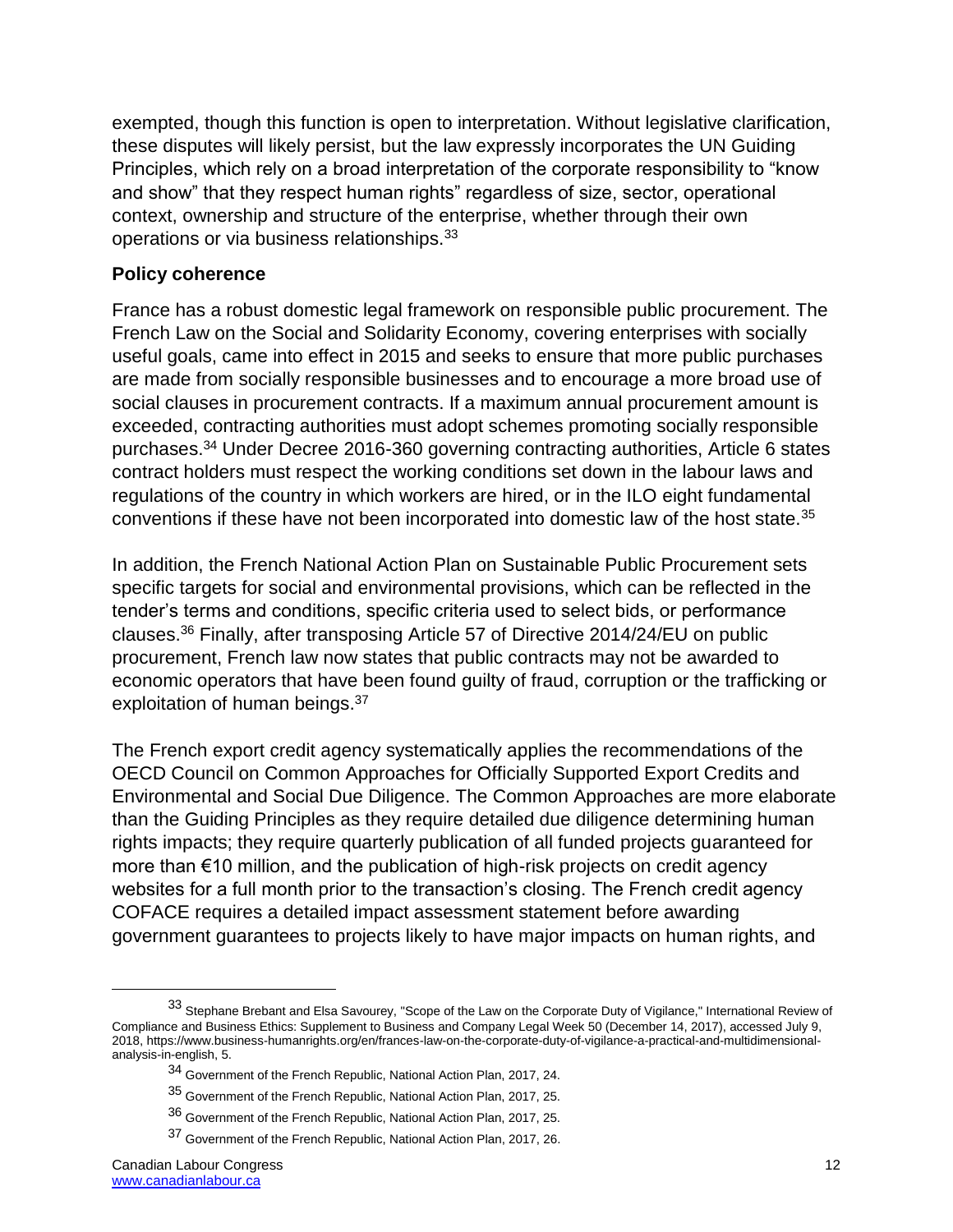these are published on the agency's website.<sup>38</sup> Businesses applying to COFACE must confirm they have read and understood the OECD Guidelines.

### **Path to legislation**

The path to legislation was a "four-year strenuous process" involving the joint efforts of CSOs, trade unions, and Members of Parliament, as well as intense parliamentary debate.<sup>39</sup> The law originated in a proposal from Paris-based association Sherpa and other members of the Citizens' Forum for Corporate Social Responsibility, who participated in drafting the original bill introduced in 2013. The provisions in the original draft would reverse the burden of proof from victims to companies and create a new liability regime, neither of which appeared in the final text following "intense lobbying from business."<sup>40</sup> Despite this concession, 120 legislators from both parliamentary chambers referred the bill to the Constitutional Council, arguing it was unconstitutional. The Council determined the law did not violate constitutional principles with the exception of a proposed 10 million-euro penalty for failing to develop, publish and implement a due diligence plan, and a 30 million-euro penalty for incurring damage directly related to non-compliance, both of which were removed from the final draft.<sup>41</sup>

An interested party can still sue, essentially asking the court to compel an enterprise to develop, publish and implement a human rights due diligence plan, and the enterprise can be held liable for damages through a civil action. If a victim can establish an enterprise's failure to comply with the vigilance plan or the plan's inadequacy led to harm, this could be considered a breach of the enterprise's legal obligations under duty of care considerations and thus incur liability under the French Civil Code.

While the legislation incorporates the UN Guiding Principles, the initial proposal included criminal responsibility in the form of the civil fine and a burden of proof to be placed on companies, which were required to prove they met their due diligence obligations; both were reversed, and the threshold was raised to target only the largest companies. These changes were criticized by multiple CSOs, which noted that many of the companies involved in the Rana Plaza collapse as well as many extractive sector enterprises would escape this legislation. Critics described the final bill as "watered down."<sup>42</sup>

The objections were perceived by civil society as political, not legal, in nature. The MPs who brought the objection argued the bill contained vague requirements that disregarded constitutional principles such as the accessibility, intelligibility and predictability of laws. The Constitutional Council agreed the terms of the civil fine, which is a criminal sanction under French law, were indeed not specific enough to comply with

<sup>38</sup> Government of the French Republic, National Action Plan, 2017, 28.

<sup>39</sup> Cossart et al, French Law on Duty of Care, 2017, 317.

<sup>40</sup> Cossart et al, French Law on Duty of Care, 2017, 317.

<sup>41</sup> Cossart et al, French Law on Duty of Care, 2017, 318.

<sup>42</sup> Cossart et al, French Law on Duty of Care, 2017, 317.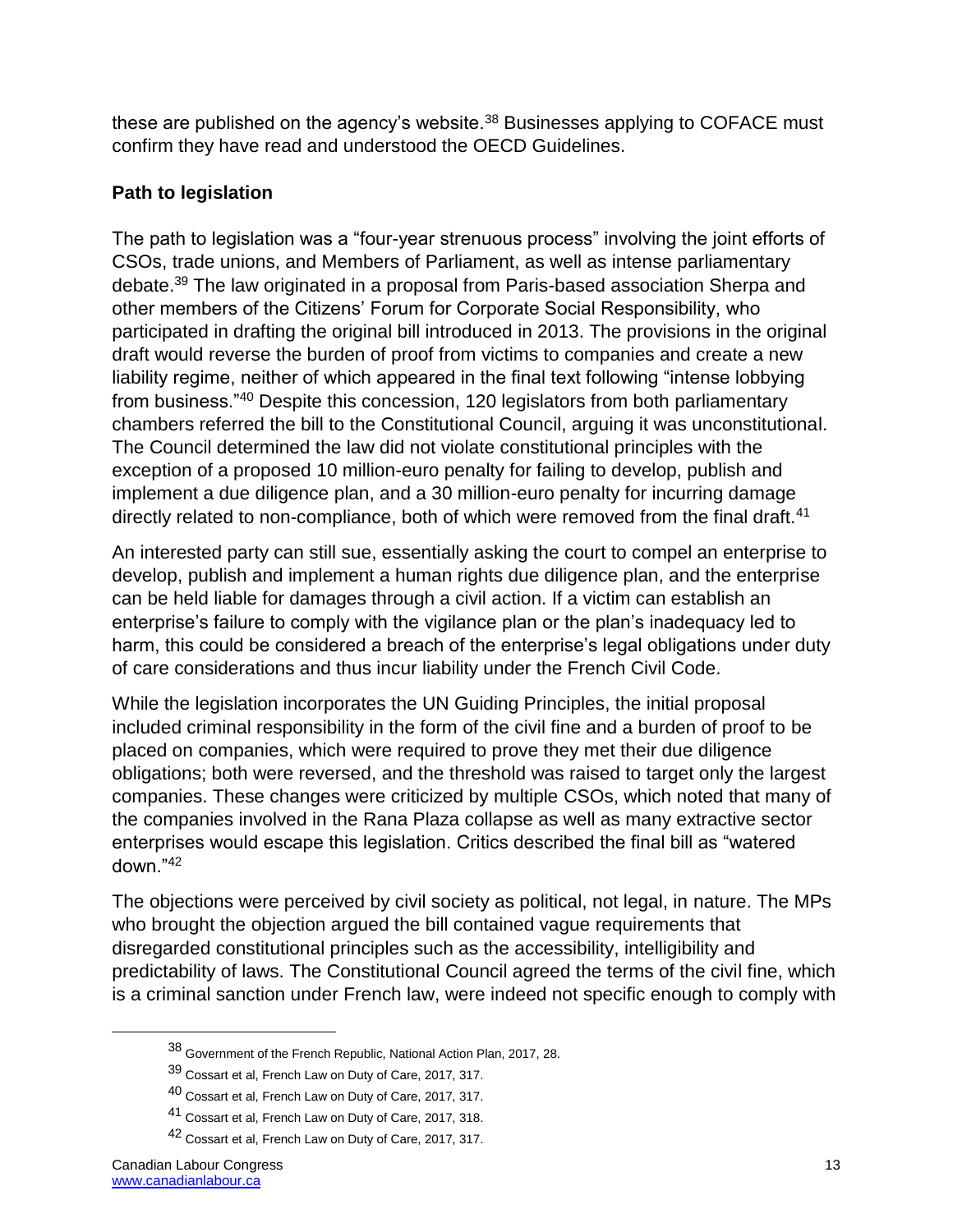the principle of legal predictability through clear drafting. The terms deemed unspecific included "reasonable vigilance measures," "adapted risk mitigation actions" and broad references to human rights violations and fundamental freedoms, as well as the range of companies and activities falling under the scope of duty of care.<sup>43</sup> The Council left intact the possibility of an injunction delivered by a judge to order a company to establish, implement and publish a Vigilance Plan as well as fines for non-compliance under the injunction, and validated the other aspects of the bill. The Constitutional Council also "confirmed the strength and importance of general civil liability principles, and the ability to apply them worldwide without being inhibited by the corporate veil" of complex and opaque corporate structures, and the legitimacy of limiting free-market activities when justified by public interest or other constitutional principles.<sup>44</sup> In addition, by describing the conditions under which the civil fine could be aligned with constitutional principles, the Council made it possible for the next legislative assembly to reinstate the fine with tighter provisions.<sup>45</sup>

#### **Best practices**

The Duty of Vigilance law represents an attempt to follow the recommended path of translating non-binding international "soft law" into binding domestic legislation with the United Nations Guiding Principles not only serving as inspiration but explicitly forming its frame of reference.<sup>46</sup> The "normative force of the Guiding Principles is derived from their acceptance by states, combined with the support of stakeholders and companies," and the French law marks an instance of the Principles' increasing recognition as a global standard of responsible business conduct.<sup>47</sup>

The Duty of Vigilance law, following the Guiding Principles, does not differentiate or rank human rights, but requires enterprises to respect all international human rights, and moves due diligence as the process with which this obligation is fulfilled from the conceptual "soft law" sphere to the obligatory legislative sphere.

It also pushes due diligence beyond reporting to implementation and remedy in a move that seems to "provide the means necessary to guarantee (the law's) own effectiveness," in part because the implementation reporting allows stakeholders to monitor company compliance and because the law provides for penalties through injunctions, fines and civil liability.<sup>48</sup>

The law also challenges the corporate veil by requiring parent companies to demonstrably respect human rights throughout the supply chain, and circumvents the

<sup>43</sup> Cossart et al, French Law on Duty of Care, 2017, 321.

<sup>44</sup> Cossart et al, French Law on Duty of Care, 2017, 322.

<sup>45</sup> Cossart et al, French Law on Duty of Care, 2017, 323.

<sup>46</sup> Stephane Brebant and Elsa Savourey, "Law on the Corporate Duty of Vigilance: A Contextualized Approach," *International Review of Compliance and Business Ethics: Supplement to Business and Company Legal Week* 50 (December 14, 2017), accessed July 9, 2018, https://www.business-humanrights.org/en/frances-law-on-the-corporate-duty-of-vigilance-a-practicaland-multidimensional-analysis-in-english, 2.

<sup>47</sup> Brebant and Savourey, Law on the Corporate Duty of Vigilance, 2017, 3.

<sup>48</sup> Brebant and Savourey, Law on the Corporate Duty of Vigilance, 2017, 6.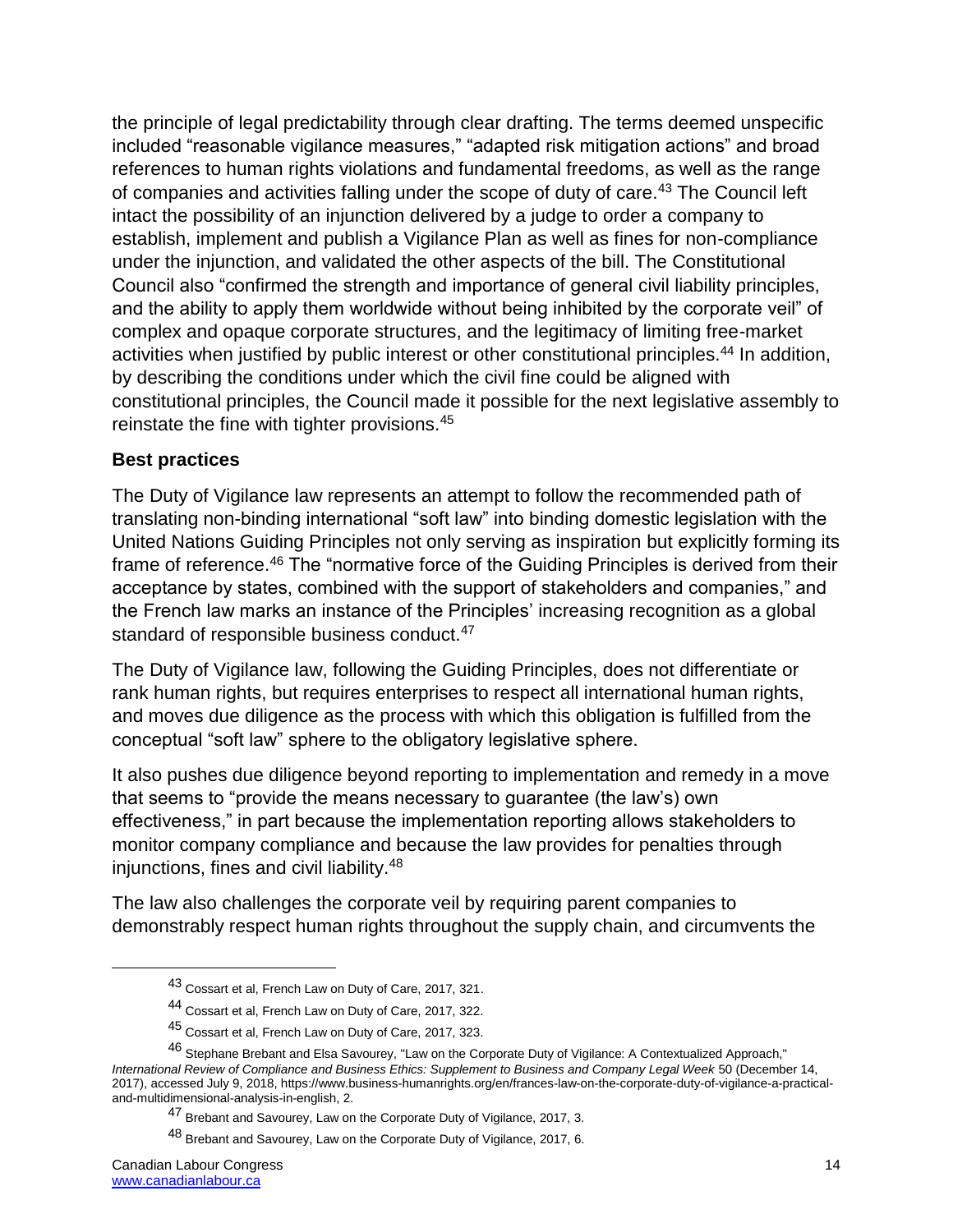principle of separate legality of subsidiaries by referring to general civil liability law entrenched in the French Civil Code, although the practical and legal application of this is unproven. Regardless of liability, the Vigilance Plan does require French parent and "instructing" (controlling) companies to include multiple entities in their due diligence and seek to avoid causing or contributing to damages even within those entities that have a separate legal personality.<sup>49</sup>

# **Swiss Popular Initiative on Responsible Business 2018 (in process)**

The proposed constitutional amendment via Popular Initiative 17.060 was launched by more than 100 CSOs, unions, church groups and activists in 2015 under the umbrella group Swiss Coalition for Corporate Justice. The original intention was to introduce a constitutional amendment by popular vote. Instead, the Federal Council recommended Parliament reject the initiative and introduced a counter-proposal, which is similar to a legislative bill and can be translated into law without a popular vote. The counterproposal was accepted by the lower chamber and remains under review by the upper chamber, likely until 2019.

If adopted, the new provisions under the Law of the Limited Public Company would amend the Code of Obligations to introduce new requirements that large Swiss companies must adopt due diligence measures relating to the protection of human rights and the environment, including abroad.

# **Scope**

The counter-proposal would compel large Switzerland-based companies to carry out mandatory human rights and environmental due diligence and publicly report on the measures taken. Under the existing Code of Obligations, boards of directors are entrusted with ensuring enterprises comply with laws and regulations, though these duties can be delegated to operational management and subsidiaries. To that end, boards of directors of applicable companies would be required to: identify actual and potential impacts on human rights and the environment of business activities; assess these risks; take "effective measures" to minimize the identified risks and ensure effective remedy for violations; monitor the effectiveness of the measures; report on the process and outcomes.<sup>50</sup> The adverse impacts of the activities of controlled companies or business relationships with third parties are also subject to this due diligence.

These measures apply only to enterprises that, alone or together with one or more domestic or foreign companies controlled by them, exceed two of the three following criteria in two consecutive financial years: a balance sheet total of 40 million Swiss francs; sales of 80 million Swiss francs; 500 full-time positions on an annual average.

<sup>49</sup> Brebant and Savourey, Law on the Corporate Duty of Vigilance, 2017, 7.

<sup>50</sup> Swiss Coalition for Corporate Justice, "Parliamentary Initiative for MHRDD: Unofficial Translation of the Counterproposal by the Swiss Parliament to the Citizen Initiative 'Responsible Business Initiative'," Business & Human Rights in Law, May 4, 2018, accessed July 18, 2018, http://www.bhrinlaw.org/180508-swiss-parliament-counter-proposal\_unofficial\_entranslation\_updated.pdf, 1.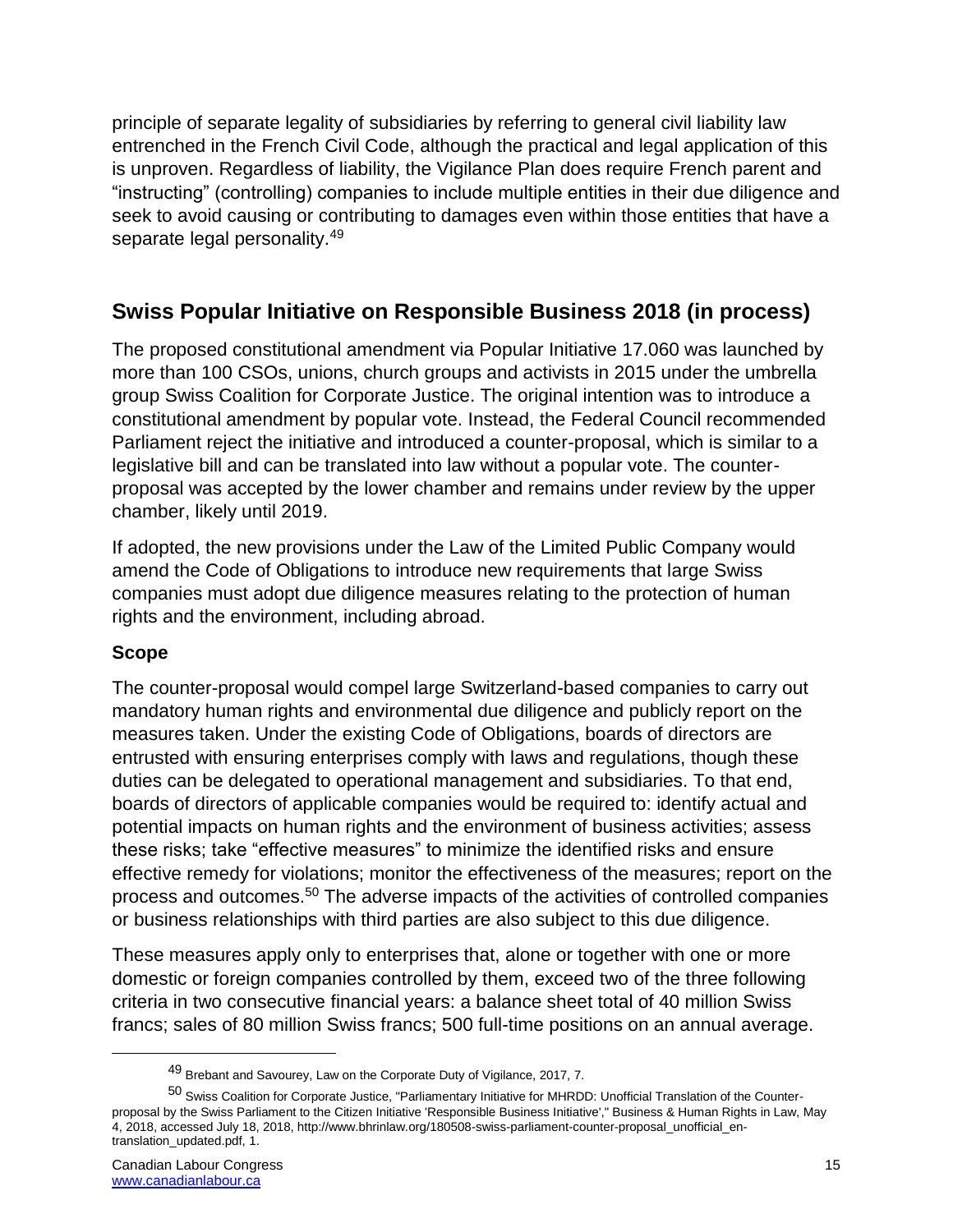The law applies only to "the most severe impacts on human rights and the environment," and to companies with a "particularly high risk of violating the provisions for the protection of human rights and the environment." An enterprise is responsible for *respecting* human rights or the environment only throughout its commercial activity, and is not responsible outside this field.<sup>51</sup> The project is in fact aimed at the corporate management of boards of directors and their duty of care, with the recognition that *states*, not companies, are ultimately responsible for the *protection* of human rights. This concept derives from the UN Guiding Principles.

The provisions would not apply to the subsidiary companies themselves, but would apply to Swiss enterprises that control foreign companies if they meet the above criteria, if their business activities are closely related, or if the activities of the foreign subsidiaries involve a particularly high risk.<sup>52</sup> Due diligence considerations would extend throughout the supply chain, not just to controlled companies or contractual business relationships, although liability is limited to legally controlled subsidiaries, and then only when control is really exercised.<sup>53</sup>

The original popular initiative invoked the UN Guiding Principles and OECD Guidelines for Multinational Enterprises, applicable to all enterprises regardless of size, requiring the state to regulate the obligations of companies that have a registered office, central administration or principle place of business in Switzerland, such that these enterprises would have been required to conduct "appropriate due diligence," by identifying real and potential adverse impacts, taking measures to prevent the violation of human rights and environment standards, ceasing any ongoing violations, accounting for actions taken. These duties would have applied to companies controlled by the enterprise as well as their business relationships, with enterprises liable for damages caused by companies under their control if they violated international human rights or environmental standards.<sup>54</sup>

The current Swiss counter-proposal still cites the UN Guiding Principles and the OECD instruments as models for conducting human rights due diligence, including identifying risks, taking measures to address those risks and reporting results.<sup>55</sup> Due diligence should be considered an ongoing part of risk assessment and legal compliance processes, and the counter-proposal introduces legal regulation on the boards of directors vested with the duty of compliance.

<sup>51</sup> Swiss National Council, "Law of the Public Limited Company: Content of the Report," Supplementary Report of the Committee on Legal Affairs of 18 May 2018, May 18, 2018, accessed July 18, 2018,

https://www.parlament.ch/centers/documents/fr/bericht-rk-n-16-077-2018-05-18-f.pdf, 4, unofficial translation.

<sup>&</sup>lt;sup>52</sup> Swiss Coalition for Corporate Justice, "How Does the Parliamentary Counter-proposal Differ from the Popular Initiative (RBI)?" Swiss Coalition for Corporate Justice News, May 4, 2018, accessed July 18, 2018, https://corporatejustice.ch/wpcontent/uploads/2018/07/Comparision\_RBI\_counter-proposal\_EN-1.pdf.

<sup>53</sup> Swiss Coalition for Corporate Justice, "How Does the Parliamentary Counter-proposal Differ?, 2018.

<sup>54</sup> Bueno, The Swiss Popular Initiative, 2018, 2.

<sup>55</sup> Swiss National Council, Law of the Public Limited Company, 2018, 5.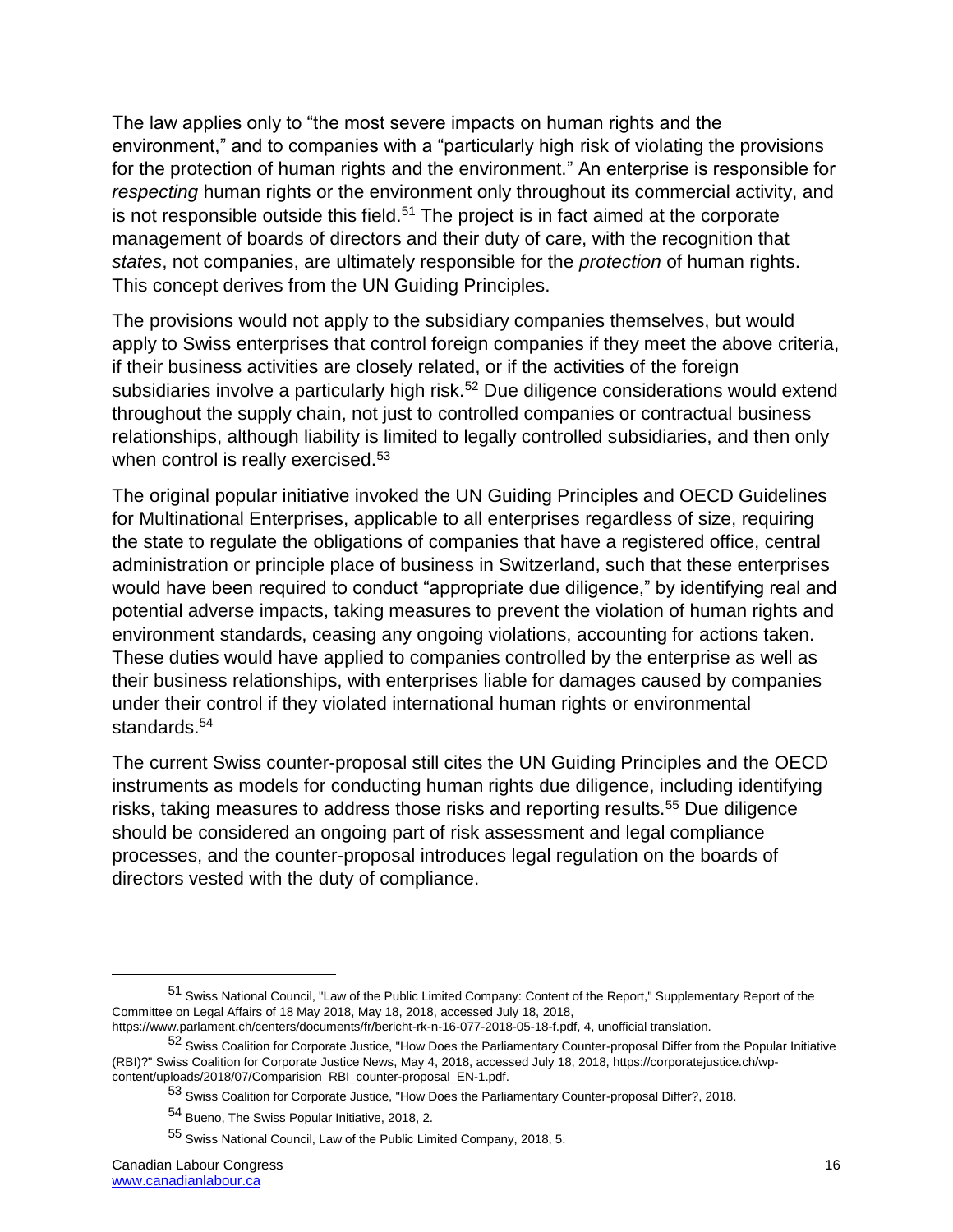The human rights covered by the law include only those contained in binding provisions under international laws that have been ratified by Switzerland:<sup>56</sup> "Where the law refers to the provisions for the protection of human rights and the environment also abroad, this refers to the corresponding international provisions, which are binding for Switzerland."<sup>57</sup>

### **Process within law**

There is no novel process for remedy or due diligence laid out in the counter-proposal. The law suggested in the counter-proposal mainly sets out general requirements for mandatory due diligence, including public reporting, that large Swiss companies would have to follow.

### **Stakeholder engagement**

Consultation or engagement with stakeholders do not appear in the original proposal. The words "stakeholder," "union" or "labour" do not appear in the English translation of May 2018. These concepts also do not appear in the original proposal.

### **Remedy**

The text of the counter-proposal states an enterprise's obligations extend to taking "effective measures to minimize the identified risks concerning human rights and the environment as well as to ensure effective remedy for violations."

Under the proposal, remedy can include non-financial measures such as apologies, reimbursement, penal and preventive measures. A company is not obliged to provide remedy unless it caused or contributed to the harm.<sup>58</sup> This concept also aligns with the Guiding Principles. Generally, the law would introduce a new duty of care for the boards of directors of large companies, such that adequate due diligence could insulate parent companies from liability. The text of the bill does not elaborate enforcement.

In terms of civil liability, "Companies that are also obliged by law to comply with the provisions for the protection of human rights and the environment (i.e. due diligence) abroad are also liable for the damage caused *to life and limb or property* abroad by companies actually controlled by them in the performance of their official or business activities by violating the provisions for the protection of human rights and the environment. In particular, companies shall not be liable if they can prove that they have taken the measures required by law to protect human rights and the environment in order to prevent such damage or that they have not been able to influence the conduct of the controlled company in connection with the alleged infringements."<sup>59</sup>

In other words, a parent company is liable for the damage caused to life, limb or property by its activities or those of a subsidiary abroad, but not liable if it can prove it

<sup>56</sup> Swiss Coalition for Corporate Justice, "How Does the Parliamentary Counter-proposal Differ?, 2018.

<sup>57</sup> Swiss Coalition for Corporate Justice, Parliamentary Initiative for MHRDD, 2018, 2.

<sup>58</sup> Swiss National Council, Law of the Public Limited Company, 2018, 6.

<sup>59</sup> Swiss Coalition for Corporate Justice, Parliamentary Initiative for MHRDD, 2018, 2.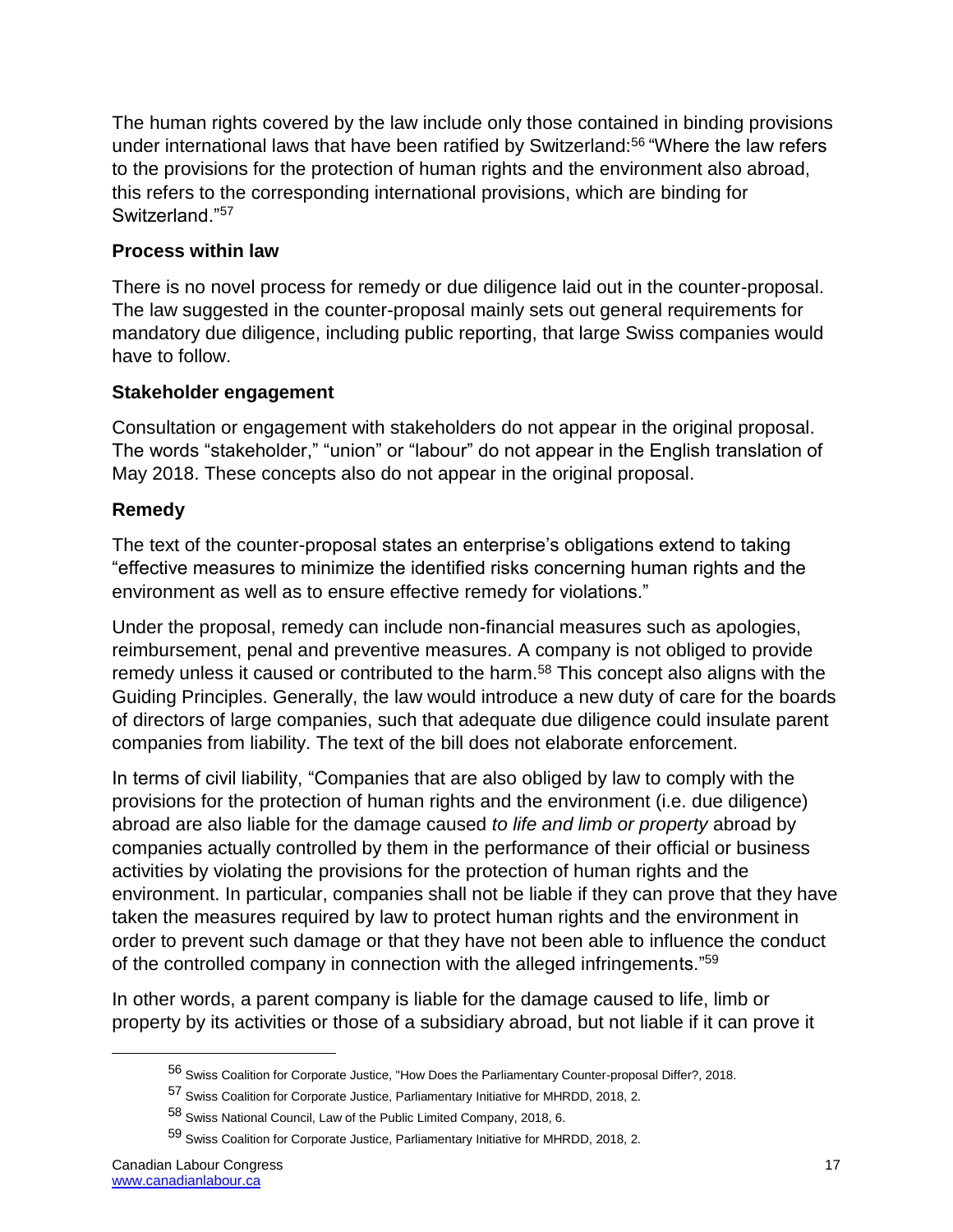conducted appropriate due diligence to prevent the harm, or prove it was not able to prevent the subsidiary from taking the actions that caused the harm. Control is subjective and must be established and is not determined by economic dependence or influence alone. Liability may not be determined in cases of human rights violations in which damage to life, limb or property did not result.

The counter-proposal includes a provision confirming Article 133 of the Federal Act on Private International Law that requires tort law must be applied in the state where the harm occurred; however, an enterprise domiciled in Switzerland that controls a company domiciled abroad is considered liable for claims of the type mentioned above and Swiss law will determine its liability under the counter-proposal.<sup>60</sup>

Under the counter-proposal, enterprises face an obligation of means, not an obligation of results. That means compliance is related to the undertaking of due diligence, not to any result of the due diligence. A Swiss government commentary on the proposal clarifies the law creates no new obligations for enterprises, which are required only to respect human rights, not protect — the latter remaining the purview of the state such that the new law is primarily negative in scope, or an "obligation to abstain: companies must abstain from harmful behavior from the point of view of human rights and the environment."<sup>61</sup>

# **Gaps**

Compared to the popular initiative, the counter-proposal is considered weaker in the sense that the new regulation would apply to fewer companies and civil liability would be restricted to apply only in the event of injury or harm to life, physical integrity or property." Due diligence must be "appropriate" and depends on "leverage" though neither are defined in the text of the proposal.<sup>62</sup>

Under the counter-proposal, "effective control" of a subsidiary may lead to parent company liability whereas mere influence does not. The notion of "control" is not defined in the UN Guiding Principles or OECD Guidelines. Under the Swiss terminology, control is distinct as a concept from leverage, which is related to influence; a company may have leverage but not control.

The original popular initiative would have included "controlled companies and all business relationships," a broad but subjective distinction. The counter-proposal is clear parent company liability is limited to cases in which control is "actually exercised" such that a parent company may include a controlled company in its due diligence practices but not be liable for its actions.<sup>63</sup>

The original initiative set no size limit and applied to small- and medium-size enterprises, though "the legislator is to taken into the account the needs of small and

<sup>60</sup> Swiss Coalition for Corporate Justice, Parliamentary Initiative for MHRDD, 2018, 4.

<sup>61</sup> Swiss National Council, Law of the Public Limited Company, 2018, 4.

<sup>62</sup> Swiss Coalition for Corporate Justice, "How Does the Parliamentary Counter-proposal Differ?, 2018.

<sup>63</sup> Swiss National Council, Law of the Public Limited Company, 2018, 6.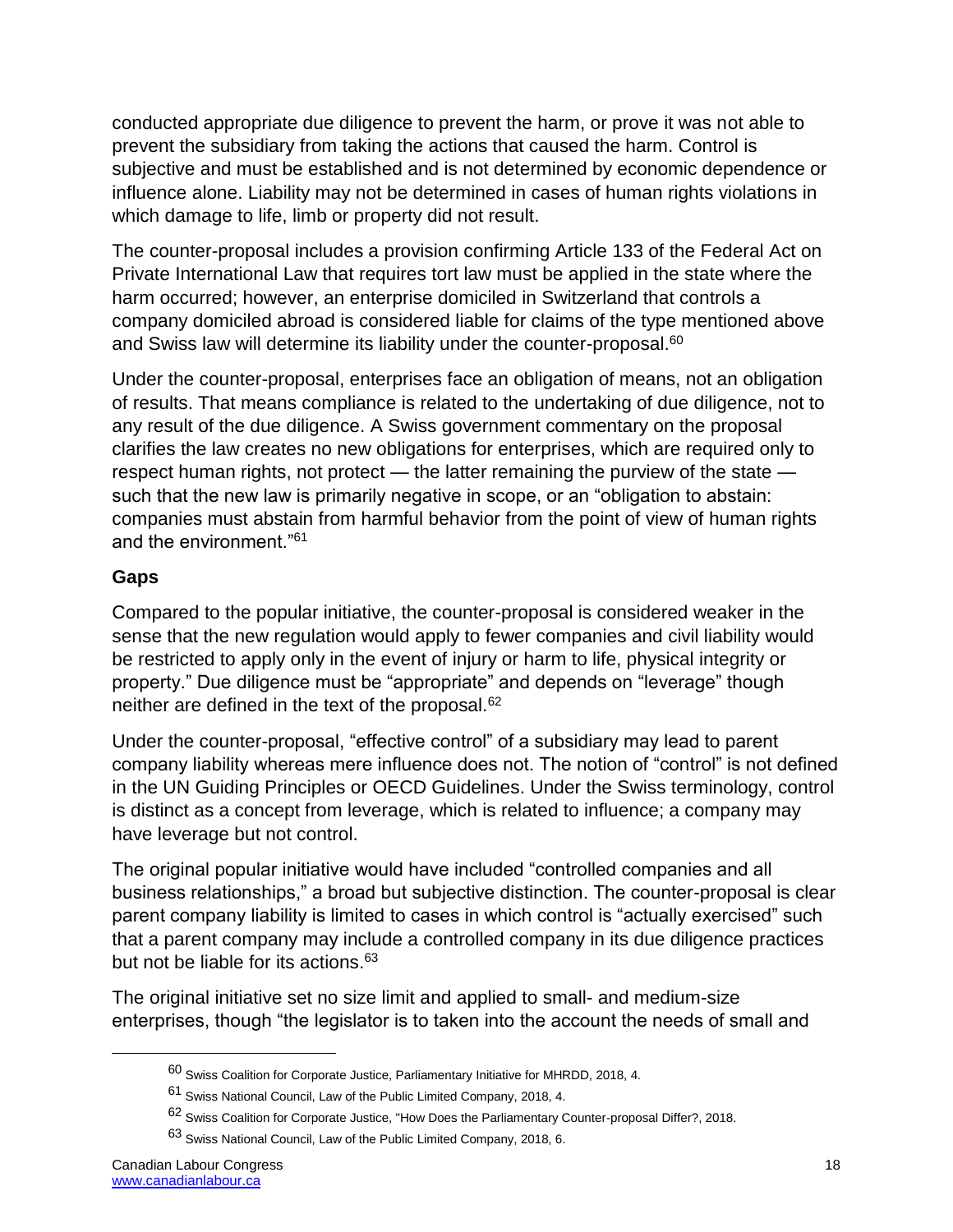medium-sized companies that have limited risks of this kind (i.e. human rights and the environment)."<sup>64</sup> Generally, this meant small companies were exempted unless considered high-risk.

Neither the counter-proposal nor the original initiative explicitly state due diligence procedures, except to indicate enterprises must identify, take measures to prevent, cease violations, and account for actions taken including a public report. Neither mention suppliers or supply chains, nor provide further clarification on these issues. Neither mention stakeholder engagement.

### **Policy coherence**

Switzerland is not an EU member state and has not transposed the EU directive on public procurement. Instead, these practices in Switzerland are governed by the Federal Act on Public Procurement, which states that the federal government can award contracts for goods and services in Switzerland on the condition that, where goods and services are produced abroad, providers must comply at a minimum with the eight core conventions of the International Labour Organization (ILO).<sup>65</sup> However, while the Swiss government purchasing offices ensure sustainable procurement practices according to the principles of equal treatment, transparency, competition and the economic use of public funds, sustainability or human rights factors are not yet included in the award criteria.<sup>66</sup>

The strategic goals of the Swiss Federal Council's own related enterprises do not include criteria for business and human rights. Instead, "the Federal Council expresses the expectation that related enterprises will pursue a sustainable corporate strategy to the best of their business ability."<sup>67</sup>

The Swiss Export Risk Insurance body (SERV) does not actually grant export credits but offers insurance and guarantees. SERV will not grant this protection if a project does not meet international human rights standards, and in cases of elevated risk, SERV requires applicants to conduct human rights due diligence and may consider any findings made by the Swiss National Contact Point.<sup>68</sup> Under the guidelines of the Swiss Agency for Development and Cooperation, the agency may reject partnerships with companies that partners that have repeatedly been involved in human rights abuses or cannot make a compelling case they have reduced their human rights risks.

Swiss free trade agreements and investment agreements include "consistency clauses," designed to ensure sufficient domestic policy scope remains to fulfil the human rights

<sup>64</sup> Bueno, The Swiss Popular Initiative, 2018, 13.

<sup>65</sup> Government of Switzerland, *Report on the Swiss Strategy for the Implementation of the UN Guiding Principles on Business and Human Rights*, report, December 9, 2016, accessed August 13, 2018, https://www.businesshumanrights.org/sites/default/files/documents/Report on Swiss strategy for implementation of UNGPs.pdf, 25.

<sup>66</sup> Government of Switzerland, Report on the Swiss Strategy, 2016, 25.

<sup>67</sup> Government of Switzerland, Report on the Swiss Strategy, 2016, 23.

<sup>68</sup> Government of Switzerland, Report on the Swiss Strategy, 2016, 23.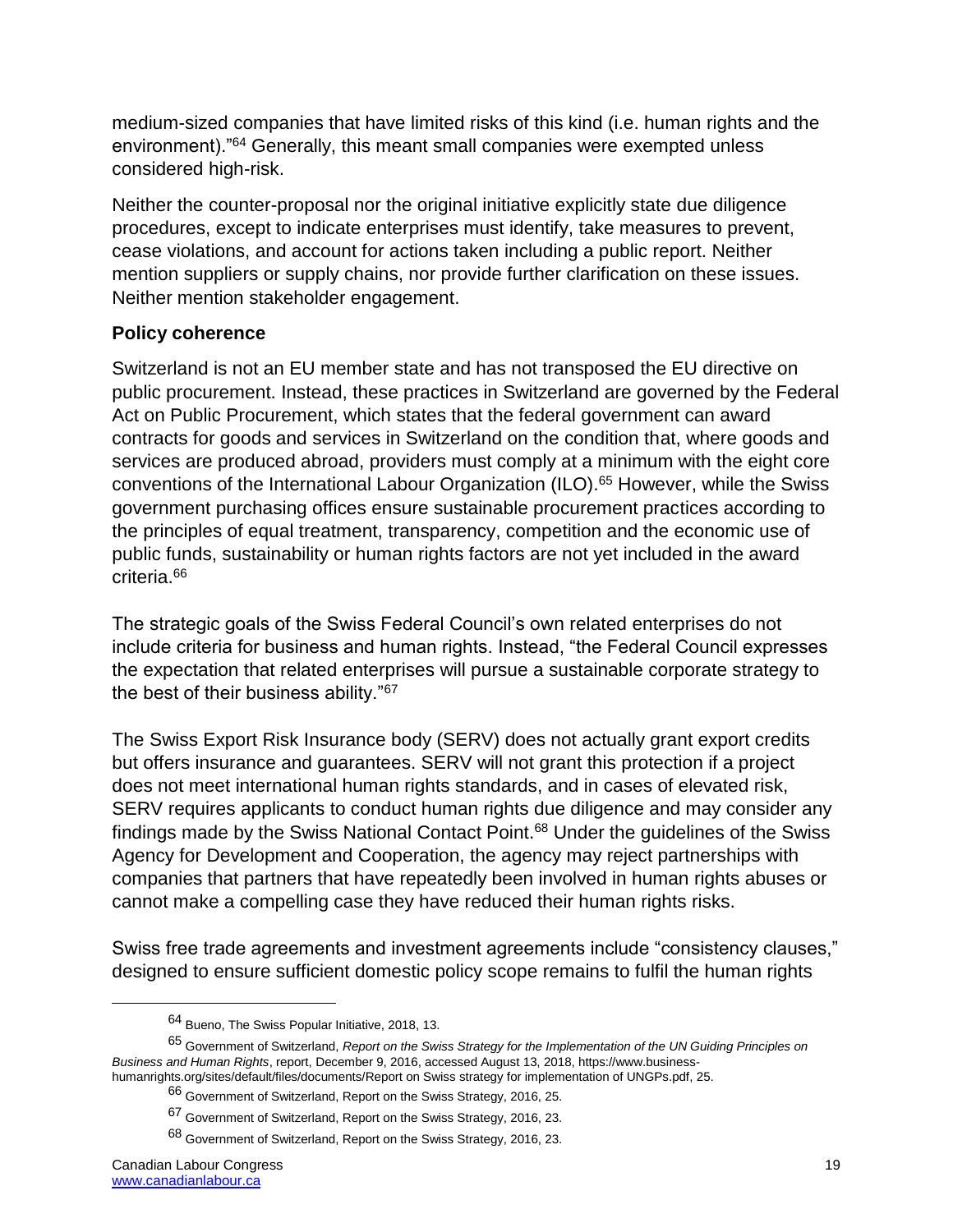obligations of both Switzerland and the contract partner and clauses requiring consistency with human rights, labour and environmental standards. They also reference international instruments to protect human rights, and provide that any agreement "may not compromise or challenge existing international law — and therefore also human rights — obligations."<sup>69</sup>

### **Path to legislation**

In 2014, the Swiss government released a report on the legal obligations of corporate directors to conduct human rights due diligence with respect to corporate activities abroad, and identified several measures that could be adopted in business law to increase corporate responsibility in this regard, including the obligation of corporate directors to exercise human rights due diligence.<sup>70</sup> In 2015, the lower chamber of the Swiss parliament narrowly rejected a motion requiring the government to take further steps in this direction. That same year, the government adopted the Position Paper on Corporate Social Responsibility, which presented corporate and state strategies for implementing responsible business conduct, but met criticism for failing to address the issue of liability.

In 2016, the government released its National Action Plan on implementing the UN Guiding Principles, which included the expectation that companies domiciled or active in Switzerland respect human rights in their activities both in Switzerland and abroad, but did not introduce mandatory human rights due diligence and neither clarified the issue of Swiss corporate liability for the actions of foreign suppliers, sub-contractors or subsidiaries.<sup>71</sup> The NAP acknowledged the lack of compulsory due diligence, and argued that Swiss companies adopting such policies would be penalized in world markets until the practice was adopted internationally. However, the NAP does indicate that remedy for transnational tort claims should be available in Swiss courts if the defendant is a corporation domiciled in Switzerland.

In 2015, the Swiss Coalition for Corporate Justice launched the popular constitutional initiative "Responsible Business: Protecting Human Rights and the Environment," which obtained more than 100,000 signatures, the threshold for introducing a referendum on the amendment. The amendment would have added article 101a, "Responsibility of Business" to the constitution.<sup>72</sup> In Switzerland, supporters of a popular initiative have 18 months to collect 100,000 signatures from the Swiss electorate. Amendments are permitted only to the constitution, not to specific laws. After obtaining the signatures, the initiative is submitted to the Federal Council executive branch and Parliament, which can then accept or reject the amendment, or draft a counter-proposal.

<sup>69</sup> Government of Switzerland, Report on the Swiss Strategy, 2016, 31.

<sup>70</sup> Bueno, The Swiss Popular Initiative, 2018, 8-9.

<sup>71</sup> Bueno, The Swiss Popular Initiative, 2018, 10.

<sup>72</sup> Bueno, The Swiss Popular Initiative, 2018, 12.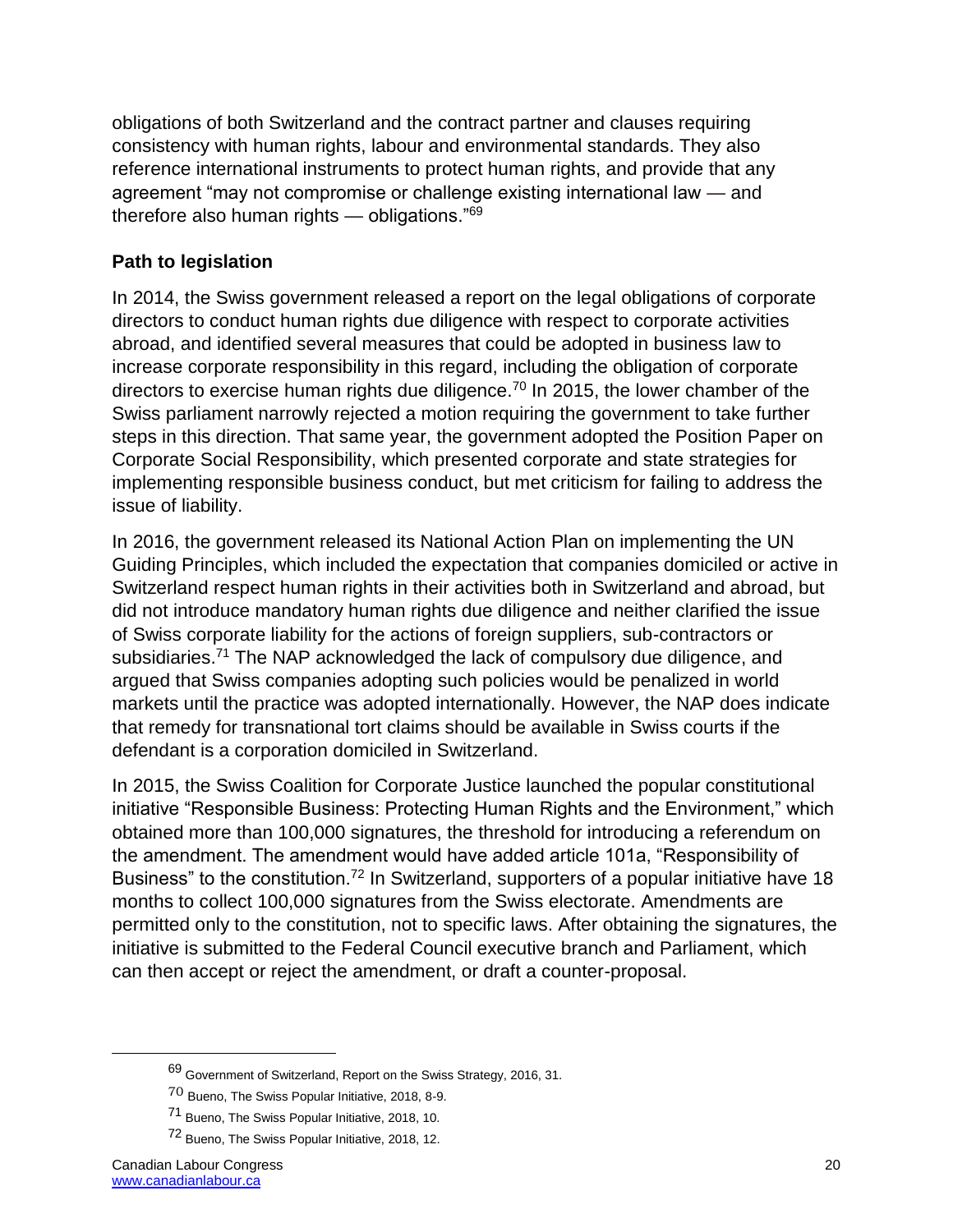In 2017, the Federal Council recommended Parliament reject the initiative. After debate, the lower parliamentary chamber, the National Council, accepted a counter-proposal, which will be discussed by the upper chamber in fall 2018.<sup>73</sup> The counter-proposal included a number of concessions, including limiting the initiative to only very large corporations and restrictions on civil liability. This took the form of "indirect counterproposal," which is similar to a legislative bill and can be enacted without a popular vote, as opposed to a "direct counter-proposal." This indirect counter-proposal is now under review by the upper chamber, the Council of States, which makes a final decision. The counter-proposal expressly intends to incite the withdrawal of the initiative. This is up to the discretion of the initiating coalition, which has stated it would withdraw. Despite the concessions, former UN Special Representative John Ruggie called the counterproposal a "workable compromise" and a progressive step in a public statement in

June.<sup>74</sup>

# **Best practices**

The counter-proposal follows the original initiative in demanding reverse liability, removing the burden of the plaintiff to prove the controlling company acted negligently and instead requiring the parent company to prove it had taken "all due care" to prevent adverse impacts.<sup>75</sup> Under the counter-proposal, enterprises must prove they have discharged their duty to respect human rights through due diligence. This can be demonstrated through third party confirmation or auditing, but the parent company still bears the burden of proof.<sup>76</sup>

An interesting side note from the text of the original proposal: despite Private International Law provisions that suggest a tort claim should be heard in the jurisdiction where the harm took place, "International civil liability cases are common in Swiss courts' rulings. In such cases, Swiss courts often apply foreign law, specifically the law of the State in which the damage has occurred."<sup>77</sup> Indeed, Article 55 of the Swiss Code of Obligations allows victims of human rights violations committed by subsidiaries abroad to seek remedy in Swiss courts.<sup>78</sup>

<sup>&</sup>lt;sup>73</sup> Swiss Coalition for Corporate Justice, "Details about the Initiative," About the Initiative, accessed July 18, 2018, https://corporatejustice.ch/about-the-initiative/.

<sup>74</sup> John Ruggie, "Statement on Swiss Citizens' Initiative," Business & Human Rights in Law, June 10, 2018, accessed July 18, 2018, https://www.business-humanrights.org/sites/default/files/documents/Statement on Swiss Citizens.pdf.

<sup>75</sup> Bueno, The Swiss Popular Initiative, 2018, 15.

<sup>76</sup> Swiss National Council, Law of the Public Limited Company, 2018, 14.

<sup>&</sup>lt;sup>77</sup> Swiss Coalition for Corporate Justice, "The Initiative Text with Explanations," Swiss Coalition for Corporate Justice News, no date, accessed July 18, 2018, https://corporatejustice.ch/wp-content/uploads/2018/06/KVI\_Factsheet\_5\_E.pdf, 2.

<sup>78</sup> Swiss Coalition for Corporate Justice, "The Initiative Text with Explanations," no date, 2.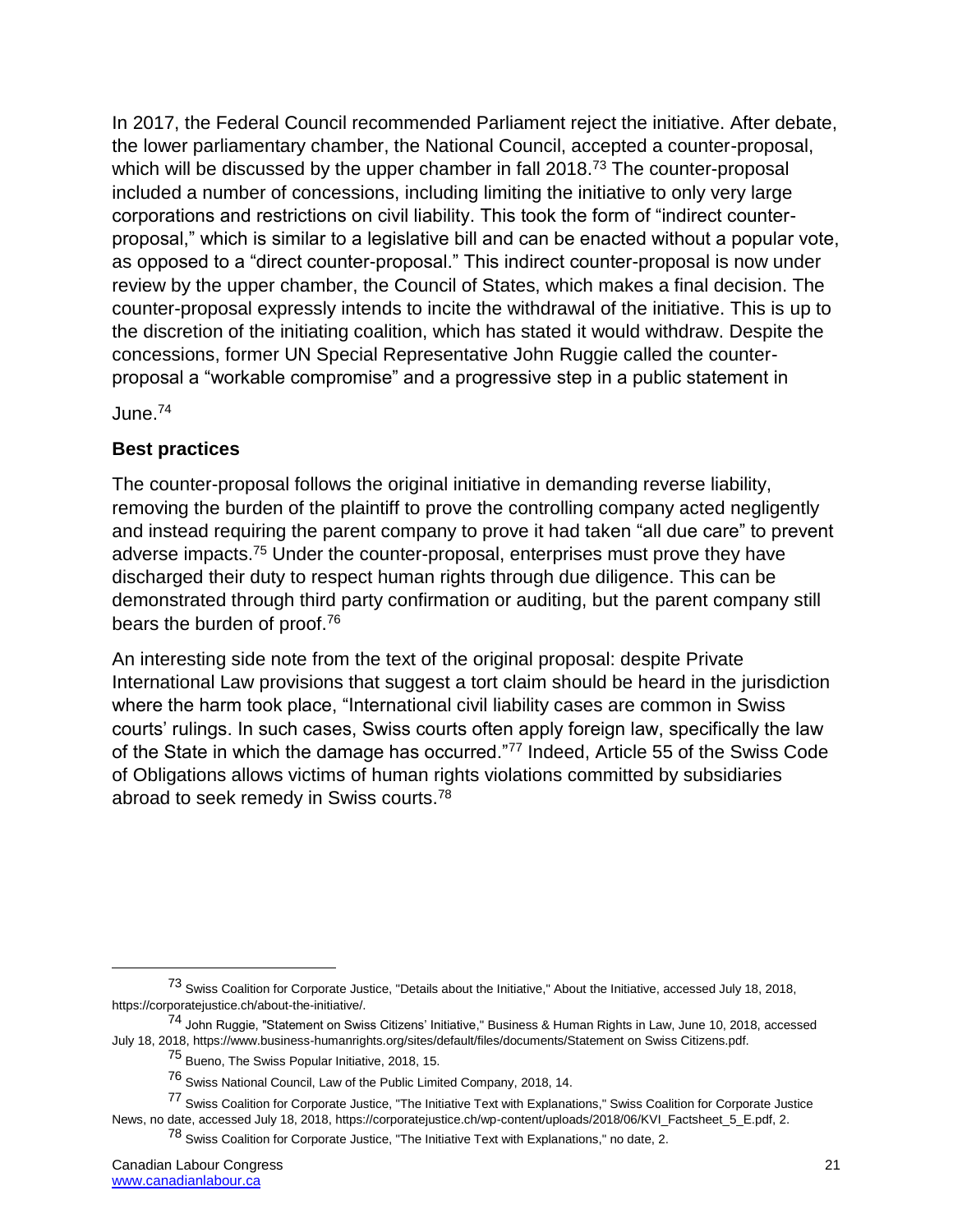# **UK Modern Slavery Act (2015)**

The UK government passed legislation in 2015 pertaining to slavery, servitude, forced or labour and human trafficking, and included a provision for an Independent Antislavery Commissioner. The Act reinforces existing criminal penalties for anyone holding or intending to hold another person in slavery, forced or compulsory labour, or human trafficking for exploitative purposes, sexual or otherwise. Penalties for slavery or human trafficking offences include imprisonment for life for conviction on indictment, or up to 12 months and an unlimited fine for a summary conviction.

The ILO defines slavery as "all work or service which is exacted under the menace of any penalty for its non-performance and for which the worker does not offer himself voluntarily," which covers practices referred to as modern slavery, including human trafficking.<sup>79</sup> Today, modern slavery is described as a "predictable feature of the global political economy, including the supply chains that create buildings, garments, palm oil, sugar, seafood, tea, footwear, electronics and metals."80 The Modern Slavery Act is seen by the UK government as a means to prevent modern slavery through increasing transparency so the public, customers and investors are better informed.<sup>81</sup>

### **Scope**

 $\overline{a}$ 

Section 54 of the Act requires a commercial organization, corporation or partnership that conducts business in the UK and has a total turnover of more than £36 million (\$62 million CAD) to publish and make public a slavery and human trafficking statement each financial year indicating the steps taken, *if any*, to ensure human trafficking and slavery are not taking place in its supply chain or any part of the enterprise's own business. Under Section 54(b), an enterprise reporting it "has taken no such steps," has fulfilled its obligations under the law.<sup>82</sup>

"Turnover" refers to the value of the sale of goods and services, after taxes and trade discounts, which has accrued to the enterprise or its subsidiary undertakings; a parent company can produce the statement for subsidiaries that meet the threshold.<sup>83</sup> "Supply chain" is understood as its common meaning and applies beyond first-tier suppliers.

Around 17,000 companies are believed to be subject to the reporting requirement. The law applies equally to multinational enterprises supplying goods or services in the UK but incorporated elsewhere. However, criteria for determining whether a company "does business" in the UK are not included in the Act, and the statutory guidance suggests a "common sense approach," which means enterprises that do not have a "demonstrable

<sup>79</sup> Genevieve LeBaron and Andreas Rühmkorf, "The Domestic Politics of Corporate Accountability Legislation: Struggles over the 2015 UK Modern Slavery Act," *Socio-economic Review*, December 2, 2017, doi:10.1093/ser/mwx047, 1.

<sup>80</sup> LeBaron and Rühmkorf, Domestic Politics, 2017, 1.

<sup>81</sup> Her Majesty's Government, *Transparency in Supply Chains Etc. A Practical Guide*, Statutory Guidance, Home Department, 2015, accessed July 24, 2018,

https://assets.publishing.service.gov.uk/government/uploads/system/uploads/attachment\_data/file/649906/Transparency\_in\_Supply \_Chains\_A\_Practical\_Guide\_2017.pdf, 3.

<sup>82</sup> *Modern Slavery Act* 2015 (UK).

<sup>83</sup> Her Majesty's Government, Transparency in Supply Chains Etc., 2015, 7.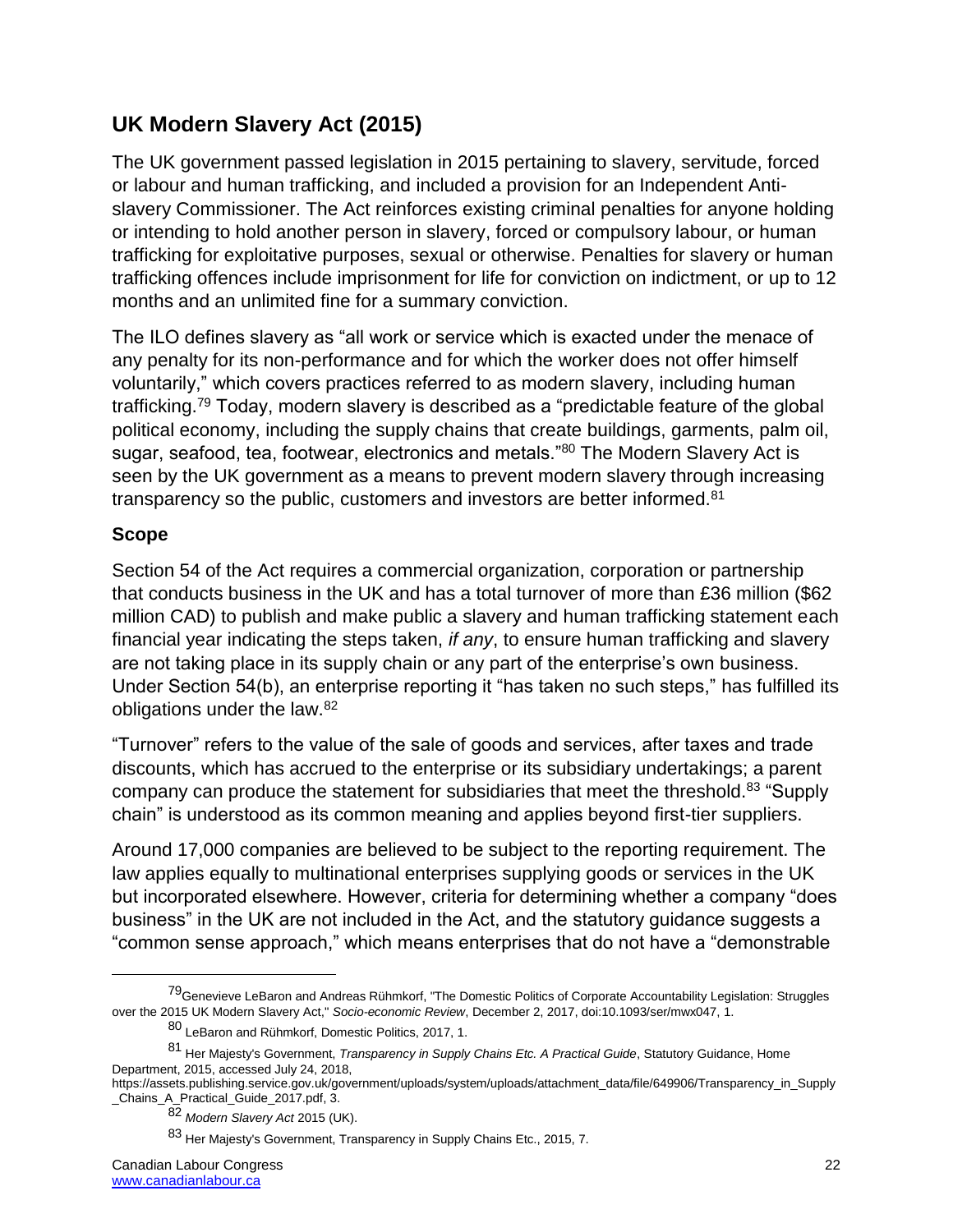business presence" in the UK will not be included in the provision. $84$  It's likely that courts will ultimately decide.

The law also does not mandate what must be included in the slavery and human trafficking statement besides the steps taken or not, and only suggests some nonmandatory types of information, such as: organizational structure, relevant modern slavery policies, elements of supply chain at high-risk for slavery, measures taken to prevent slavery and their efficacy.<sup>85</sup> If the company has a website, the statement must be signed by a director or equivalent and displayed prominently on the home page or available to anyone who makes a written request for one.<sup>86</sup>

The duties imposed on commercial organizations fall under the purview of the UK's Secretary of State (Home Secretary), who may issue guidance about these duties at his or her discretion. The duties imposed are also enforceable by the Secretary of State bringing civil proceedings in the High Court for an injunction.

Despite the Act's broad policy objective to eradicate modern slavery, the mandatory requirements are limited to reporting what steps an enterprise has taken, or report it has taken none, such that "(nothing) in the reporting requirement compels an organization to take any action to address modern slavery, or to ensure that any steps taken are effective."<sup>87</sup> Thus the reporting requirement is intended to increase accountability through transparency alone. At the heart of the UK approach is the notion that transparency will "create a level playing field" and drive up standards through market competition.<sup>88</sup>

A legislative amendment known as The Modern Slavery (Transparency in Supply Chains) Bill was introduced in the House of Lords in 2017. If passed, the Modern Slavery Act would be broadened to include public bodies; would require the government to produce a list of the commercial organizations obligated to publish a statement, categorised by sector; would ban enterprises that failed to report as required from procurement contracts with local, regional or state authorities.<sup>89</sup> In 2018, the Independent Anti-Slavery Commissioner called on the government to force its public contractors to comply with the Modern Slavery Act, citing the Sancroft-Tussell Report which showed that of the government's top 100 suppliers, only 58 per cent had produced legally compliant transparency reports in 2017.<sup>90</sup>

<sup>84</sup> Her Majesty's Government, Transparency in Supply Chains Etc., 2015, 6.

<sup>85</sup> *Modern Slavery Act* 2015 (UK).

<sup>86</sup> *Modern Slavery Act* 2015 (UK).

<sup>87</sup> Rae Lindsay, Anna Kirkpatrick, and Jo En Low, "Hardly Soft Law: The Modern Slavery Act 2015 and the Trend Towards Mandatory Reporting on Human Rights," *Business Law International* 18, no. 1 (January 2017), https://www.cliffordchance.com/briefings/2017/02/hardly\_soft\_law\_themodernslaveryact2015an.html, 31.

<sup>88</sup> Lindsay et al, Hardly Soft Law, 2017, 31.

<sup>89</sup> Lindsay et al, Hardly Soft Law, 2017, 39.

<sup>90</sup> Amelia Shean et al, *The Sancroft-Tussell Report: Eliminating Modern Slavery in Public Procurement*, report, March 2018, accessed July 24, 2018, https://sancroft.com/wp-content/uploads/2017/11/The-Sancroft-Tussell-Report.pdf.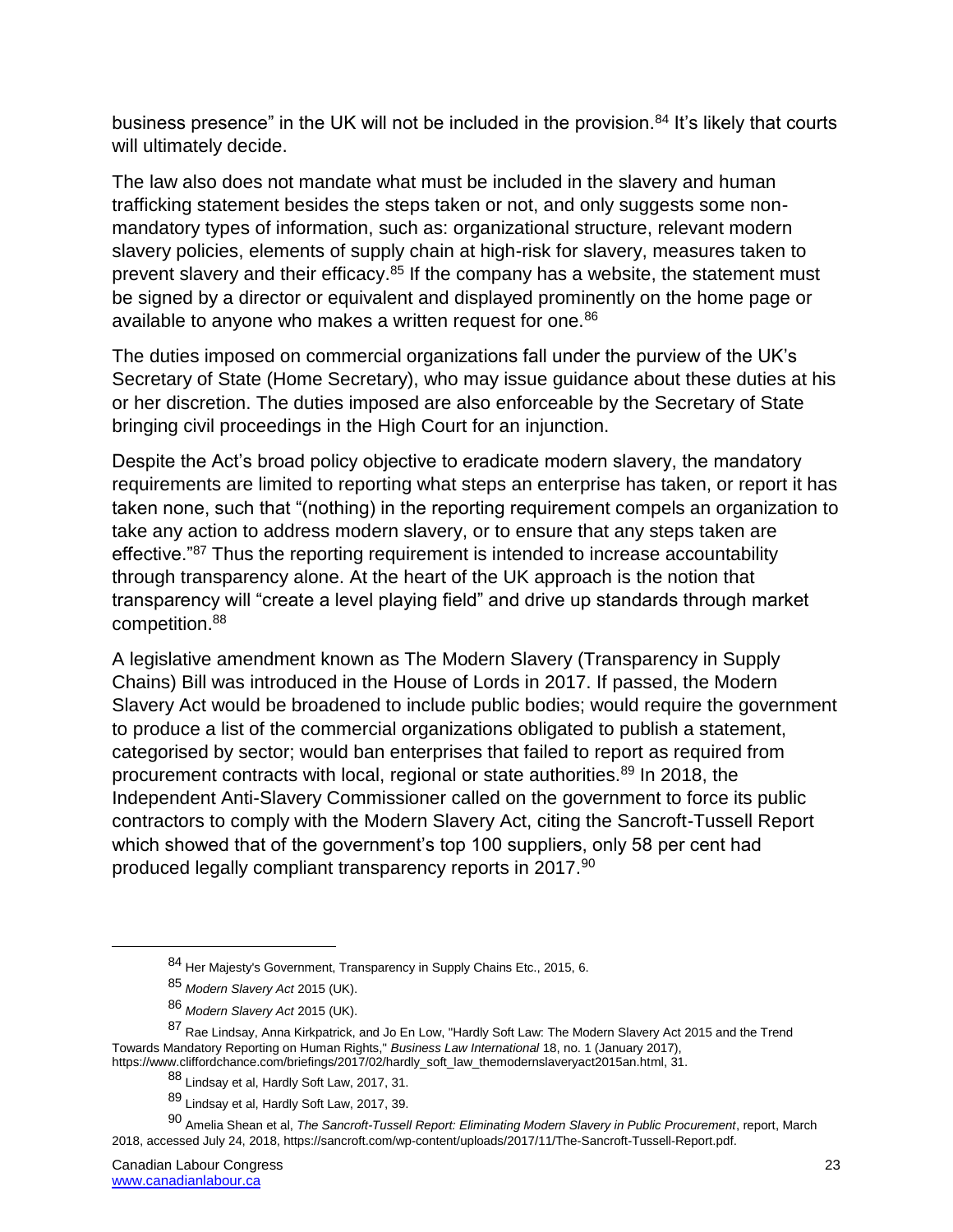### **Process within law**

Under Section 54, applicable companies are required to publish the slavery and human trafficking statement for each financial year of the organization. Otherwise, the provisions of the Act clarify domestic criminal definitions and sentencing for those convicted of trafficking or holding a person in slavery.

#### **Stakeholder engagement**

Engagement with civil society, trade unions and other stakeholders is not included under the Modern Slavery Act. The words "stakeholder," "union" or "labour" do not appear in the text of the law or its explanatory notes.

The Home Department's statutory guidance suggests when an enterprise detects slavery or human trafficking within its supply chain abroad, its response should be tailored to the local context, which may include contacting CSOs, industry bodies, trade unions or other support organizations — stakeholders — to address the situation. The guidance suggests companies can benefit from working collaboratively with others, such as industry bodies and multi-stakeholder organisations, to improve industry-wide labour standards and to advocate for improved laws and policies in sourcing countries, where appropriate.<sup>"91</sup> The quidance also recommends companies consult the OECD Guidelines for Responsible Business Conduct for advice on consulting with relevant groups such as trade unions. These recommendations are non-binding.

In addition, the guidance refers to the UN Guiding Principles and suggests companies should refer to these when implementing due diligence, situating the latter in terms of "a wider framework around ethical trade, corporate social responsibility and human rights and should form part of a wider human rights due diligence process where possible."<sup>92</sup> The guidance also notes that under the Guidelines, human rights due diligence requires consultation with stakeholders that are potentially or actually affected by a company's operations and supply chain, but these should be seen as best practices, not legal expectations.

On the other hand, it is stakeholders who are expected, through public scrutiny, to determine the impact of the reporting requirement on human rights, trafficking and slavery rather than any monitoring or enforcement by government.<sup>93</sup>

### **Remedy and liability**

If an enterprise subject to the reporting obligation fails to publish the slavery and human trafficking statement under Section 54 of the Act, the Secretary of State can apply to the court for an injunction compelling the organization to comply. An enterprise then failing to comply with the court injunction could be help in contempt of court, resulting in an

<sup>91</sup> Her Majesty's Government, Transparency in Supply Chains Etc., 2015, 15-16.

<sup>92</sup> Her Majesty's Government, Transparency in Supply Chains Etc., 2015, 32.

<sup>93</sup> Lindsay et al, Hardly Soft Law, 2017, 35.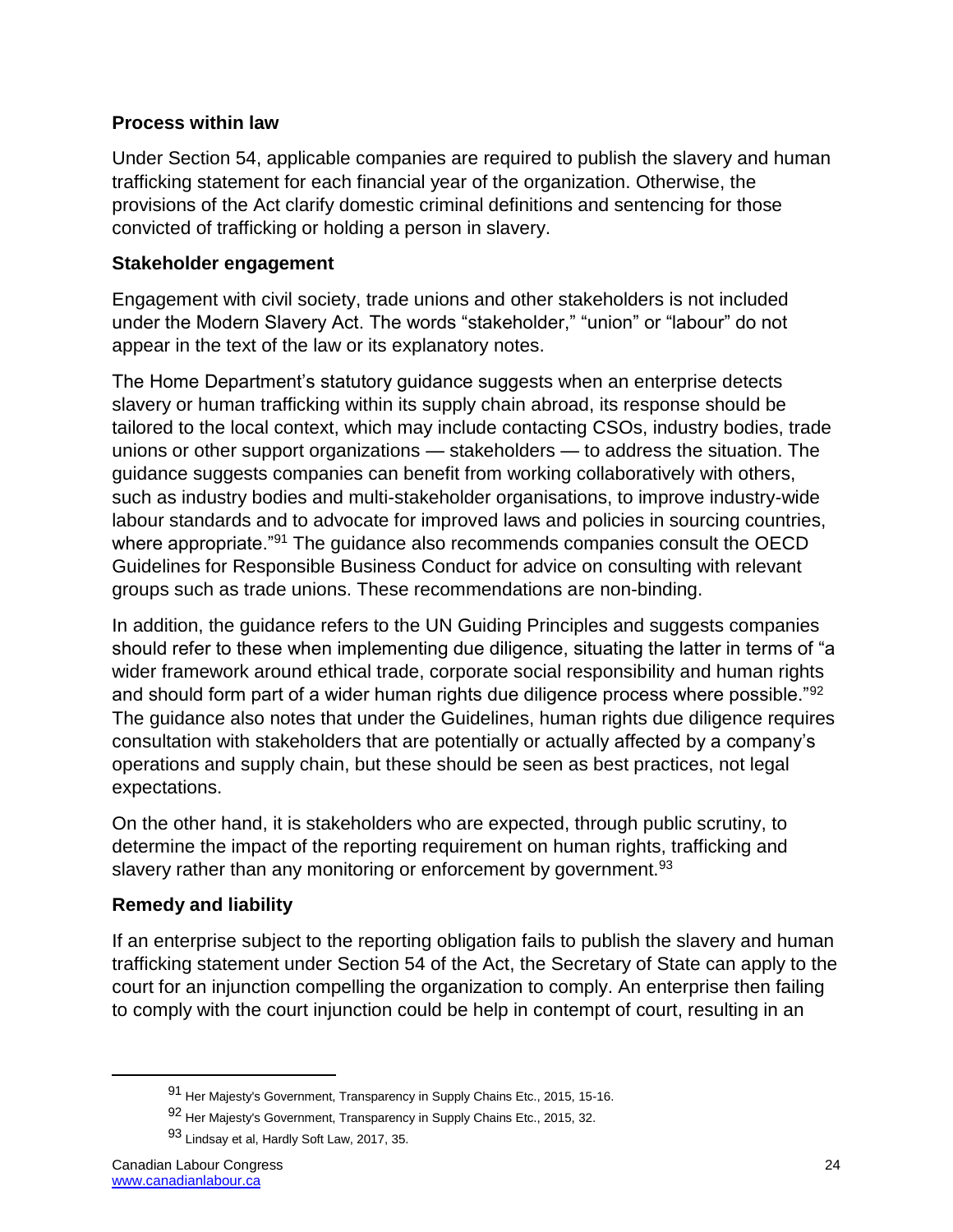unlimited fine.<sup>94</sup> Otherwise, the Act does not introduce new civil liabilities or tort considerations.

### **Gaps**

The language in the Act has been criticized as vague, and the reporting requirements as lax: companies can simply "re-purpose boilerplate CSR statements" to be seen in compliance. <sup>95</sup> The "minimalist" transparency clause "effectively gives a statutory backing to generic and promotional CSR reporting which, so far, has not achieved much in terms of eradicating forced labour by suppliers. Despite all the rhetoric about leading the fight against slavery, in legal terms, the actual outcome is purely a statutory reference to private governance reporting without any binding requirements or sanctions."<sup>96</sup> Had the UK government adopted legislation instituting stricter requirements, companies may have been forced to create robust, "sophisticated" due diligence programs. 97

Critics suggest a lack of liability means that "companies will find the compliance requirements easy to meet," leading them to evade responsibility for the human rights abuses such as slavery in their supply chains.<sup>98</sup>

In addition, there is no government repository for the annual reports, and there is no formal mechanism to monitor or supervise compliance or quality control.<sup>99</sup> Besides a compliance injunction, the only penalty faced by a UK company is the potential for reputational damage: "(it) will be for consumers, investors and Non-Governmental Organizations to engage and/or apply pressure where they believe a business has not taken sufficient steps."<sup>100</sup>

Due diligence is not a requirement of the transparency obligations, although the statutory guidance notes that human rights due diligence can enable more effective reporting, more effective action and better risk management. The guidance notes that, based on the UN Guiding Principles, human rights due diligence would include: understanding the operating context; monitoring and evaluation processes; proof of stakeholder engagement; operational-level grievance mechanisms; embedding the respect for human rights throughout the organization.<sup>101</sup> None of these measures are required by law under the Modern Slavery Act.

Many companies do not meet even the minimal reporting requirements. A 2018 analysis of more than 100 statements from global, large- and medium-size information and communications technology sector companies that do business in the UK and would be

<sup>94</sup> Lindsay et al, Hardly Soft Law, 2017, 35.

<sup>95</sup> LeBaron and Rühmkorf, Domestic Politics, 2017, 26.

<sup>96</sup> LeBaron and Rühmkorf, Domestic Politics, 2017, 26.

<sup>97</sup> LeBaron and Rühmkorf, Domestic Politics, 2017, 26.

<sup>98</sup> LeBaron and Rühmkorf, Domestic Politics, 2017, 26.

<sup>99</sup> Lindsay et al, Hardly Soft Law, 2017, 35.

<sup>100</sup> Her Majesty's Government, Transparency in Supply Chains Etc., 2015, 6.

<sup>101</sup> Her Majesty's Government, Transparency in Supply Chains Etc., 2015, 33-34.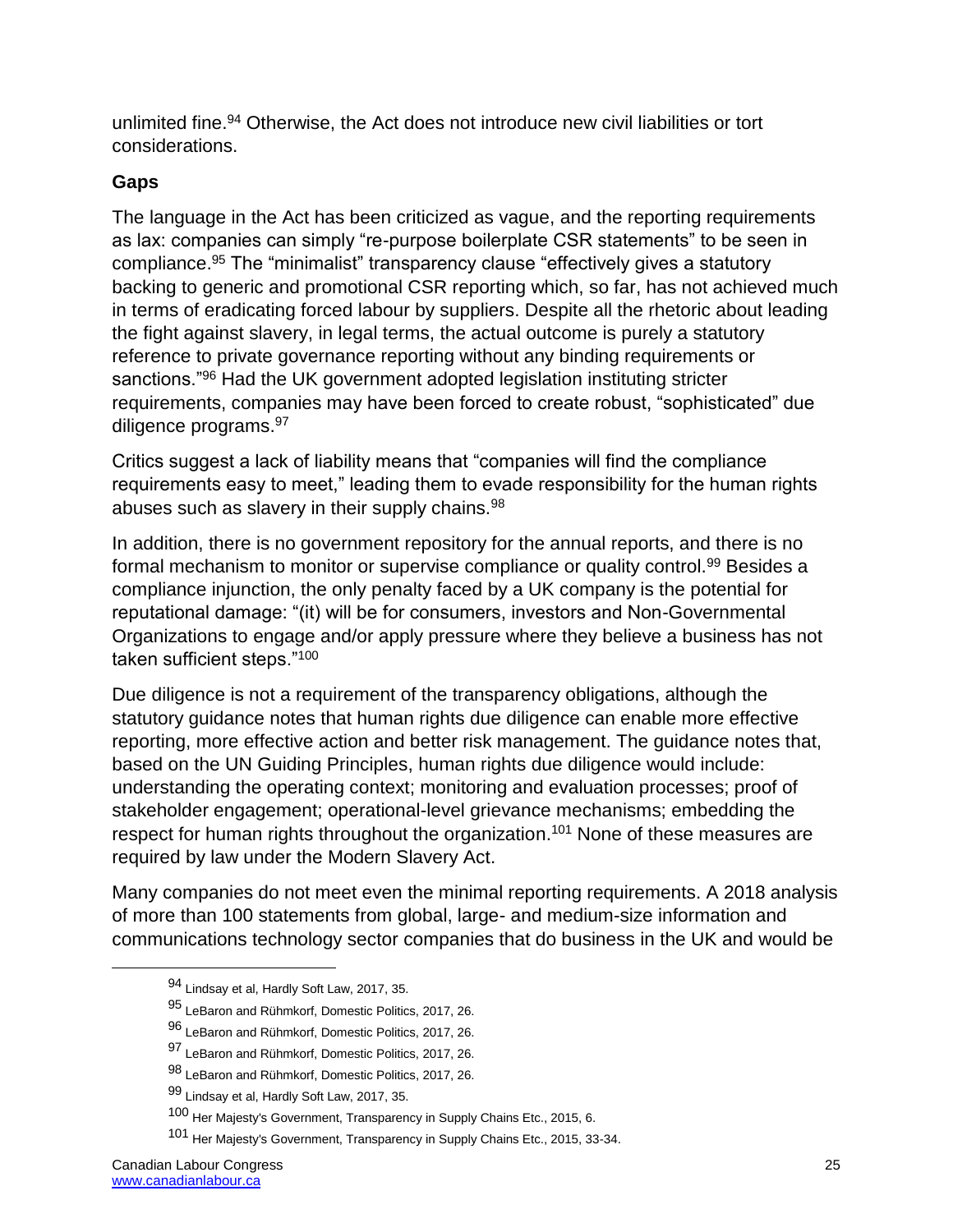subject to the Act found that less that one in five companies (18 per cent) were in compliance with all three components of the law: statements published on the company website with a link on the homepage; approved by a board of directors or equivalent; signed by a director or equivalent.<sup>102</sup> This is broadly consistent with the findings of the Business and Human Rights Resource Centre's Modern Slavery Registry, which captures more than 5,000 statements and shows an overall compliance rate of 20 per cent.<sup>103</sup>

#### **Policy coherence**

The Act explicitly aligns with the Protocol to the United Nations Convention against Transnational Organized Crime, named the Protocol to Prevent, Suppress and Punish Trafficking in Persons, Especially Women and Children, supplementing the United Nations Convention against Transnational Organized Crime known as the Palermo Protocol.<sup>104</sup>

The UKs' Bribery Act, which does require a form of due diligence to ensure enterprises are not engaged in bribing officials, was considered but ultimately rejected as a model for a more stringent Modern Slavery Act. The Bribery Act is, however, explicitly used as an example of an existing legal and policy framework in the UK's National Action Plan on the implementation of the UN Guiding Principles (2013, updated 2016), which "shows that a more stringent legislation in the Modern Slavery Act would have fit equally well into its existing framework of business regulation."<sup>105</sup> The Bribery Act includes criminal penalties for non-compliance.

The NAP on the implementation of the UN Guiding Principles indicates the government expects UK-registered businesses to fulfill their obligation to respect human rights, including by adopting appropriate due diligence policies to identify, prevent and mitigate human rights risks, and commit to monitoring and evaluating implementation.<sup>106</sup> The Action Plan is clear that businesses must lead in this regard, with government playing "a supporting role."<sup>107</sup> The NAP reiterates that while the UK is subject to international human rights obligations, these only generally apply within a state's own territory and jurisdiction. Thus, although the UK could choose as a matter of policy to regulate

<sup>102</sup> Know the Chain, *Eradicating Forced Labour in Electronics: What Do Company Statements under the UK Modern Slavery Act Tell Us?* report, March 2018, accessed August 10, 2018, https://knowthechain.org/wp-content/uploads/KTC-ICT-MSA-Report\_Final\_Web.pdf, 4.

<sup>103</sup> Know the Chain, Eradicating Forced Labour, 2018, 9.

<sup>104</sup> United Kingdom, The National Archives, HM Government, Modern Slavery Act 2015 Explanatory Notes, 2015, accessed July 20, 2018, http://www.legislation.gov.uk/ukpga/2015/30/notes/division/3, Introduction, note 5.

<sup>105</sup> LeBaron and Rühmkorf, Domestic Politics, 2017, 27.

<sup>106</sup> United Kingdom, *Good Business: Implementing the UN Guiding Principles on Business and Human Rights,* Presented to Parliament by the Secretary of State for Foreign and Commonwealth Affairs by Command of Her Majesty, May 2016, accessed July 24, 2018.

https://assets.publishing.service.gov.uk/government/uploads/system/uploads/attachment\_data/file/522805/Good\_Business\_Implem enting the UN Guiding Principles on Business and Human Rights updated May 2016.pdf, 14

<sup>107</sup> United Kingdom, Good Business, 2016, 14.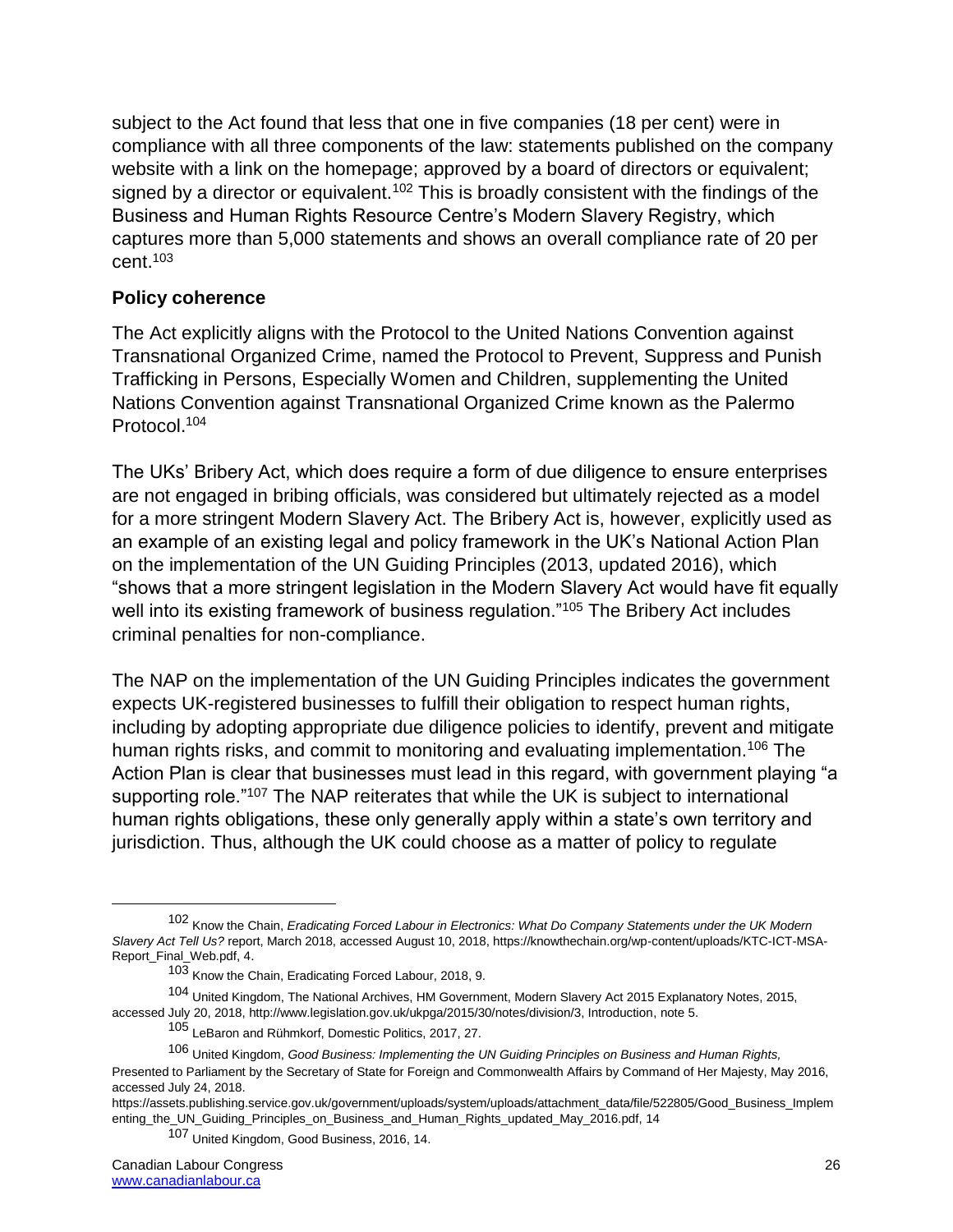overseas business conduct, there is no general requirement to regulate the extraterritorial activities of business enterprises domiciled in the UK.<sup>108</sup>

In 2015, the UK already had a disclosure provision under the Companies Act (2006) in which incorporated public companies with a premium listing of shares on the Main Market of the London Stock Exchange are required to comply with certain non-financial reporting and disclosure requirements that, since 2013, include the publication of a report containing a "fair review" of the company's business and a description of the risks it faces.<sup>109</sup>

The NAP is relatively vague on procurement, noting only that the UK government procurement rules "allow for human rights-related matters to be reflected in the procurement of public goods, works and services, taking into account the 2014 EU Public Procurement Directives."<sup>110</sup>

On export credit, the UK government has implemented the OECD Common Approaches and considers project-related human rights impacts when providing funding support through UK Export Finance. That agency considers any reports made publicly available by the UK National Contact Point in respect of the human rights record of a company when considering a project for export credit.<sup>111</sup>

The NAP does not address human rights in trade agreements, except to note the UK supports the ongoing inclusion of human rights clauses in EU trade agreements, which was first established in 2008. It is unclear what might change after the UK leaves the European Union.

# **Path to legislation**

The intention to introduce a Modern Slavery bill was announced by the British Home Secretary in 2013. The UK government had faced pressure from civil society groups for a decade to enact this type of law and efforts increased in the wake of global governance initiatives such as the UN Guiding Principles. Despite international private law that suggests liability for damages should be determined in the jurisdiction in which the harm occurred, human rights violations often take place in regions with weak institutions, enforcement or access in which remedy may not be available and legislators recognized that "the home country of multinational enterprises should not turn a blind eye to recurrent reports about gross human rights violations at supplier factories."<sup>112</sup>

<sup>108</sup> United Kingdom, Good Business, 2016, 16.

<sup>109</sup> Lindsay et al, Hardly Soft Law, 2017, 43.

<sup>110</sup> United Kingdom, Good Business, 2016, 10.

<sup>111</sup> United Kingdom, Good Business, 2016, 8.

<sup>112</sup> LeBaron and Rühmkorf, Domestic Politics, 2017, 16.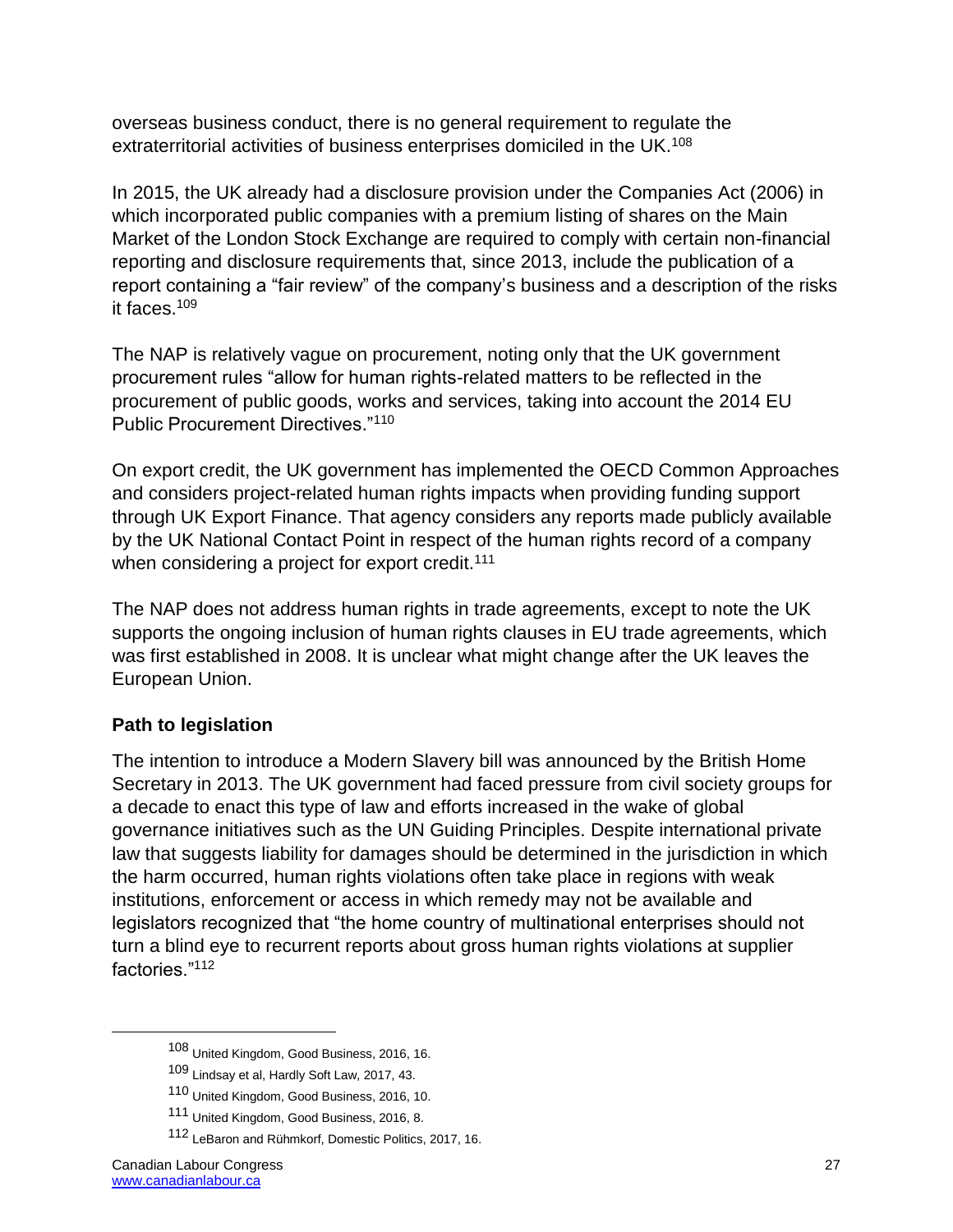At the beginning of the legislative process, the government considered "an array of governance initiatives of varied levels of stringency, ranging from new criminal liabilities for companies found to have forced labour in their supply chains, to mandatory reporting on the effectiveness of corporate efforts to prevent and address forced labour, the least stringent initiative was ultimately adopted."<sup>113</sup>

However legislators acknowledged in the Draft Modern Slavery Bill Report that "voluntary initiatives alone will not be enough to ensure that all companies take the necessary steps to eradicate slavery from their supply chains." In fact, in 2014, the Joint Committee on the Draft Modern Slavery Bill considered three types of legislation following testimony from UK anti-slavery CSOs listed in decreasing stringency: mandatory due diligence plus extraterritorial liability; mandatory reporting with liability restricted to deceit, not negligence; or transparency in the form of an annual slavery and human trafficking public statement with no additional liability considerations.<sup>114</sup>

Some CSOs advocated for strict rules and some industry groups lobbied against introducing any new burdens. But a global coalition of multinational enterprises was created with the purpose of championing the transparency model, with the backing of a group of CSOs. In fact, many saw a strategic collaboration with industry as not only reasonable but necessary to getting a modern slavery bill through Parliament, a move that has been criticized for allowing industry to co-opt the effort.<sup>115</sup> The publication *It Happens Here: Equipping the United Kingdom to Fight Modern Slavery*, funded by Manpower Group, was released by the Centre for Social Justice in 2013, recommending transparency legislation. The Centre was lobbying for transparency laws at the time, working with politicians, business leaders and CSOs.<sup>116</sup> It received broad media coverage, was cited by government officials and was rapidly endorsed by CSOs — though some continued to push for more stringency — leading to the Transparency in Supply Chains coalition, including Anti-Slavery International, Amnesty International and others. Smaller CSOs and religious groups also endorsed transparency measures. When an initial draft bill was introduced in 2014 without supply chain transparency provisions, the transparency coalition put out a joint statement calling for transparency, which was signed by major multinational enterprises.

The transparency rules, based on the California model, were eventually passed into law. "Whereas the Californian version explicitly requires disclosure about issues such as verification, audits and certification, the Modern Slavery Act is more generic, only referring to 'steps the organisation has taken ... to ensure that slavery and human trafficking is not taking place.' However, both versions are similar in that companies that have not done anything to combat modern slavery in their supply chain only need to

<sup>113</sup> LeBaron and Rühmkorf, Domestic Politics, 2017, 7.

<sup>114</sup> LeBaron and Rühmkorf, Domestic Politics, 2017, 18.

<sup>115</sup> LeBaron and Rühmkorf, Domestic Politics, 2017, 22.

<sup>116</sup> CSJ Slavery Working Group, It *Happens Here: Equipping the United Kingdom to Fight Modern Slavery*, report, March 2013, accessed July 24, 2018, https://www.centreforsocialjustice.org.uk/core/wpcontent/uploads/2016/08/CSJ\_Slavery\_Full\_Report\_WEB5.pdf, 221.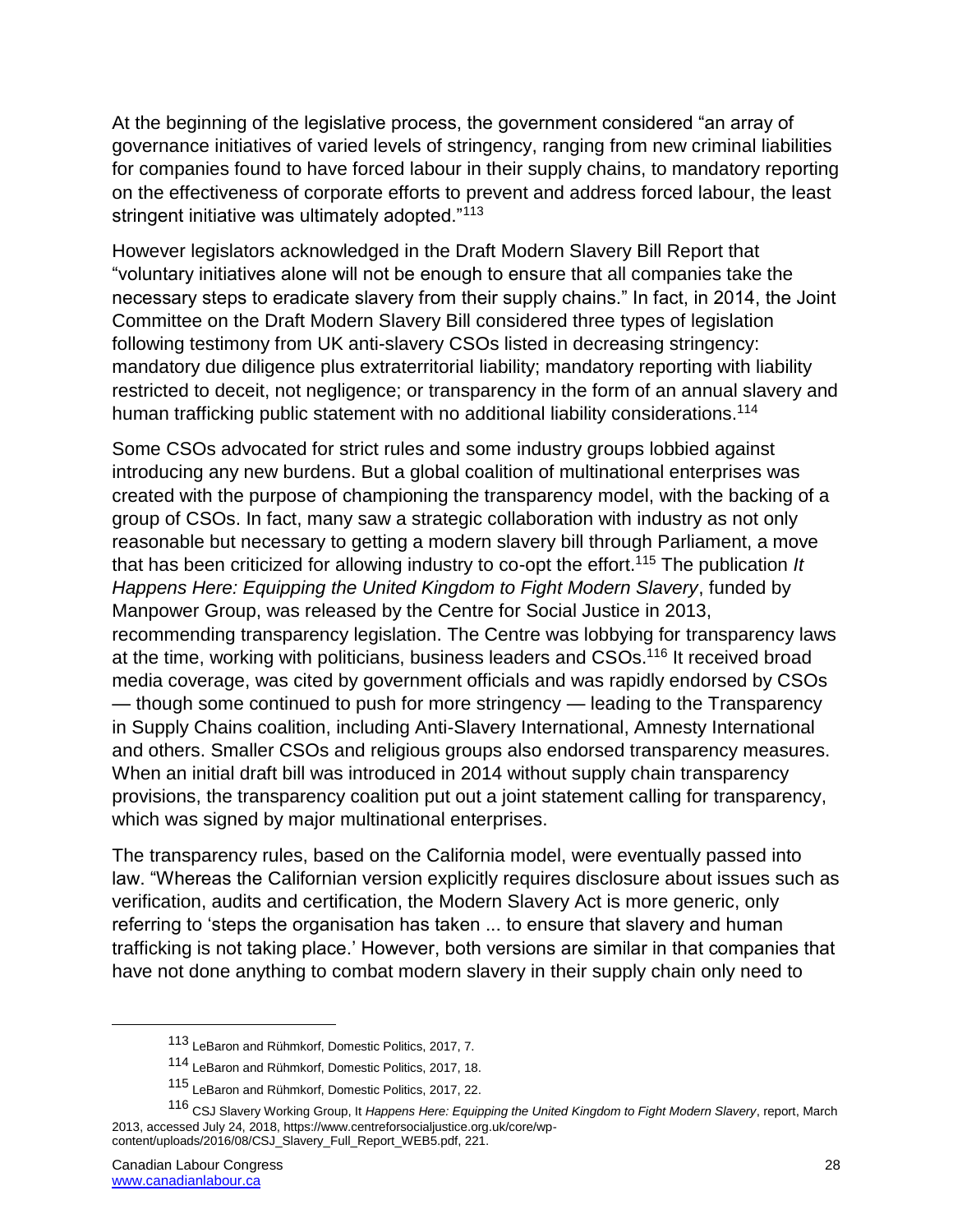issue a statement that they had not taken such steps."<sup>117</sup> This leaves disclosure at the discretion of enterprises. The route ultimately chosen by UK legislators "essentially gives statutory backing to multinationals' existing voluntary reporting."<sup>118</sup>

# **Best practices**

The Modern Slavery Act created the office of the Independent Anti-Slavery Commissioner, who recently called on government to exclude non-compliant companies from public procurement contracts. The Commissioner is appointed by the Home Secretary with the duty to encourage good practice in the prevention, detection, investigation and prosecution of slavery and human trafficking offences, as well as the identification of victims. In discharging those duties the Commissioner may make reports; make recommendations; carry out research; provide information; promote education and training; consult and cooperate with public authorities such as police and immigration officials. The Commissioner can suggest, with Home Secretary approval, matters to report on, or can report on matters requested by the Home Secretary, who can omit from the final report information deemed a national security risk or that which would compromise the safety of an individual or compromise an investigation or prosecution. (The same powers apply to equivalent ministers in Scotland, North Ireland and Wales.) The Commissioner reports to the minister, not directly to Parliament, leading some to question the true independence of the office.<sup>119</sup>

The Commissioner can request the assistance and cooperation of any public authority, which is required to comply "so far as reasonably practicable."<sup>120</sup> The Commissioner cannot intervene in any specific case, but can consider individual cases in the process of drawing general conclusions.

The current Commissioner's two-prong strategic plan was focused on obtaining support for victims of human trafficking and slavery, as well as increasing law enforcement and criminal justice responses to these problems. The Commissioner's mandate does not include investigation but rather supporting investigations by encouraging good practice in addressing modern slavery. The language of the Act does not provide the Commissioner with the power to compel testimony or evidence.<sup>121</sup> The first Commissioner resigned in May 2018.

<sup>117</sup> *Modern Slavery Act* 2015 (UK) in LeBaron and Rühmkorf, Domestic Politics, 2017, 20.

<sup>118</sup> LeBaron and Rühmkorf, Domestic Politics, 2017, 21.

<sup>119</sup> Gary Craig, "The UK's Modern Slavery Legislation: An Early Assessment of Progress," *Social Inclusion* (open access) 5, no. 2 (2017), doi:10.17645/si.v5i2.833.

<sup>120</sup> *Modern Slavery Act* 2015 (UK).

<sup>121</sup> *Modern Slavery Act* 2015 (UK).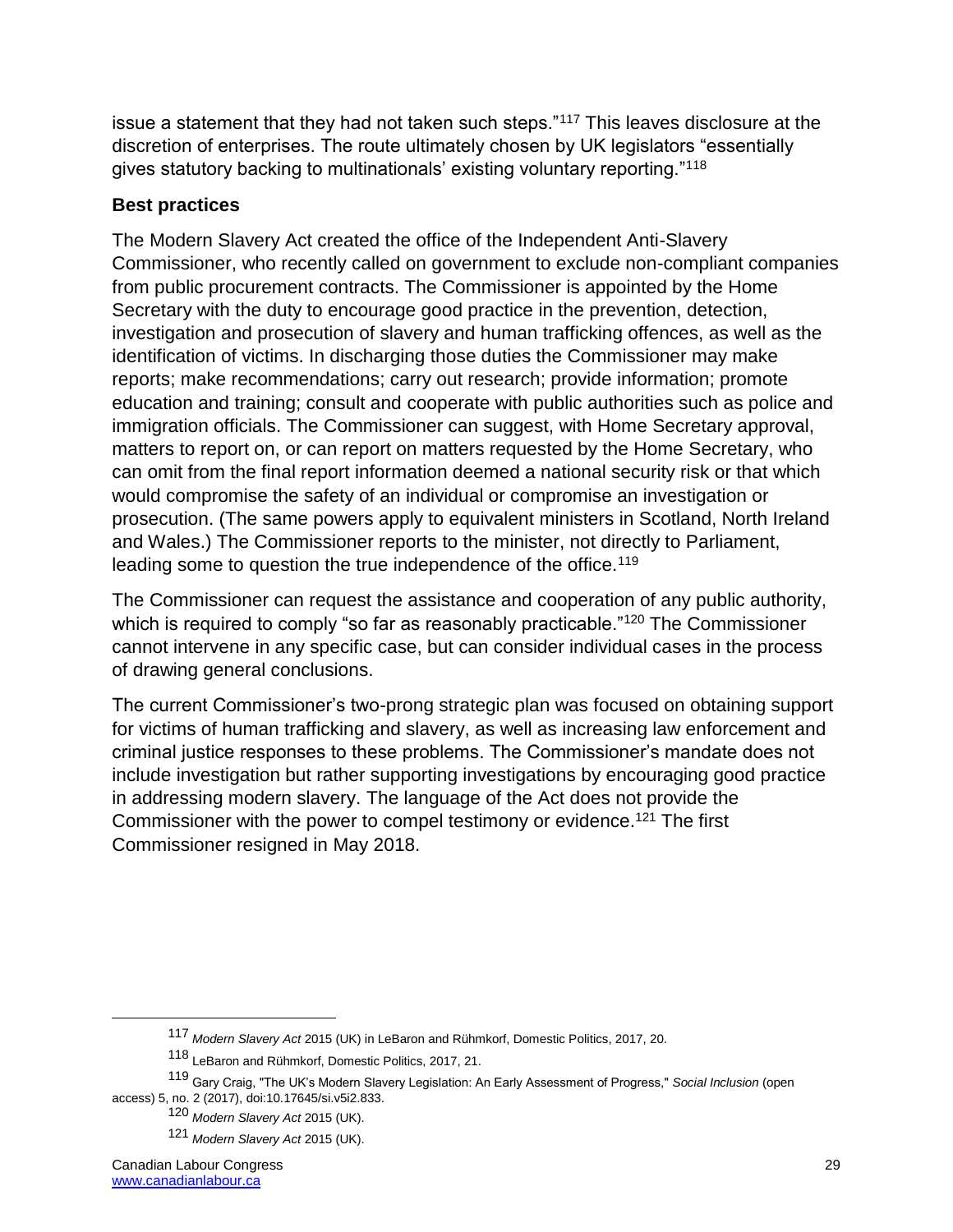# **California Transparency in Supply Chains Act (2010)**

California state senate Bill 657 was signed into law in 2010 and came into effect in 2012. The Transparency in Supply Chains Act added amendments relating to human trafficking and slavery to the state Civil Code and the Revenue and Taxation Code. It is considered one of the first legislative attempts to address the governance gaps created by complex global supply chains in which securing domestic and international human and labour rights protection and enforcing these standards transnationally remains a major challenge for domestic governments.

The sector-specific Act requires any retailer or manufacturer with annual global gross receipts of more than \$100 million USD that "does business" in California to disclose on its website or through written disclosures any actions taken to "eradicate slavery and human trafficking from its direct supply chain for tangible goods offered for sale."<sup>122</sup> The stated purpose of the law is to educate consumers on ethical purchasing from companies that responsibly manage their supply chains, thereby improving the lives of victims of human trafficking and slavery.<sup>123</sup>

### **Scope**

Only retailers and manufacturers, as determined by the California State Tax Classification, are required to comply with the Act. It's estimated about 2,500 companies as of 2017 are covered by the Act, which requires those companies to publicly disclose a "conspicuous and easily understood" document on the homepage that describes the actions taken to address human trafficking and slavery within the supply chain. The intention is for the document to be easily accessed by anyone, including trade unions, workers, consumers and investors.<sup>124</sup> In the document, companies subject to the Act are required to disclose their efforts in five areas: verification, audits, certification, internal accountability, and training. They must also disclose "to what extent, *if any*" the company: engages in the verification of supply chains to evaluate and address risks of human trafficking and slavery and whether this verification was conducted by a third party; conducts audits of suppliers to assess compliance with company standards for human trafficking and slavery and whether the audits were independent and unannounced; requires direct suppliers to certify materials comply with laws regarding slavery and human trafficking; maintains internal accountability standards and procedures for employees or contractors regarding slavery and human trafficking; provides company employees and management training on slavery and human trafficking.<sup>125</sup>

<sup>122</sup> Business and Human Rights Resource Centre, Modern Slavery in Company Operations and Supply Chains: Mandatory Transparency, Mandatory Due Diligence and Public Procurement Due Diligence, report, September 2017, accessed July 24, 2018, https://www.business-

humanrights.org/sites/default/files/documents/Modern\_slavery\_in\_company\_operation\_and\_supply\_chain\_FINAL.pdf, 8.

<sup>123</sup> Business and Human Rights Resource Centre, Modern Slavery, 2017, 8.

<sup>124</sup> Business and Human Rights Resource Centre, Modern Slavery, 2017, 8.

<sup>125</sup> *California Slavery in Supply Chains Act* 2010 (U.S.A.).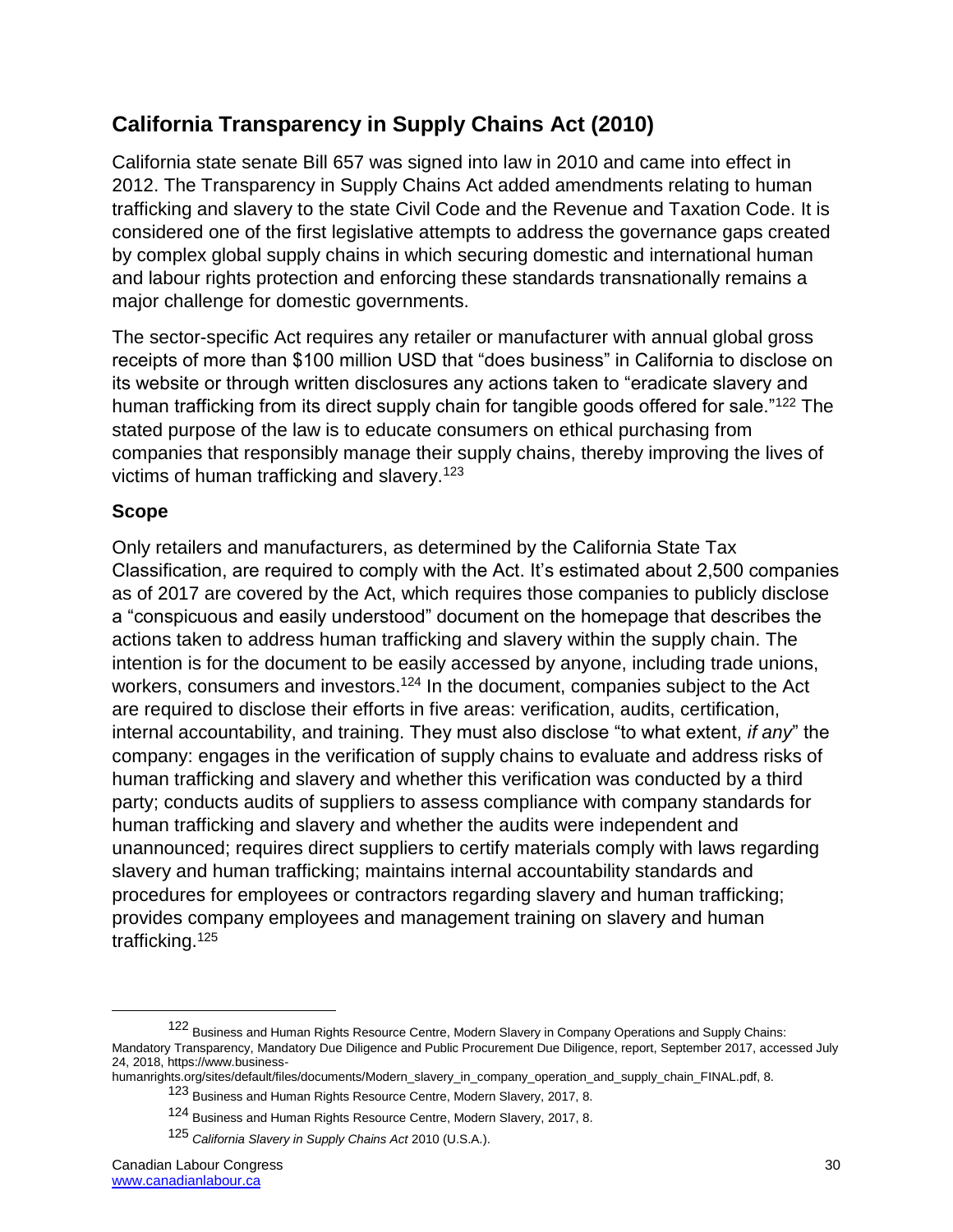Companies are deemed to be "doing business" in the state of California in accordance with the Section 23101 of the Revenue and Taxation Code: the enterprise is actively engaging in any transaction for the purpose of financial or pecuniary gain or profit and the enterprise is organized or commercially domiciled in California. The requirements of the Act are not extended to subcontractors and companies are not prevented from hiring subcontractors that have track records suggesting the use of slavery and human trafficking.<sup>126</sup>

### **Process within law**

As of 2012, California companies with more than \$100 million USD in gross receipts were required to publish their disclosure. A 2017 analysis that included 3,200 companies suggested most companies do comply, but with the bare essentials of the Act: "some information is made easily accessible to consumers, but the number of companies fully complying with all the points of focus included in the Act is significantly lower. Generally, information provided is of a superficial nature."<sup>127</sup> Companies that publish information going beyond the suggested parameters of the Act typically had already addressed the sustainability of their supply chain: "The California Act did not motivate these companies to drastically change their approach. Rather, the Act seems more of an instrument to show these efforts to the wider public rather than an instrument that has forced change."<sup>128</sup>

Like the UK Modern Slavery Act, which is based on the California transparency model, neither requires companies report on the actual prevalence or known incidences of modern slavery and neither introduces a positive obligation for companies to adopt any policies or practices to ensure their operations or supply chains are free from human trafficking or slavery.<sup>129</sup> Companies are in compliance with the law if they simply disclose they have taken no steps to address slavery or human trafficking. Meanwhile, "Transparency is strengthened substantially if governments require companies to report on risks identified, and their due diligence plans that address modern slavery risks in their operations and supply chains."<sup>130</sup> In addition, the Act does not specify how often a company needs to update its statement, and the Act does not include provisions to make public the companies that are subject to the disclosure requirements. Without such a list, it may be difficult for stakeholders and consumers to hold companies accountable the way the Act envisions.

The Act indicates the "exclusive remedy for a violation (of the disclosure provisions) shall be an action brought by the Attorney General for injunctive relief." The Attorney

<sup>126</sup> Marieke Koekkoek, Axel Marx, and Jan Wouters, "Monitoring Forced Labour and Slavery in Global Supply Chains: The Case of the California Act on Transparency in Supply Chains," *Global Policy* 8, no. 4 (November 2017), doi:10.1111/1758- 5899.12512, 524.

<sup>127</sup> Koekkoek et al, Monitoring Forced Labour and Slavery, 2017, 524.

<sup>128</sup> Koekkoek et al, Monitoring Forced Labour and Slavery, 2017, 525.

<sup>129</sup> Business and Human Rights Resource Centre, Modern Slavery, 2017, 10.

<sup>130</sup> Business and Human Rights Resource Centre, Modern Slavery, 2017, 10.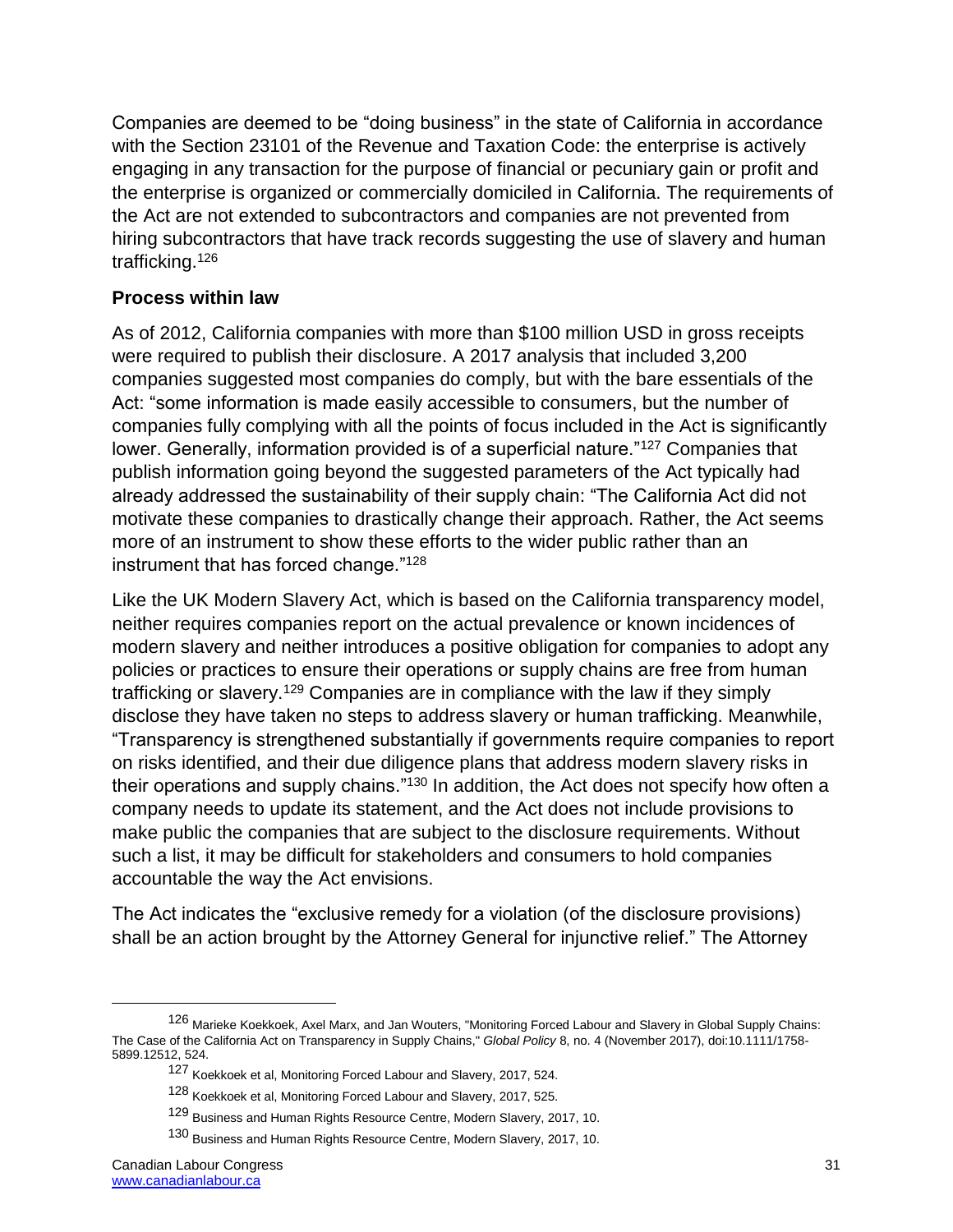General is provided by the Franchise Tax Board a non-public list of retailers and manufacturers subject to the law in November each year.

### **Stakeholder engagement**

Transparency legislation is inherently based on stakeholder engagement, but only as end users. This can be understood as "outcome transparency," which refers to openness about the outcome of actions by first and "is important in the context of accountability mechanisms where stakeholders use disclosed information to hold actors accountable to their commitments."<sup>131</sup> This information can then be instrumentalized by stakeholders in order to hold companies to account in the form of protests, boycotts or legal action, and at a more general level, to retroactively judge and assess a company's efforts. This type of outcome transparency is most effective when a) information is available to apply to standards in the stakeholders' assessment of the efforts, and b) when these stakeholders can effectively raise a dispute or impose sanctions.<sup>132</sup>

The main assumption in the Act is that the cost of non-compliance will cause reputational damage to an enterprise through pressure from consumers or CSOs, or other stakeholders. This assumption is based on stakeholders having access to appropriate information with which to create pressure. To date, it appears consumer behaviour has not been affected by the Act.<sup>133</sup>

Although under the Act, the California Attorney General is provided a list of companies each year, the list is not public. CSOs have estimated 3,336 companies do business in California, work in a manufacturing or retailing industry, and meet the threshold annual revenue, thus were subject to the law in 2016. One analysis found 48 per cent of companies are non-compliant and 47 per cent did not have a statement in a conspicuous location on the website.<sup>134</sup> The efficacy of outcome transparency is then curtailed in California, where stakeholders cannot obtain a list of applicable companies, where companies may remain non-compliant with impunity and where redress is the sole purview of the Attorney General.

# **Remedy**

 $\overline{a}$ 

State law already outlaws human trafficking and allows victims to bring a civil action for actual, compensatory and punitive damages, injunctive relief, or any combination of those remedies.<sup>135</sup>

Companies do not face a monetary penalty for failing to disclose but could receive an order to take specific actions to bring the enterprise into compliance. The California Act

<sup>131</sup> Koekkoek et al, Monitoring Forced Labour and Slavery, 2017, 523.

<sup>132</sup> Koekkoek et al, Monitoring Forced Labour and Slavery, 2017, 523.

<sup>133</sup> Koekkoek et al, Monitoring Forced Labour and Slavery, 2017, 525.

<sup>134</sup> Chris Bayer and Jesse Hudson, *Corporate Compliance with the California Transparency in Supply Chains Act: Anti-Slavery Performance in 2016*, report, March 7, 2017, accessed July 24, 2018,

https://static1.squarespace.com/static/5862e332414fb56e15dd20b9/t/58bf06e346c3c478cf76d619/1488914152831/CA-TISCA.v.24\_secured.pdf, 5.

<sup>135</sup> *California Slavery in Supply Chains Act* 2010 (U.S.A.).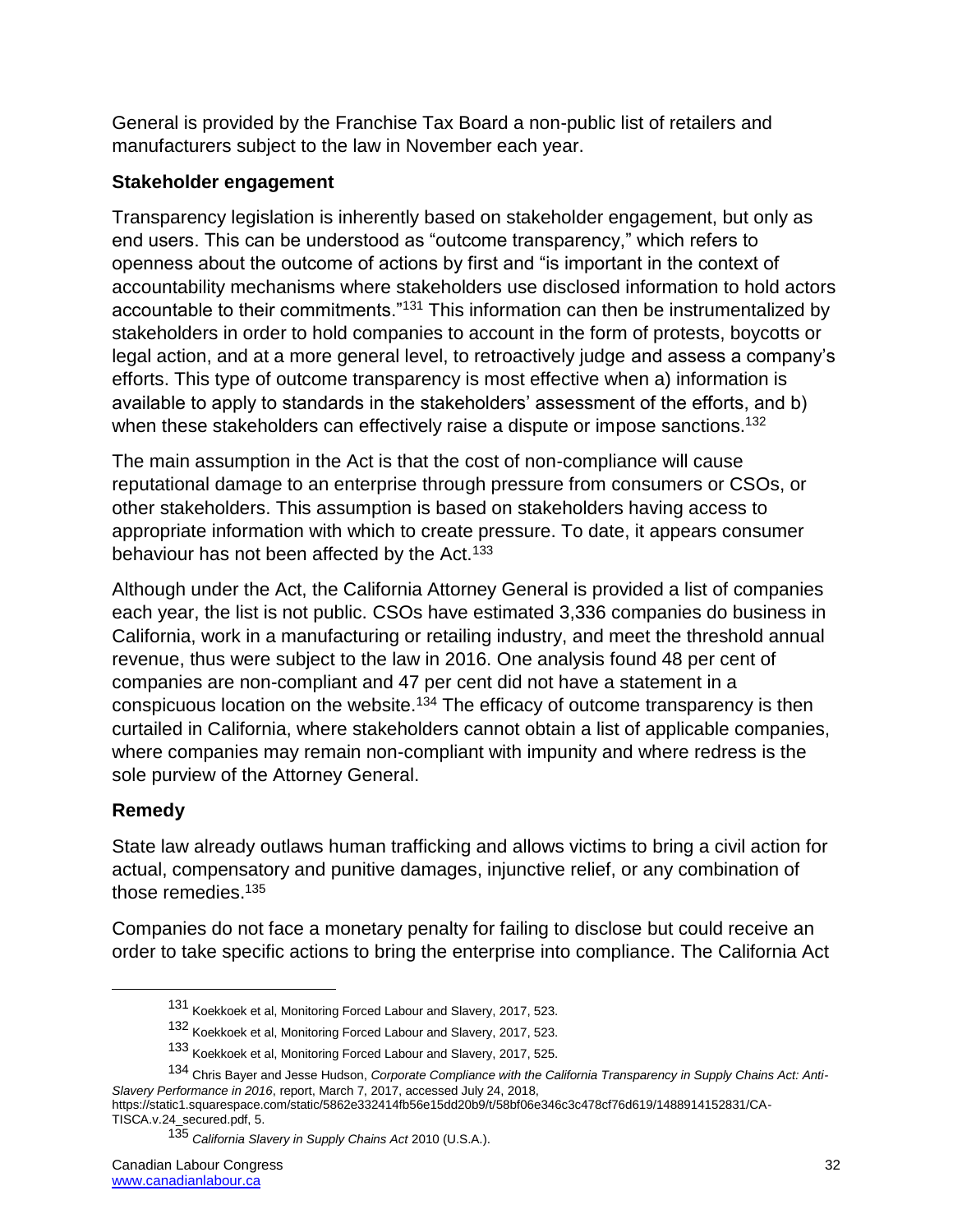does not grant private citizens or interested parties the right to apply for a civil action, and has no civil consumer enforcement provision. But several major companies have faced class action lawsuits based on the content of their disclosures, including Costco, Hershey and Nestlé, in which claimants alleged that the companies falsely represented their supply chains and products as untainted by modern slavery, which claimants argued violated consumer protection and unfair competition statutes in California.<sup>136</sup> However, the cases were dismissed. The California Act may have actually created a "safe harbour" in which companies are shielded from liability when they truthfully comply with the disclosure requirements of the law, as held by the California court dismissing the case against Nestle in 2015, indicating that "disclosure is only required by companies to the extent provided for in the California Act and no further."<sup>137</sup> It was further decided in these cases the information disclosed did not have to represent the actual effort undertaken, but could represent "aspirational efforts" to address modern slavery and human trafficking on the part of the enterprise.<sup>138</sup>

In 2015, the Attorney General sent out informational letters to all relevant companies, released a legal guidance clarifying best practices for compliance, and notified consumers about how to report suspected non-compliance. It is unclear how many companies, if any, have been subject to an injunction to date. As of 2014, two years after the law went into effect, zero companies had been served with an injunction.<sup>139</sup> One legal analysis by a former California deputy Attorney General suggests the most likely injunctive relief applied to a case of non-compliance would be ordering a company to add the information to their website, under threat of contempt of court charges.<sup>140</sup>

### **Gaps**

 $\overline{a}$ 

The California Act is essentially driven by free market principles. The Act declares that "consumers and businesses are inadvertently promoting and sanctioning these crimes through the purchase of goods and services that have been tainted in the supply chain… Absent publicly available disclosures, consumers are at a disadvantage in being able to distinguish companies on the merits of their efforts to supply products free from the taint of slavery and trafficking. Consumers are at a disadvantage in being able to force the eradication of slavery and trafficking by way of their purchasing decisions."<sup>141</sup> This leaves enforcement up to the market, based on the premise that compliance is a source of competitive market advantage. Despite its potential value, the Act's disclosure requirements are not compatible with the ways in which consumers typically make purchasing decisions, especially at the point of sale, and this type of

<sup>136</sup> Business and Human Rights Resource Centre, Modern Slavery, 2017, 10.

<sup>137</sup> Business and Human Rights Resource Centre, Modern Slavery, 2017, 11.

<sup>138</sup> Koekkoek et al, Monitoring Forced Labour and Slavery, 2017, 525.

<sup>139</sup> Prokopets, Trafficking in Information, 2014, 374.

<sup>140</sup> Benjamin Greer and Jeffrey Purvis, "Corporate Supply Chain Transparency: California's Seminal Attempt to Discourage Forced Labour," *The International Journal of Human Rights* 20, no. 1 (2016), doi:10.1080/13642987.2015.1039318.56, 63.

<sup>141</sup> *California Slavery in Supply Chains Act* 2010 (U.S.A.).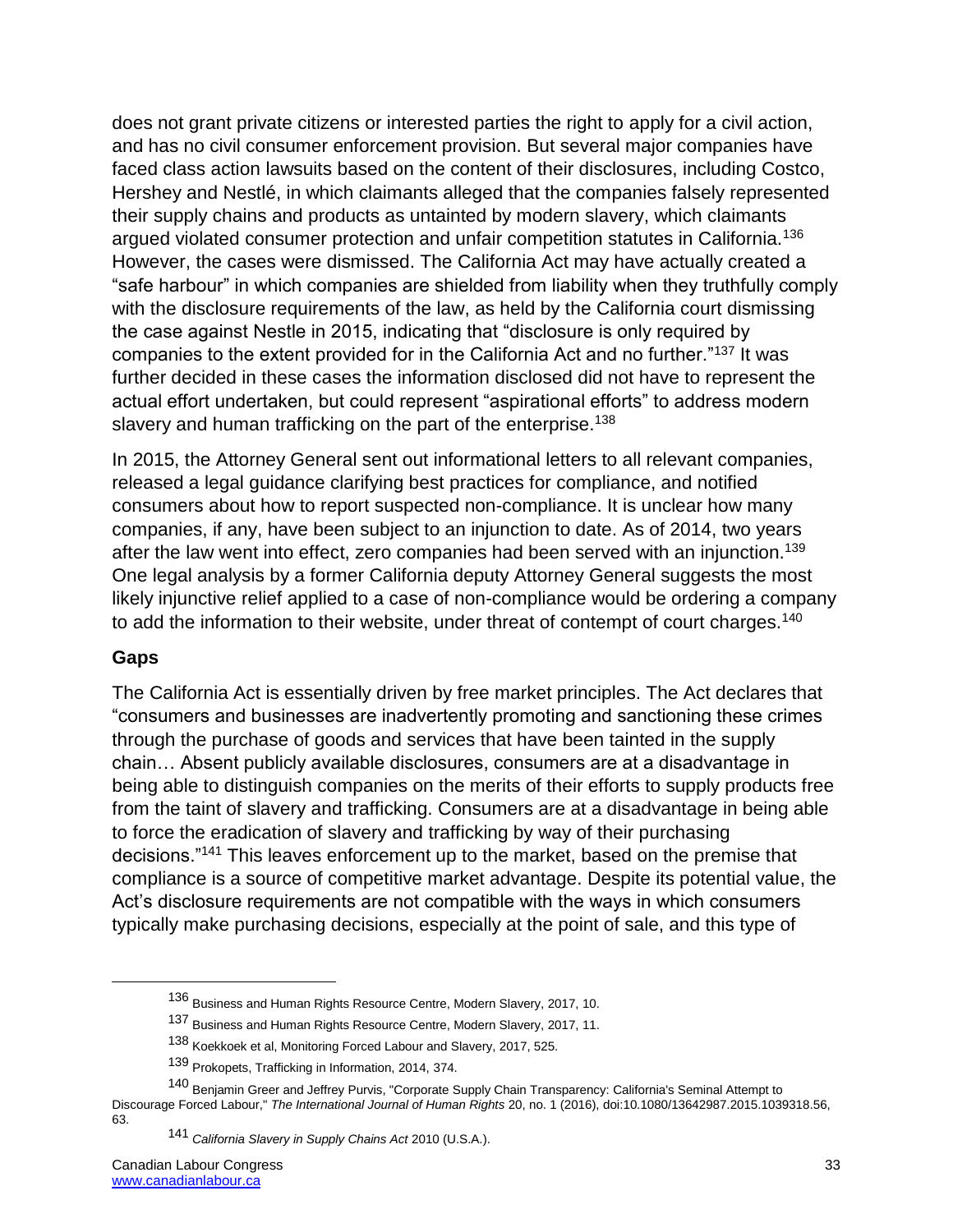immediate access would be required for the Act to truly influence consumer behaviour.<sup>142</sup>

Definitions such as "direct supplier" and reference to laws in "country or countries in which (the enterprise is) doing business" are employed in the Act without further definition and could refer to both immediate and subcontracted business relationships, leaving companies with the discretion to interpret the term in a way that is narrow and precludes fulsome disclosure.<sup>143</sup>

Without enforcement, penalty or statutory sanctions, "companies, in particular nonpublic-facing companies, may not feel the pressure to report, much less implement robust due diligence processes."<sup>144</sup> One analysis showed that, by 2015, less than one third of 500 enterprises determined to be subject to the Act had made available a disclosure statement that was in compliance with the law.<sup>145</sup> There is no dedicated agency that tracks or measures compliance. And while the content of the disclosure statements has led to attempts to hold companies accountable under other consumer laws, these attempts have failed: "So far it seems obtaining legal remedies against companies inspired by information obtained due to the California Act is near impossible."<sup>146</sup> One analysis described the Act's "loose ends," recommending policymakers consider the details such as frequency of reporting and auditing when drafting transparency legislation.<sup>147</sup>

Finally, while the Act aims to counter and even eradicate the use of modern slavery and human trafficking, it does not pursue the protection of labour or human rights in general, which contradicts the UN Guiding Principles that are based on the notion that human rights are inalienable and indivisible in the recognition that corporate activity has the potential to violate any and all human rights. It also does not apply to non-retail or nonmanufacturing enterprises.

#### **Policy coherence**

 $\overline{a}$ 

The Dodd-Frank Wall Street Reform and Consumer Protection Act adopted in 2010, around the same time as the California Act, introduced three new rules on disclosure, including: due diligence undertaken to address conflict minerals in the supply chain, including a third-party audit, relating to the extraction of conflict minerals originating in the Democratic Republic of Congo or adjacent countries; health and safety measures in those mining operations; payments made to foreign governments in the development of oil, natural gas and minerals.<sup>148</sup> In 2018, the U.S. Congress voted to repeal certain parts

<sup>142</sup> Alexandra Prokopets, "Trafficking in Information: Evaluating the Efficacy of the California Transparency in Supply Chains Act of 2010," *Hastings International and Comparative Law Review* 37, no. 2 (2014), 367.

<sup>143</sup> Prokopets, Trafficking in Information, 2014, 361.

<sup>144</sup> Business and Human Rights Resource Centre, Modern Slavery, 2017, 11.

<sup>145</sup> Business and Human Rights Resource Centre, Modern Slavery, 2017, 13.

<sup>146</sup> Koekkoek et al, Monitoring Forced Labour and Slavery, 2017, 525.

<sup>147</sup> Koekkoek et al, Monitoring Forced Labour and Slavery, 2017, 522.

<sup>148</sup> Koekkoek et al, Monitoring Forced Labour and Slavery, 2017, 526.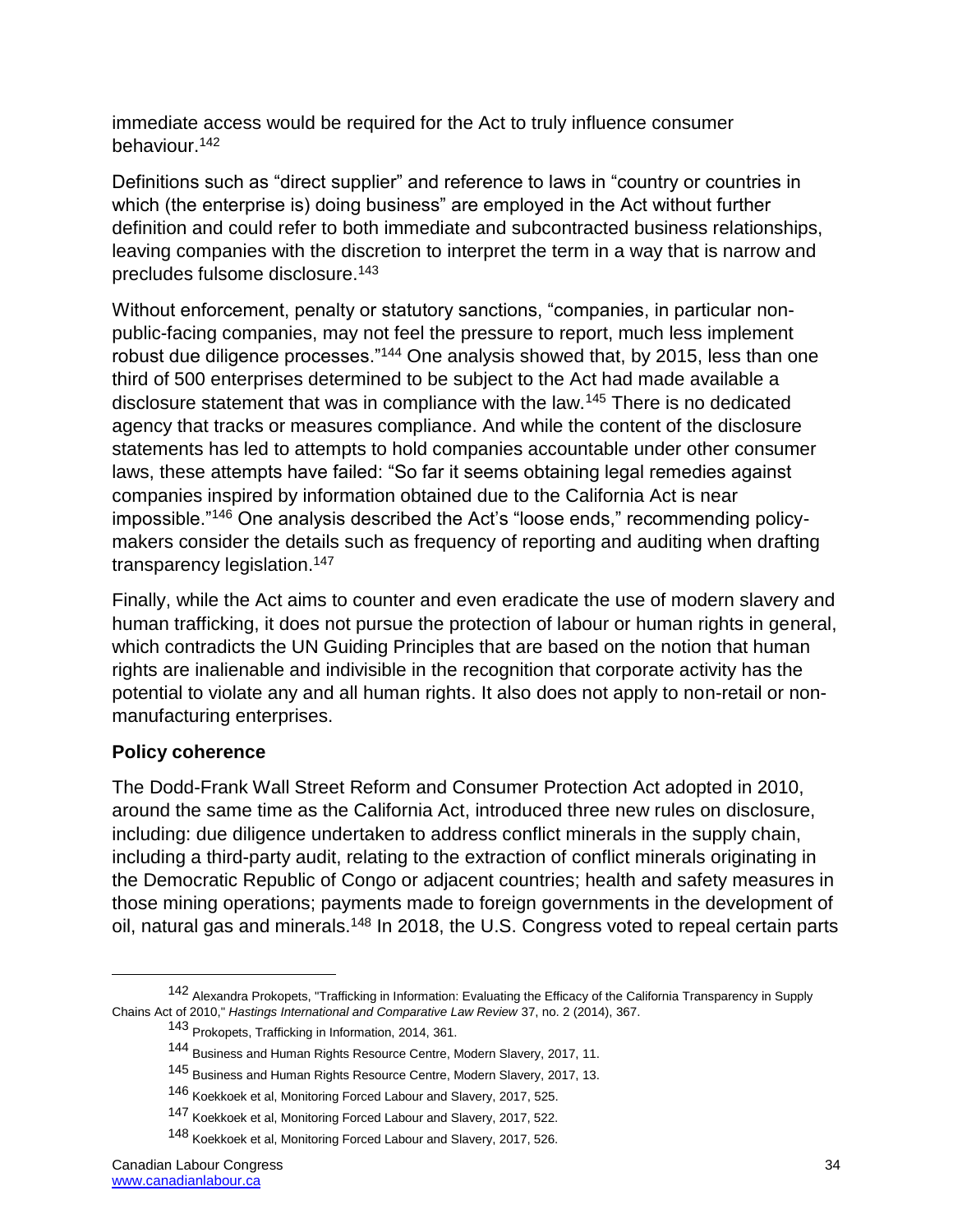of Dodd-Frank that regulated large financial institutions, but left the disclosure requirements intact. Section 1504, the financial disclosure for payments to host countries, was suspended for two years in 2017.

A former proposed federal bill, HR 3226 Business Supply Chain Transparency on Trafficking and Slavery Act, would have required certain companies to submit an annual report to the U.S. Securities and Exchange Commission describing steps taken to identify and address forced labour, slavery, human trafficking and the worst forms of child labour within their supply chains. The federal bill died before coming to a vote at the end of the 2016 Congressional session.

In 2016, the U.S. Trade Facilitation and Trade Enforcement Act was signed into law, which removed a clause from the 1930 Tariff Act permitting the importation of goods produced with forced labour as long as they could not be produced in the U.S. in sufficient quantities to meet domestic demand. Removing this loophole in effect makes it illegal to import goods produced with forced labour.<sup>149</sup> If customs officials determine or reasonably suspect the goods violate the new law and the importer cannot show acceptable due diligence, the imports can be seized.

The Federal Acquisition Regulation on government purchasing provides that all contractors must follow the Contractor Code of Business Ethics and Conduct that bars criminal conduct but does not address human rights specifically. Former president Obama signed an executive order in 2012 prohibiting federal contractors, contractor employees, subcontractors, and subcontractor employees from engaging in any modern slavery or human trafficking practices. It is unclear if this executive order will be repealed by the Trump administration.

Only in extreme causes as determined by the U.S. export credit agency's president, "should the Export-Import Bank deny applications for credit for non-financial or noncommercial considerations," including human rights.<sup>150</sup> On the other hand, the U.S. Overseas Private Investment Corporation (OPIC) is governed by the Foreign Assistance Act, and as such must take into account in the conduct of its programs in a country in consultation with the U.S. Department of State and consider all available information regarding the respect for human rights and fundamental freedoms and the impact a funded program will have on those rights and freedoms. All projects supported through OPIC insurance, loans or investment guarantees face a review of the adequacy of associated risk management systems to address identified environmental and social risks and impacts and are appropriate to the size and nature of the project. The Department of State can advise OPIC to decline funding a project based on the human rights review. Projects considered high risk may face additional review and include, for

<sup>149</sup> Business and Human Rights Resource Centre, Modern Slavery, 2017, 16.

<sup>150</sup> *Export Import Bank Act* amended 2015 (U.S.A.)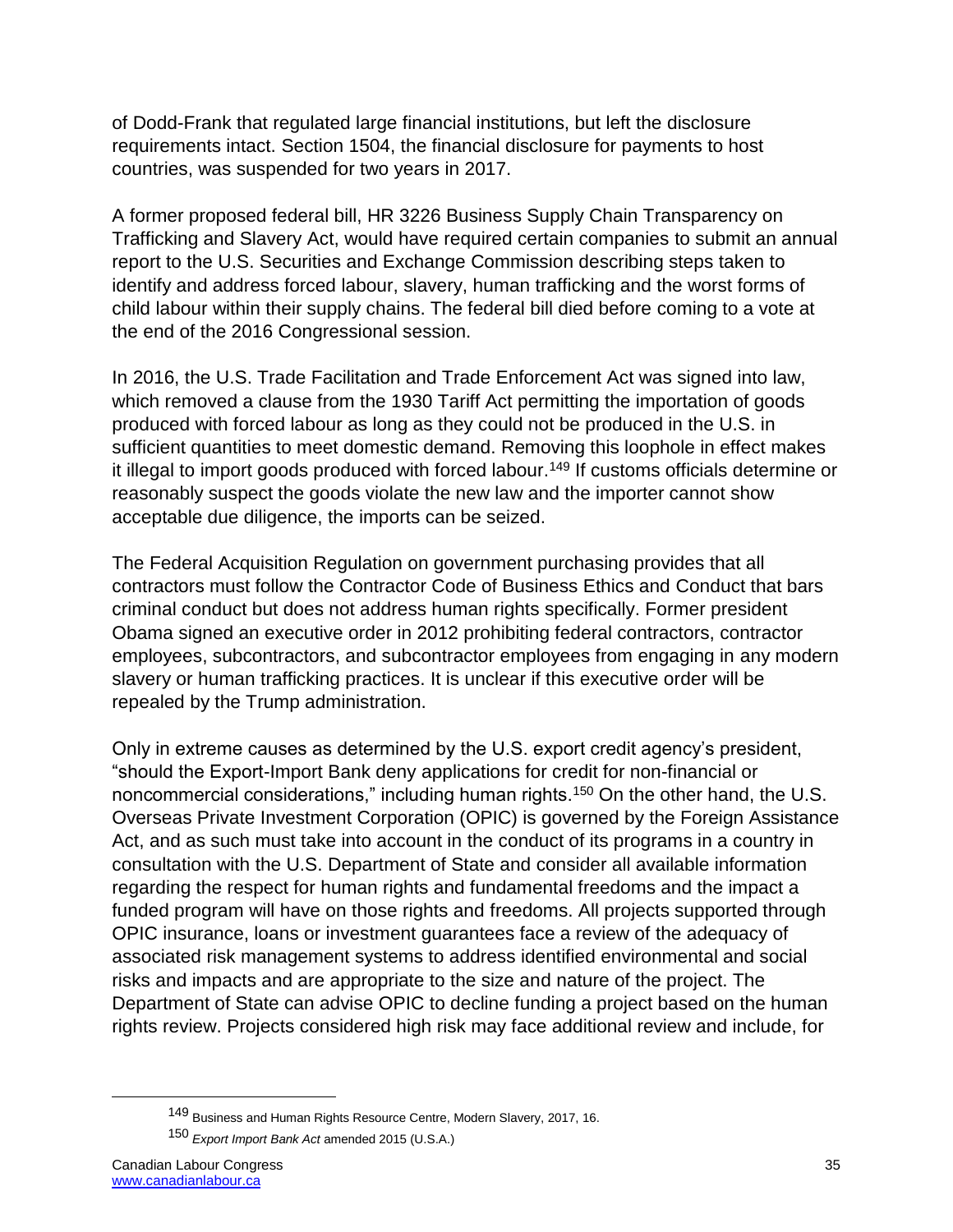example, projects in sectors or regions with known human rights or labour rights abuses.

Between 1993 and 2016, the U.S. signed 13 free trade agreements with 19 countries, including the North American Free Trade Agreement, currently under review with Canada and Mexico. In NAFTA, labour issues were agreed in a side deal, in which the only provision enforceable with sanctions is a party's "persistent pattern of failure ... to effectively enforce its occupational safety and health, child labor or minimum wage technical standards," where that failure is trade-related and covered by mutually recognized labour laws, whereas all commercial provisions are enforceable.<sup>151</sup> The North American Agreement on Labour Cooperation sets out to promote various internationally-accepted labour rights, but does not create minimum standards. In U.S. bilateral trade deals, the focus has almost exclusively remained on labour rights. In the Trade Promotion Act of 2002, which gives the executive certain powers to fasttrack trade deals, the words "human rights" are not included, although trade objectives in the Act are stated as the promotion of respect for worker rights and the rights of children consistent with the ILO's core labour standards.<sup>152</sup>

# **Path to legislation**

Fitting for a state law signed into effect by former governor and former action movie star Arnold Schwarzenegger, the chief sponsor of the bill was actress and human rights activist Julia Ormond, founder of ASSET, the Alliance to Stop Slavery and End Trafficking. ASSET was the source and organizer of the Act and later collaborated with UK-based CSOs in the development of the UK Modern Slavery Act.

Governor Schwarzenegger was "pressured to veto the bill on the grounds that it would kill California jobs. He stated: 'It's not a job-killer, it's a life saver."<sup>153</sup> The bill was authored by California Democratic Senator Darrell Steinberg. He and other California senators were lobbied by human rights organizations such as ASSET to introduce supply chain legislation. Business groups opposed the legislation, arguing it could harm their reputations, and fought to make the provisions in the bill voluntary.<sup>154</sup> Senator Steinberg deflected the criticism of the bill, noting that the law itself required only disclosure, not specific action, making it less onerous and costly than depicted by opponents.

### **Best practices**

 $\overline{a}$ 

The California Act influenced the development of the proposed federal bill, though it did not ultimately pass into legislation. That law would have required companies to file their disclosures with the Securities Exchange Commission, making them publicly available

<sup>151</sup> *North American Agreement on Labour Cooperation* 1993 (Canada, U.S.A., Mexico)

<sup>152</sup> *Bipartisan Trade Promotion Authority Act of 2002* (U.S.A.)

<sup>153</sup> Bayer and Hudson, Corporate Compliance, 2017, 4.

<sup>154</sup> Mark Lifsher, "Firms Oppose California Bill to Disclose Policing of Labor Practices," *Los Angeles Times*, August 13, 2010, accessed July 24, 2018, http://articles.latimes.com/2010/aug/13/business/la-fi-slave-labor-20100813.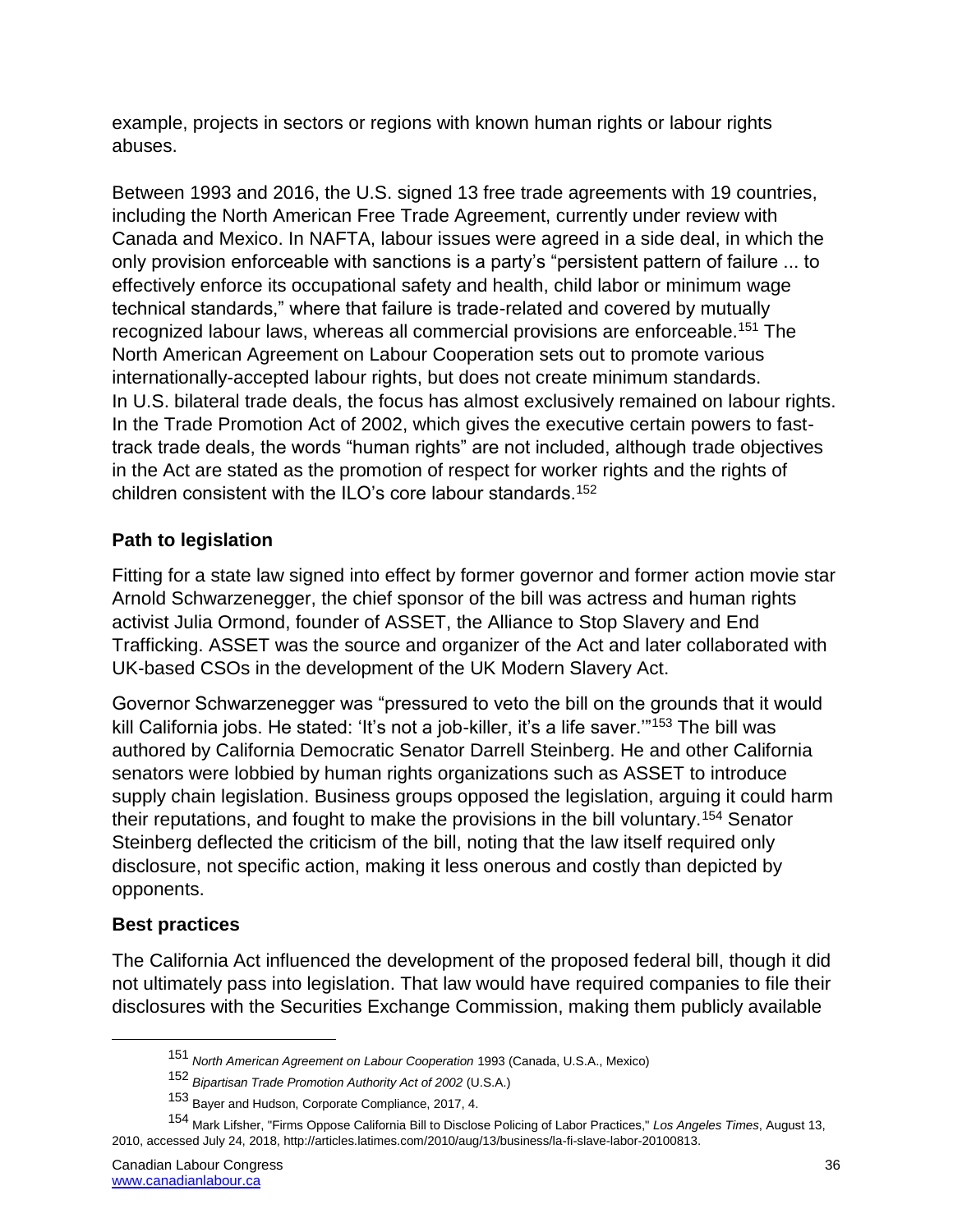through an SEC database. The aim of the law was to break the corporate "legallyprotected denial" of modern slavery with a "foot-in-the-door law," which was not publicly supported by any California-based company.<sup>155</sup>

Despite the weaknesses in the law, "California became the first governmental entity to codify supply chain disclosures."<sup>156</sup> According to one estimate, 20,000 companies have since become obligated to report what measures they take, *if any*, to eradicate modern slavery in supply chains.<sup>157</sup>

CSOs have applauded the Act for its attempts to require large companies to more fully consider the impacts of business operations on human trafficking, but have continued to call for greater transparency and disclosure.

# **Australia Modern Slavery Bill (2018) (in process)**

In 2017, the Australia Parliament's Joint Standing Committee on Foreign Affairs formally began considering the adoption of a modern slavery law, seeking best practices internationally and in particular examining the UK's Modern Slavery Act.<sup>158</sup> In June 2018, the Modern Slavery Bill was introduced and passed first reading. Modern slavery encompasses human trafficking, slavery and slavery-like practices such as servitude, forced labour and debt bondage, as well as the worst forms of child labour.

### **Scope**

 $\overline{a}$ 

The proposed law would be based on the UN Guiding Principles that, although acknowledging their non-legally binding nature, Australia encourages businesses to apply in their operations. For example, the language of risk is borrowed from the Guiding Principles: "the 'risks' of modern slavery practices are intended to mean the potential for an entity to cause, contribute to, or otherwise be directly linked to, modern slavery practices through their operations and supply chains."<sup>159</sup>

The proposed Act would require entities based or incorporated in, controlled from or carrying on business in Australia that have an annual revenue of more than \$100 million AUS to report annually on the risks of modern slavery in their operations and supply chains, and actions to address those risks. The requirements also apply to government corporate entities and companies with revenue of more than \$100 million. If a company controls other companies, such as subsidiaries, the consolidated revenue of the group is considered the determinant. The reports would be filed in a public registry to be

<sup>155</sup> Bayer and Hudson, Corporate Compliance, 2017, 3.

<sup>156</sup> Greer and Purvis, "Corporate Supply Chain Transparency, 2016, 55.

<sup>157</sup> Bayer and Hudson, Corporate Compliance, 2017, 4.

<sup>158</sup> Business and Human Rights Resource Centre, Modern Slavery, 2017, 8.

<sup>159</sup> Parliament of the Commonwealth of Australia, *Modern Slavery Bill Explanatory Memorandum*, publication, June 2018, accessed August 7, 2018, http://parlinfo.aph.gov.au/parlInfo/download/legislation/ems/r6148\_ems\_9cbeaef3-b581-47cda162-2a8441547a3d/upload\_pdf/676657.pdf;fileType=application/pdf, 20.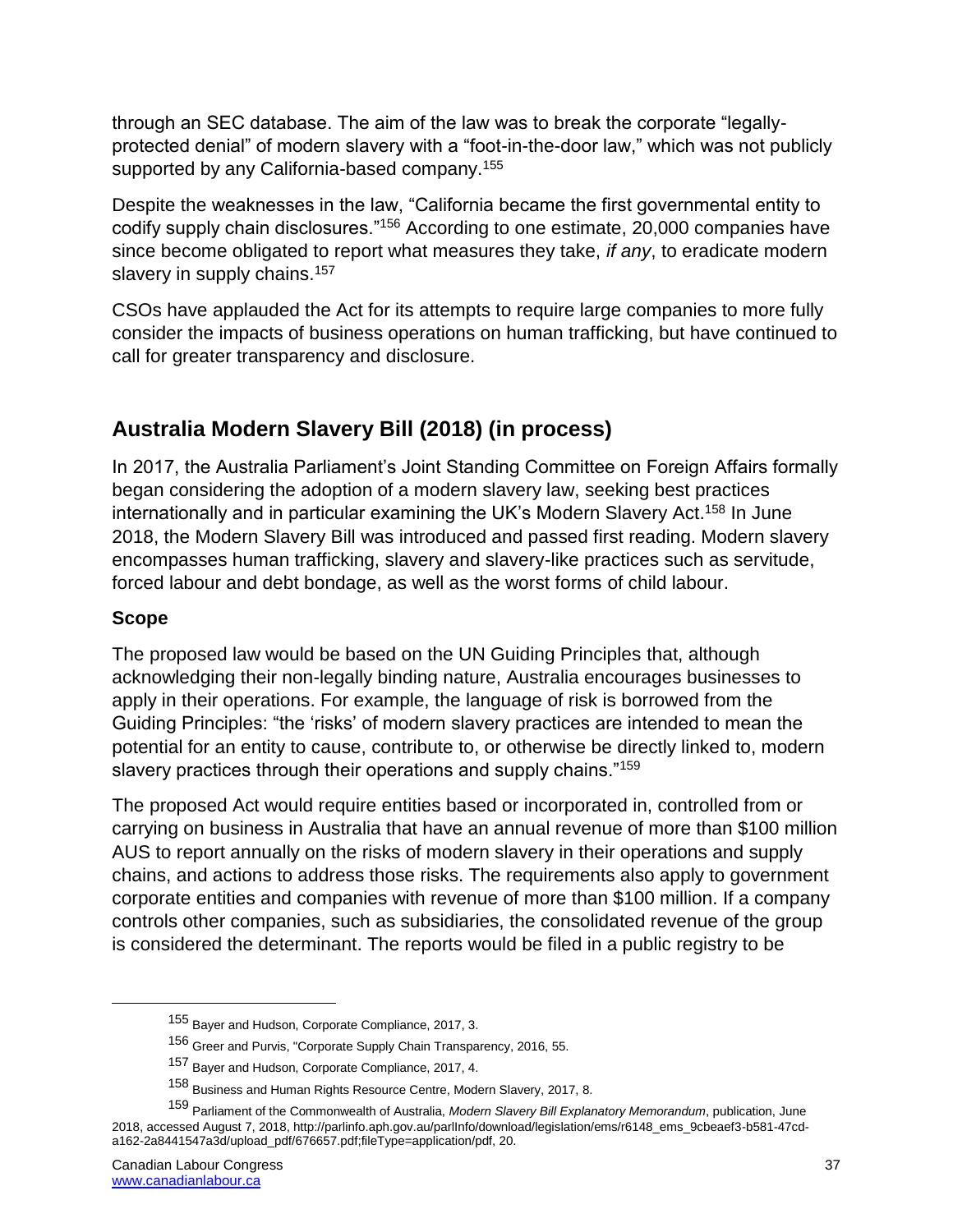known as the Modern Slavery Statements Register, which would be freely and publicly accessible online. An estimated 3,000 entities are covered by the proposed Act.

The Commonwealth of Australia itself is considered a "reporting entity," and must produce an annual Modern Slavery Statement on behalf of all non-corporate Commonwealth entities that meet the revenue criteria. Joint statements from trusts, controlling companies, or parent companies are also permitted.

# **Process within law**

Within six months of the end of the financial year, the reporting enterprise will submit a "modern slavery statement," approved by the principal governing body of the company, such as its board of directors, and signed by an authorized person.

The statement must include the following in relation to each entity covered by the statement: a) identify the reporting entity; b) describe the structure, operations and supply chains of the reporting entity; c) describe the risks of modern slavery practices in the operations and supply chains of the reporting entity, and any entities that the reporting entity owns or controls; and d) describe the actions taken by the reporting entity and any entity that the reporting entity owns or controls, to assess and address those risks, including due diligence and remediation processes; and e) describe how the reporting entity assesses the effectiveness of such actions; and f) describe the process of consultation; and g) other information deemed relevant.<sup>160</sup> The statements would be made available on the Modern Slavery Statements Register, and the government minister can choose whether or not to include statements that fall short of the criteria noted above. Companies who do not meet the revenue threshold can voluntarily submit a statement and apply to have it included in the registry.

Otherwise, a formal administrative guidance has not been released as of August 2018, when the Bill entered second reading.

# **Stakeholder engagement**

The government conducted a two-phase consultation process with industry, civil society groups and other interested stakeholders, including unions. The Joint Standing Committee on Foreign Affairs, Defence and Trade received 196 submissions, from industry, worker representatives, governments and CSOs. Government submissions were likely to be neutral, CSOs were likely to support legislation, industry representatives generally supported disclosure though not necessarily new regulation, and union submissions were strongly in favour of legislation.<sup>161</sup>

The low number of submissions from consumer groups (16) can be seen as confirmation that modern slavery is invisible to most people, which has led generally to

<sup>160</sup> *Modern Slavery Bill 2018* (Australia).

<sup>161</sup> Katherine Christ and Roger Burritt, "Current Perceptions on the Problem of Modern Slavery in Business," *Business Strategy & Development* 1, no. 2 (June 2018), accessed August 7, 2018, doi:10.1002/bsd2.15, 110.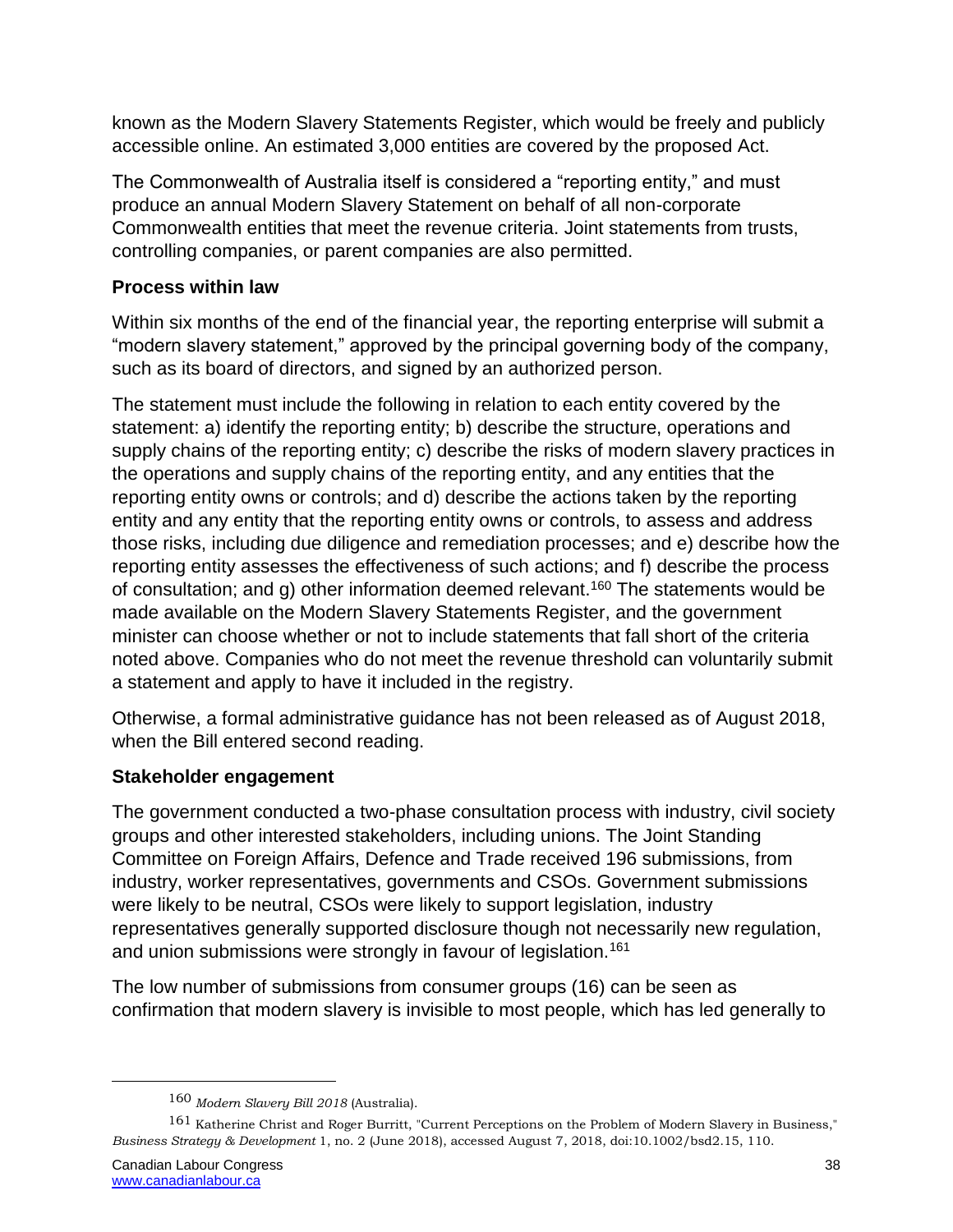"considerable ignorance and non‐engagement."<sup>162</sup> The low number of union submissions (6) can be seen as, according to one analysis, related to the "relative powerlessness of employee representatives in Australia to engage with modern slavery in global supply chains. Most unions focus on workers employed in Australia where few instances of slavery are evident and the relative importance of the issue is low in comparison with trying to secure decent working conditions for members. Reduction of modern slavery is one cause where local unions need to be encouraged to work with international unions to effect change in the law, in codes and practices of business."<sup>163</sup>

A formal statement of support published by the government for the new Bill was signed by human rights advocacy agencies, educational institutions and religious groups, but not trade unions.

The words "stakeholder," and "union" do not appear in the final wording of the Bill.

# **Remedy**

There are no penalties associated with non-compliance. The Act would not create new tort definitions or liabilities and is not associated with new duties of care. The explanatory notes for the proposed law indicate that "under international law, the Australian Government is also obliged to take necessary steps, including through the adoption of laws, policy and other appropriate measures, to prevent and combat human trafficking and slavery (including slavery-like practices) and ensure an effective remedy for victims. Such necessary steps may include regulating non-state actors under its jurisdiction, including businesses," and government intervention is indeed consistent with the Guiding Principles, which require businesses to "respond to human rights impacts that are directly linked to their operations, products or services."<sup>164</sup> Australia supports this in principle, but stresses the Guiding Principles are non-legally binding domestically. The role of government in this proposed law is seen as one of encouragement — "equip and enable" — not enforcement.

The government acknowledges the several limitations of the Act: small- and mediumsize enterprises are exempt; its effectiveness may be undermined by poor compliance, whether due to lack of awareness or wilful ignorance; and stakeholder perceptions the regulation is too strong or not strong enough, causing calls for additional reform and uncertainty.

# **Gaps**

 $\overline{a}$ 

As in the UK, the Australian law will not include punitive penalties, and the government will not proactively enforce the law but rather monitor "general compliance," meaning that non-complying companies will be subject only to "public criticism."<sup>165</sup>

<sup>162</sup> Christ and Burritt, Current Perceptions of Modern Slavery, 2018, 111.

<sup>163</sup> Christ and Burritt, Current Perceptions of Modern Slavery, 2018, 111.

<sup>164</sup> Parliament of the Commonwealth of Australia, *Modern Slavery Bill Explanatory Memorandum*, 2018, 38.

<sup>165</sup> Commonwealth of Australia, Modern Slavery in Supply Chains, 2017, 17.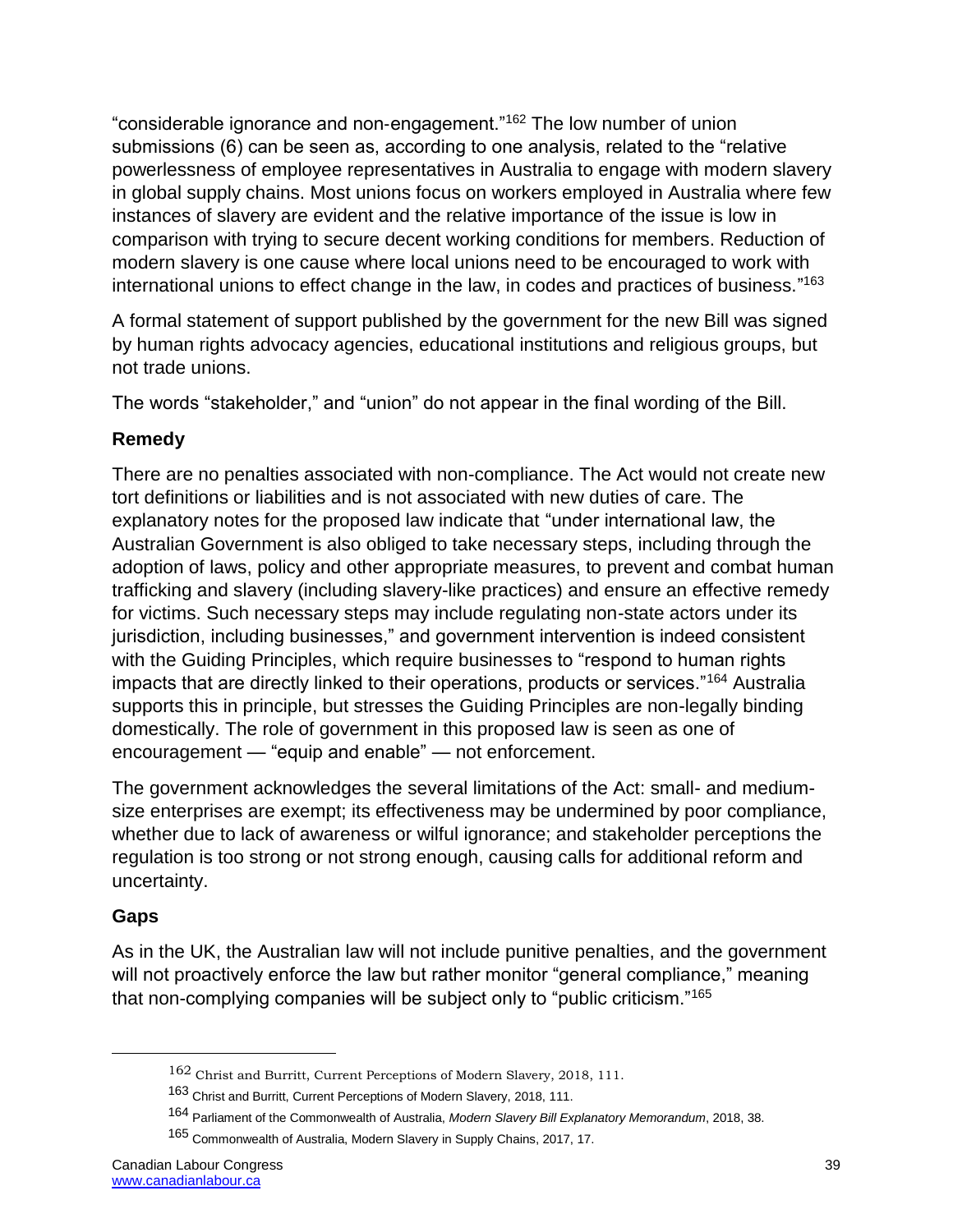Companies would be required to report on their general approach to due diligence and remediation, but not on specific responses to particular incidents or cases of modern slavery, nor are they statutorily required to undertake due diligence or remediation.<sup>166</sup>

Unlike the UK, the Act would not create an Independent Anti-Slavery Commissioner.

# **Policy coherence**

A comprehensive legal response to human trafficking and slavery was introduced in 2003, including specialized police investigation teams, stronger criminal penalties, a victim support program. The proposed Act, using the same Criminal Code definitions, would encourage the business community to take action through a regulatory framework.

This regulatory action is consistent with the other responses from the Australian government to supply chain issues: the Commonwealth Illegal Logging Prohibition Act 2012 requires importers to implement risk management systems to address the risk of illegally harvested wood. The Commonwealth Workplace Gender Equality Act 2012 requires certain non-public sector entities to submit annual reports to the Workplace Gender Equality Agency under a range of equality indicators.<sup>167</sup>

Modern slavery is defined in the Bill to include overseas conduct in order to overcome the jurisdictional limitations of the Criminal Code offences such that, for the purposes of the Act, "the definition of 'modern slavery' includes trafficking in persons, slavery and slavery-like offences that occur outside Australia and are not perpetrated by an Australian citizen, resident or body corporate. For example, this ensures that the Bill would cover a forced labour offence in a foreign country, where this conduct takes place in a reporting entity's overseas supply chains.<sup>168</sup>

Australian rules for procurement do not address human rights or labour rights with any specific reference to the ILO or other instruments.

The Australian Export Finance and Insurance Corporation (Efic) has a policy and procedure for environmental and social review of transactions, and Efic publishes an online registry for "Category A" projects worth 10 million SDR (Special Drawing Rights, an international finance currency) or proposed for a "sensitive area" and deemed to have potential for significant adverse environmental or social impacts. As an OECD export credit agency, Efic is bound by the Common Approaches and voluntarily extends the principles they embody to all transactions, possibly declining applications if the potential impacts do not satisfy applicable international benchmarks. Approval at the Efic Board level is required for Efic to support a transaction associated with a Category A project located outside Australia.

<sup>166</sup> Parliament of the Commonwealth of Australia, *Modern Slavery Bill Explanatory Memorandum*, 2018, 20.

<sup>167</sup> Commonwealth of Australia, Modern Slavery in Supply Chains, 2017, 13.

<sup>168</sup> Parliament of the Commonwealth of Australia, *Modern Slavery Bill Explanatory Memorandum*, 2018, 8.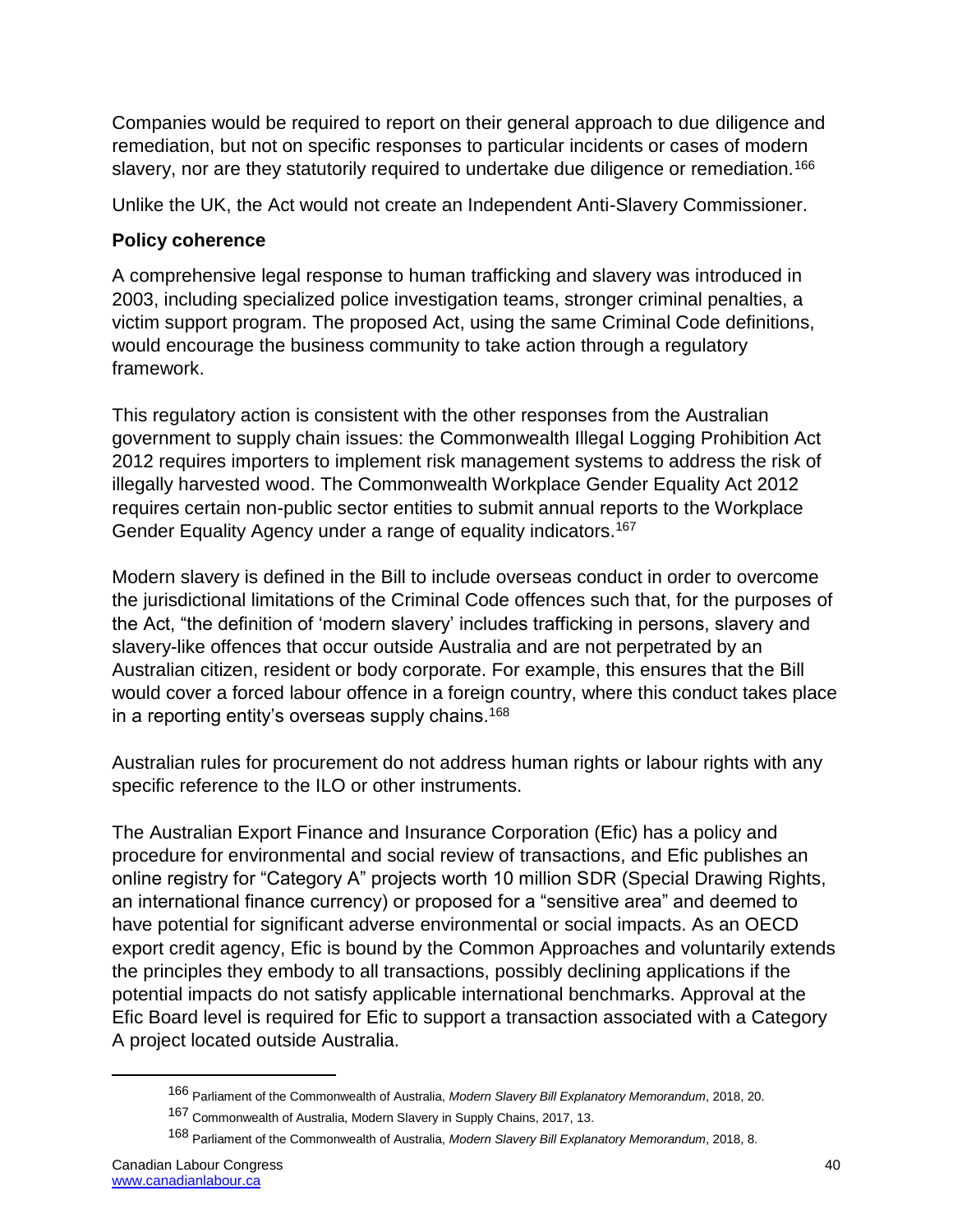Australia most recently signed the Trans-Pacific Partnership, in which the parties affirmed their obligations as members of the ILO, including those stated in the ILO Declaration on Fundamental Principles and Rights at Work, and agreed to adopt and maintain statutes relating to the freedom of association and the effective recognition of the right to collective bargaining; the elimination of all forms of forced or compulsory labour; the effective abolition of child labour and a prohibition on the worst forms of child labour; the elimination of discrimination in respect of employment and occupation; as well as agreeing to adopt and maintain statutes governing acceptable conditions of work with respect to minimum wages, hours of work, and occupational safety and health. Signatories must also encourage enterprises to voluntarily adopt corporate social responsibility initiatives on labour issues. Labour provisions are left to the dispute settlement mechanism of the agreement.

### **Path to legislation**

The Australian Joint Standing Committee on Foreign Affairs, Defence and Trade first recommended in 2013 that the government should legislate transparency in supply chains. That year, the Joint Standing Committee on Foreign Affairs, Defence and Trade tabled a report entitled *Trading Lives: Modern Day Human Trafficking*. While this predates all national due diligence laws in effect or now being debated, at least one civil society organization appeared before the committee to recommend due diligence as envisioned by the OECD as the basis for any new mandatory requirements to address modern slavery in imported goods.<sup>169</sup> The Committee ultimately recommended government undertake a review to establish anti-trafficking and anti-slavery mechanisms appropriate for Australia and that the review be conducted with a view to introducing transparency laws.<sup>170</sup> The only mention of the UN Guiding Principles, first released in 2008, in the Committee report was that Australia's activities in the UN did include support for their adoption. In 2017, the Multi-Stakeholder Advisory Group on Implementation of the United Nations Guiding Principles on Business and Human Rights suggested that their further implementation in Australia could potentially be achieved in the short term by the introduction of a transparency law, and in the medium term by mandatory due diligence laws following the French example.

As part of Australia's National Action Plan to Combat Human Trafficking and Slavery 2015-19, a National Roundtable on Human Trafficking and Slavery was established, along with an expert Supply Chains Working Group with relevant stakeholders from business, civil society and government agencies. The Working Group recommended in 2016 government introduce a modern slavery in supply chains reporting requirement

<sup>169</sup> Joint Standing Committee on Foreign Affairs, Defence and Trade, *Trading Lives: Modern Day Human Trafficking*, publication, 2013, accessed August 7, 2018,

https://www.aph.gov.au/parliamentary\_business/committees/house\_of\_representatives\_committees?url=jfadt/slavery\_people\_traffic king/report.htm, 86.

<sup>170</sup> Joint Standing Committee on Foreign Affairs, Trading Lives, 2013, xviii.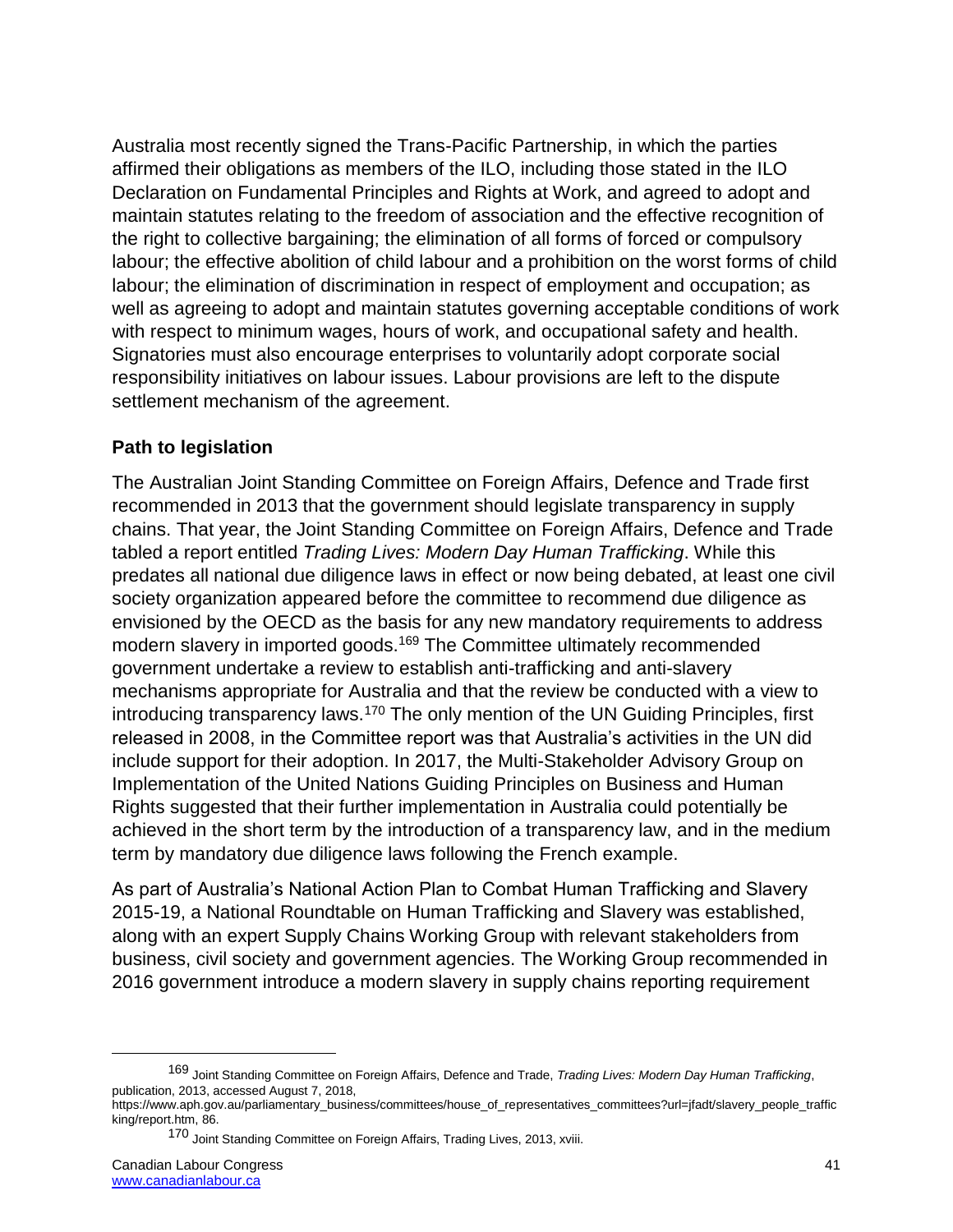through legislation.<sup>171</sup> The Justice Minister announced in 2017 the government would enact an Australian Modern Slavery in Supply Chains Reporting Requirement, and would hold a public consultation process with business groups and civil society organizations, led by the Attorney General. The desire was to create a law as "simple, sensible and effective as possible."<sup>172</sup>

During the extensive consultation process, several civil society organizations drafted submissions recommending a more robust due diligence regime than reporting requirements alone, including UNICEF, Amnesty International, the Australian Catholic Religious Against Trafficking in Humans, the Australian Council of Trade Unions, United Voice and Oxfam Australia.

The government's consultation paper acknowledged but dismissed the option of introducing due diligence requirements as opposed to reporting and transparency requirements alone: "(due) to the regulatory impost (imposition) of these approaches, the Australian Government is not implementing due diligence requirements or broader human rights-based reporting."<sup>173</sup> The public consultation paper only considers the impacts of reporting and transparency, and suggests the government's primary objective is to "equip and enable the business community to respond to modern slavery risks and maintain responsible and transparent supply chains, without imposing a high regulatory burden … A reporting requirement will have a proportionate, targeted and light touch regulatory impact and will only apply to large businesses."<sup>174</sup>

During the public consultation process, some civil society organizations recommended a lower revenue threshold as low as \$25 million, or \$50 million to align with the UK; some civil society organizations recommended a broader scope than modern slavery alone; almost all recommended punitive penalties for non-compliance. None of these were incorporated into the final wording of the Bill. $175$ 

The Bill is expected to pass into legislation in December 2018.

### **Best practices**

 $\overline{a}$ 

Prior to introducing the modern slavery bill, the government of Australia had not provided guidance or awareness-raising materials about modern slavery to the business community and lacked a "government-sponsored mechanism to enable the business community to inform consumers, investors and other bodies about their efforts to address modern slavery."<sup>176</sup> The state of New South Wales has had in effect since 2005 the Ethical Clothing Trades Extended Responsibility Scheme, which requires retailers

<sup>171</sup> Commonwealth of Australia, *Modern Slavery in Supply Chains Reporting Requirement: Public Consultation Paper and Regulation Impact Statement*, issue brief, August 16, 2017, accessed July 24, 2018, https://www.homeaffairs.gov.au/consultations/Documents/modern-slavery/modern-slavery-supply-chains-reporting-requirementpublic-consultation-paper.pdf.

<sup>172</sup> Commonwealth of Australia, Modern Slavery in Supply Chains, 2017, 5.

<sup>173</sup> Commonwealth of Australia, Modern Slavery in Supply Chains, 2017, 9.

<sup>174</sup> Commonwealth of Australia, Modern Slavery in Supply Chains, 2017, 21.

<sup>175</sup> Parliament of the Commonwealth of Australia, *Modern Slavery Bill Explanatory Memorandum*, 2018, 51.

<sup>176</sup> Commonwealth of Australia, Modern Slavery in Supply Chains, 2017, 9.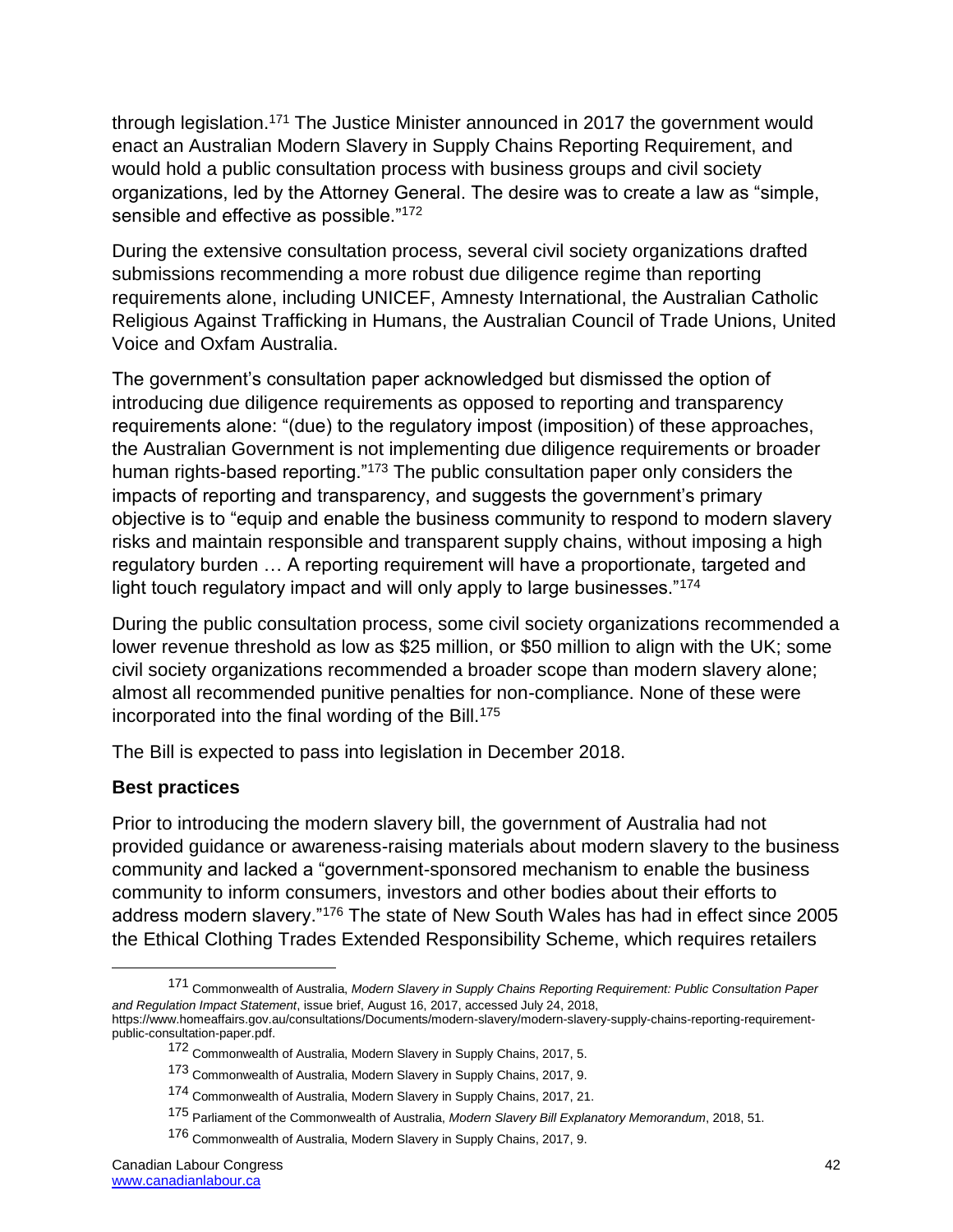and suppliers to report on measures taken to ensure decent working conditions and to share information with each other and with unions regarding "outworkers," who make clothing outside of the traditional factory environment. But this initiative only applies to garments, and only those made within Australia. As such, the bill would fulfil what was described by the Australian Human Rights Commission as the business community's "aspiration and commitment to address human rights impacts in their supply chains," and desire for "strategies and processes to trace, monitor and address such risks."<sup>177</sup> In its own words, the Australian government's priority is to equip and enable businesses to develop responsible supply chain practices and provide an avenue for the reputational advantage a business could achieve through the transparency of their efforts in this regard, as well as consistency and stability of reporting standards.

While the bill is based on the UK Modern Slavery Act; however, where the UK law only suggests topic areas covered by the reporting requirement, the Australian law proposes that applicable enterprises be required to report against the set of four criteria. On the other hand, similar to the UK law, entities "will also have the flexibility to determine what, *if any*, information they provide against each of the four criteria and whether to include any additional information."<sup>178</sup>

The Modern Slavery Statements Register would be freely and publicly accessible online. However, a list of all companies that meet the criteria will not be made available under the Act. Finally, the proposed Act would require government to submit its own modern slavery statement covering Commonwealth procurement if government companies meet the revenue threshold.

# **Netherlands Child Labour Due Diligence Law (2017) (in process)**

The Dutch House of Representatives adopted the Child Labour Due Diligence Law in 2017. Since then, it has remained under scrutiny in the Senate. The specifics of the law, if passed, will likely be made public through a General Administrative Order (GAO), a legal instrument issued by the government executive branch after a law's approval in the upper house.

### **Scope**

 $\overline{a}$ 

The law would apply to companies registered in the Netherlands and those registered elsewhere that deliver products or services to the Dutch market twice or more a year. Other sectors or types of companies determined to be low risk for child labour could be exempted in the GAO. Observers suggest other limitations will include company size to reduce the reporting burden for small- and medium-size enterprises.

<sup>177</sup> Commonwealth of Australia, Modern Slavery in Supply Chains, 2017, 9.

<sup>178</sup> Commonwealth of Australia, Modern Slavery in Supply Chains, 2017, 16.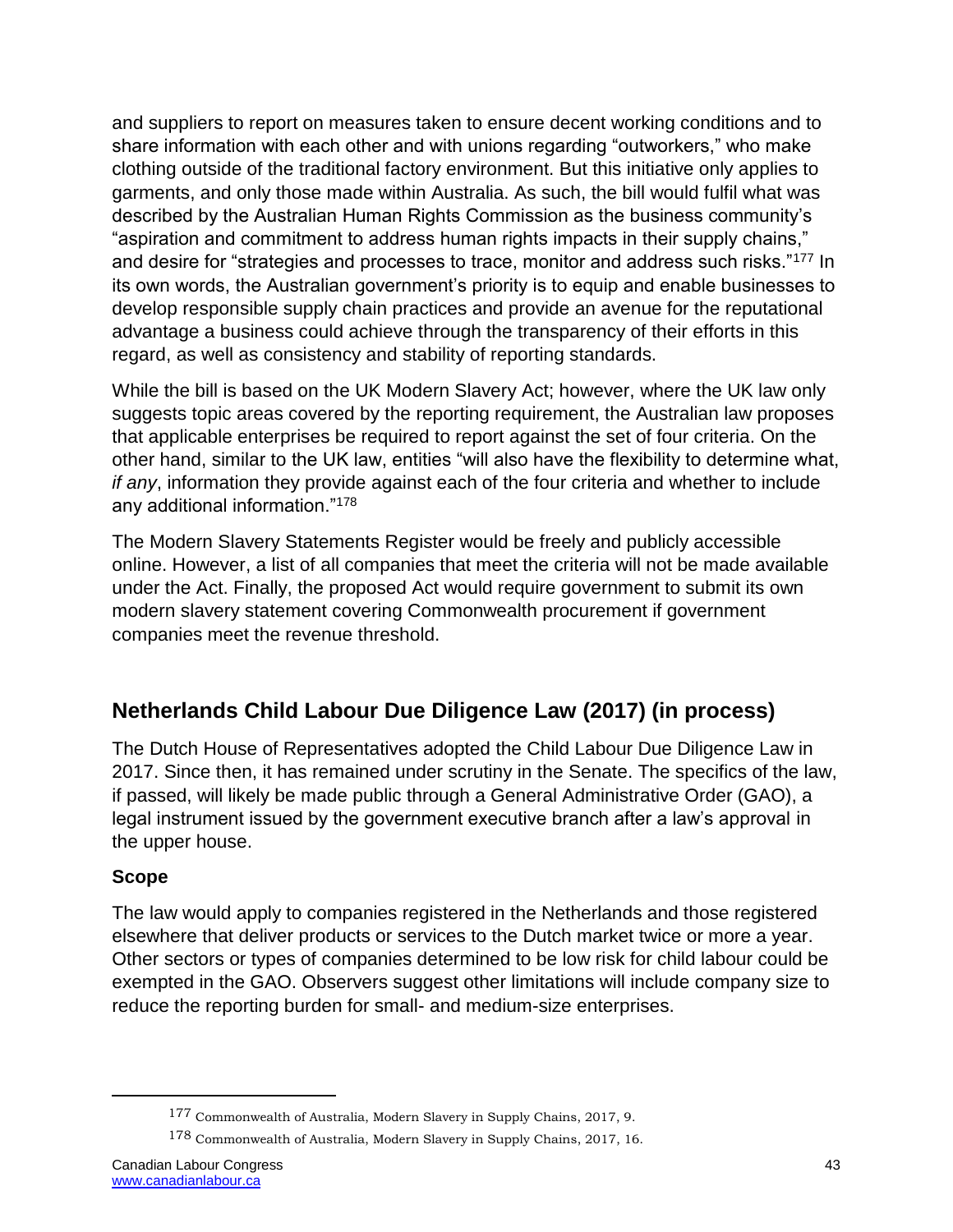### **Process within law**

Companies covered by the law will be required to submit a statement to Dutch regulatory authorities declaring they have carried out due diligence related to child labour throughout their supply chains. The regulator, which will publish the statements, is likely to be the Dutch Consumer and Market Authority though this will be defined in the GAO. The specific requirements of the statement and its contents will be set by the GAO.

As proposed, the law would only require the statement to be submitted once, not annually as with the UK's Modern Slavery Act, the French Duty of Vigilance Law or the EU non-financial reporting directive.

For the purposes of this law, due diligence includes a first assessment whether there is a "reasonable presumption" that an enterprise's goods and services have been produced using child labour. The law makes reference to the joint International Organization of Employers-International Labour Organization's Child Labour Guidance for Business, which is based on the UN Guiding Principles. If during assessment this reasonable presumption arises, the company is expected to create an action plan to prevent child labour in line with international guidelines.<sup>179</sup> As yet, there are no specific requirements or quality specifications for the plan. "Hence, the expectation is not that the company provide a guarantee that child labour does not occur in the supply chains, but that the company has done what can reasonably be expected to prevent this from happening."<sup>180</sup>

Once passed, the law would come into effect in 2020.

# **Stakeholder engagement**

The law does not directly address stakeholder engagement. The text of the proposed law itself has not been published in English, and the GAO that would define several parameters of the legislation has not been released.

# **Remedy**

 $\overline{a}$ 

A non-compliant company may receive a fine of €4,100, which could be increased if the company receives further complaints and if the regulatory authority's instructions are not followed.

If the law passes as proposed, there will be no active enforcement by the regulatory authorities, who will rely on a third-party complaint system. Any person can file a complaint to the regulator "on the basis of concrete evidence that the company's products or services were produced with child labour," after first filing a complaint with

<sup>179</sup> MVO Platform, *Frequently Asked Questions about the New Dutch Child Labour Due Diligence Law*, issue brief, accessed August 8, 2018, https://www.business-humanrights.org/sites/default/files/documents/FAQChild Labour Due Diligence Law.pdf, 2.

<sup>180</sup> MVO Platform, Frequently Asked Questions, 2018, 2.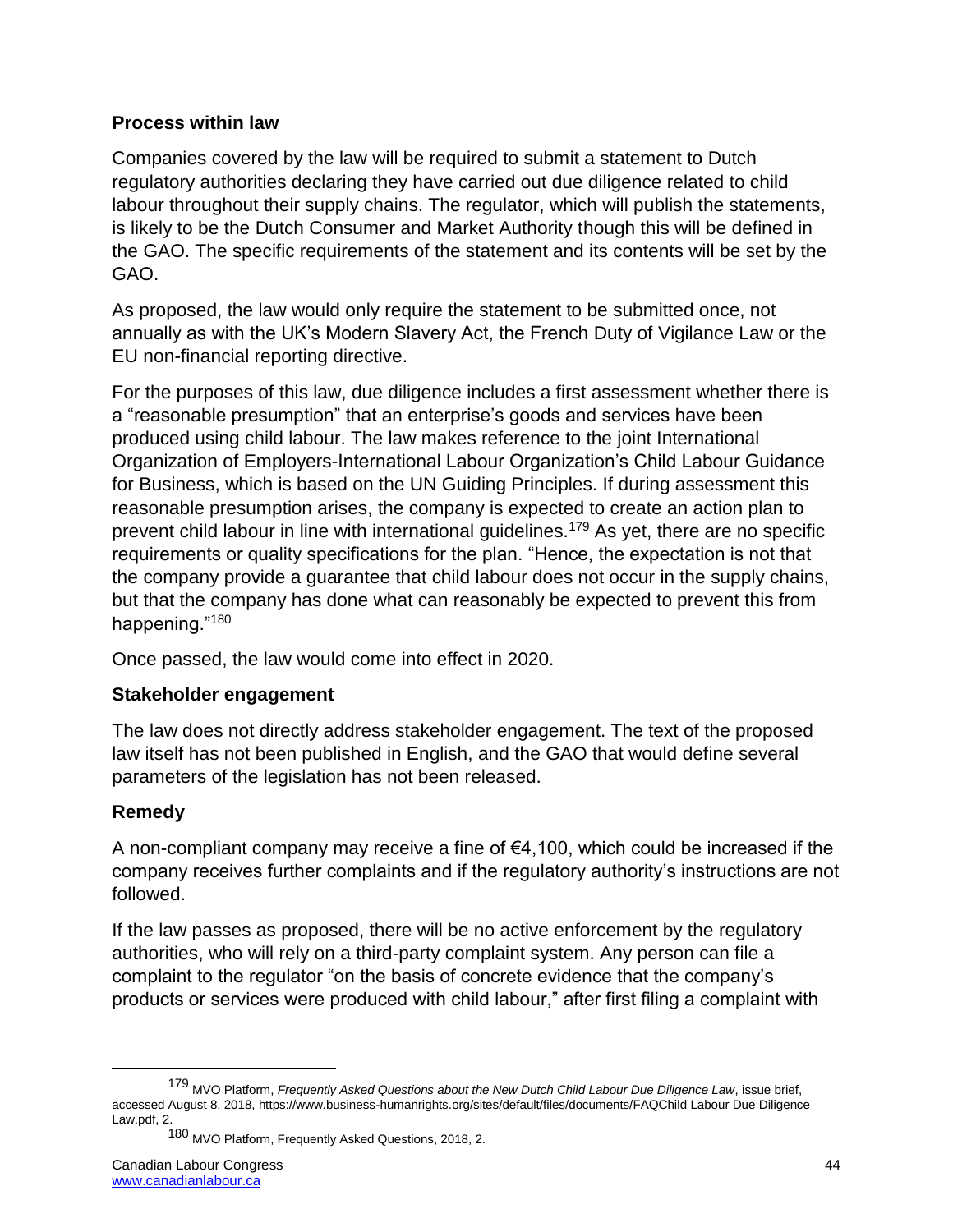the company itself. If the complainant finds the company response inadequate, they can escalate the case to the regulator.<sup>181</sup>

If the regulator then determines the company has not conducted appropriate due diligence, the company could receive legally-binding instructions and a timeline within which to address the regulator's demands, or risk a fine. If a company is fined twice within five years, the corporate director responsible could face jail time. At the most extreme, failing to follow the due diligence law and instructions could lead to imprisonment and fines of  $\epsilon$ 820,000 or 10 per cent of the company's annual turnover.<sup>182</sup>

# **Gaps**

It remains unclear from the proposed law how enforcement will take place, and how the regulator will assess whether due diligence was sufficient or whether child labour has in fact occurred. In addition, the law in its current iteration requires only a "plan of action" not necessarily the eradication of child labour from a supply chain. The law does not address other forms of human rights or labour abuses, such as modern slavery.

### **Policy coherence**

In 2018, the Foreign Trade Minister Sigrid Kaag announced in a letter her ministry expected 90 per cent of the large companies in the Netherlands to endorse the OECD Guidelines for Multinational Enterprises in their international activities by 2023.<sup>183</sup>

Dutch policy also encourages the development of voluntary, multi-stakeholder International Responsible Business Conduct agreements, known as covenants, in 13 high-risk sectors. In 2018, sector-wide agreements on banking and textiles/garments and three sub-sector agreements on vegetable proteins, forestry, and gold had been reached. The agreements are based on recommendations of the Social and Economic Council of the Netherlands released in 2014.

The amended Dutch Public Procurement Act entered into force in 2016 to transpose the obligations under 2014/24/EU. A sustainable procurement policy had been in place since 2008, in which companies can fulfill the social conditions set by the government through joining a reliable multi-stakeholder supply chain certification body, or by conducting a risk assessment.<sup>184</sup>

Export credit agency Atradius DSB is responsible for carrying out a due diligence risk analysis of applications for insurance. Companies seeking insurance must sign a declaration agreeing to abide by the OECD Guidelines. Failure to provide the necessary

<sup>181</sup> MVO Platform, Frequently Asked Questions, 2018, 2.

<sup>182</sup> MVO Platform, Frequently Asked Questions, 2018, 2.

<sup>183</sup> MVO Platform, "Dutch Government Puts Trade Objectives above Responsible Business Conduct Policies," news release, June 12, 2018, accessed August 13, 2018, https://www.mvoplatform.nl/en/dutch-government-puts-trade-objectives-aboveresponsible-business-conduct-policies/.

<sup>184</sup> Government of the Netherlands, *National Action Plan on Business and Human Rights*, report, April 2014, accessed August 13, 2018, https://www.business-humanrights.org/sites/default/files/documents/netherlands-national-action-plan.pdf, 17.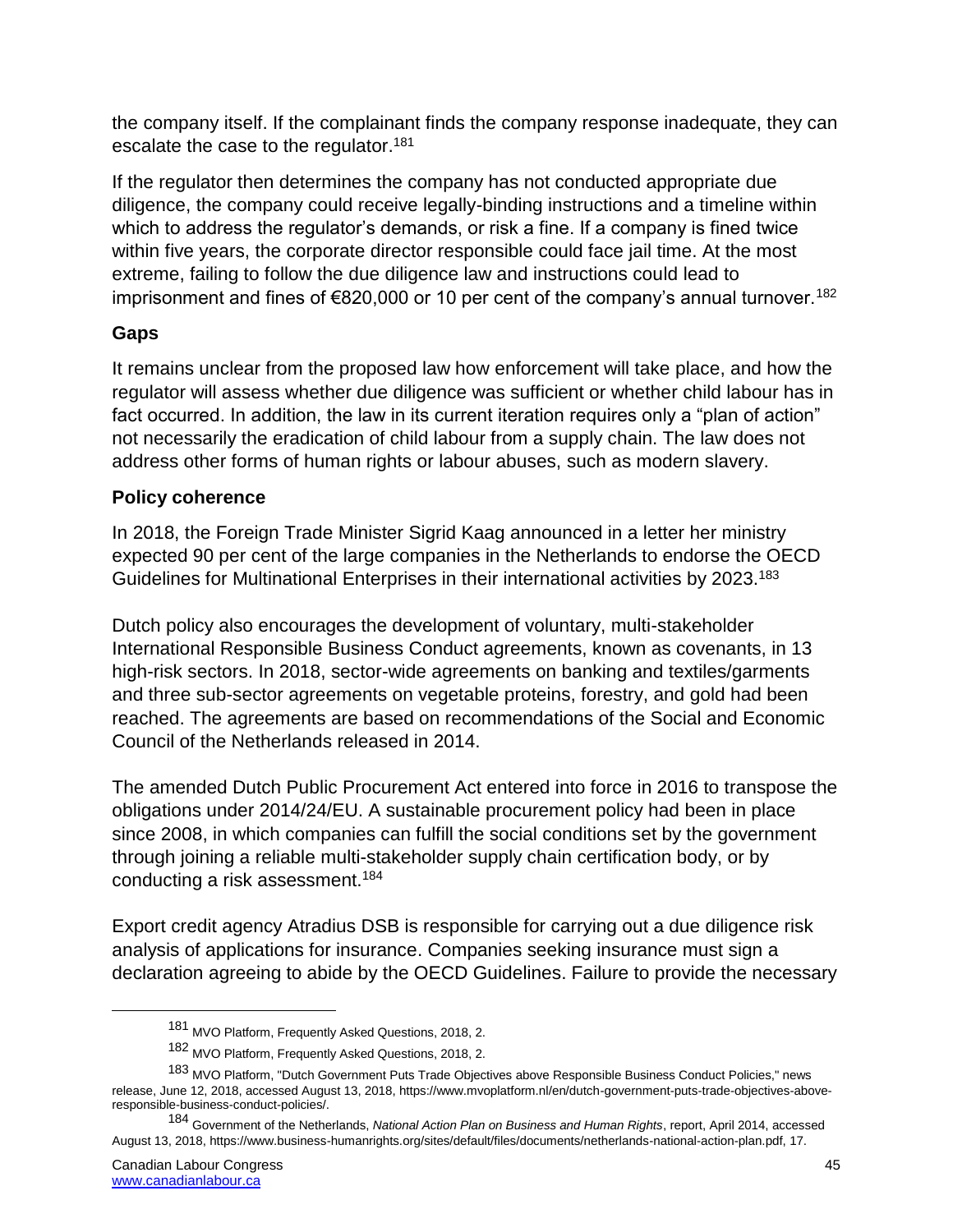information will preclude a company from the export transaction with Atradius DSB. The Netherlands follows due diligence procedures as set out in the OECD Common Approaches for export credit agencies.

Under the 2014 National Action Plan, the Dutch government notes that "state-controlled companies are expected to comply with the (OECD) Guidelines and to report on their CSR policies."<sup>185</sup> In addition, CSOs have asked the state to incorporate the UN Guiding Principles in trade and investment agreements to achieve clarity and coherence with other Dutch laws. Currently most EU trade agreements include investor-state dispute settlement mechanisms that are perceived by some as undermining the state ability and duty to protect human rights.<sup>186</sup>

### **Path to legislation**

The legislative initiative was led by Labour MP Roelof Peter van Laar, who publicly advocated for the bill, including distributing a petition that was supported by the general public and some large companies. The law passed with a large majority in the legislature's lower chamber.<sup>187</sup>

The proposed law's stated goal is protection of Dutch consumers from purchasing products produced using child labour. The Senate has challenged this, stating the ultimate objective should be combating child labour.<sup>188</sup> Indeed, the law as proposed addresses only child labour and does not require companies to consider other forms of human rights or labour abuses.

The Stop Child Labour coalition supports the proposed law and provided expertise in the drafting of the bill as well as recommendations to strengthen certain aspects of the bill, such as basing the definition of child labour on ILO conventions and on disclosure of the statements, which were introduced through legislative amendments and adopted.<sup>189</sup>

During voting on the proposed Child Labour Due Diligence law, the Dutch Parliament considered but ultimately postponed a second, complementary, motion that would have required the government to prepare "legislation aimed at combating forced labour and modern slavery, in line with the ILO protocol and objective 8.7 of the Sustainable Development Goals."<sup>190</sup> The Foreign Trade and Development minister called the motion

<sup>185</sup> Government of the Netherlands, National Action Plan, 2014, 16.

<sup>186</sup> Rachmi Hertanti and Aurora Aravena Søna, *Human Rights as a Key Issue in the Indonesia-EU Comprehensive Economic Partnership Agreement*, Briefing Paper, September 2017, accessed August 13, 2018, https://www.somo.nl/human-rightskey-issue-indonesia-eu-comprehensive-economic-partnership-agreement/.

<sup>187</sup> MVO Platform, Frequently Asked Questions, 2018, 3.

<sup>188</sup> MVO Platform, Frequently Asked Questions, 2018, 1.

<sup>189</sup> Stop Child Labour, "Child Labour Due Diligence Law for Companies Adopted by Dutch Parliament," news release, February 14, 2017, India Committee of the Netherlands, accessed August 13, 2018, http://www.indianet.nl/170208e.html.

<sup>190</sup> Stop Child Labour, news release, 2017.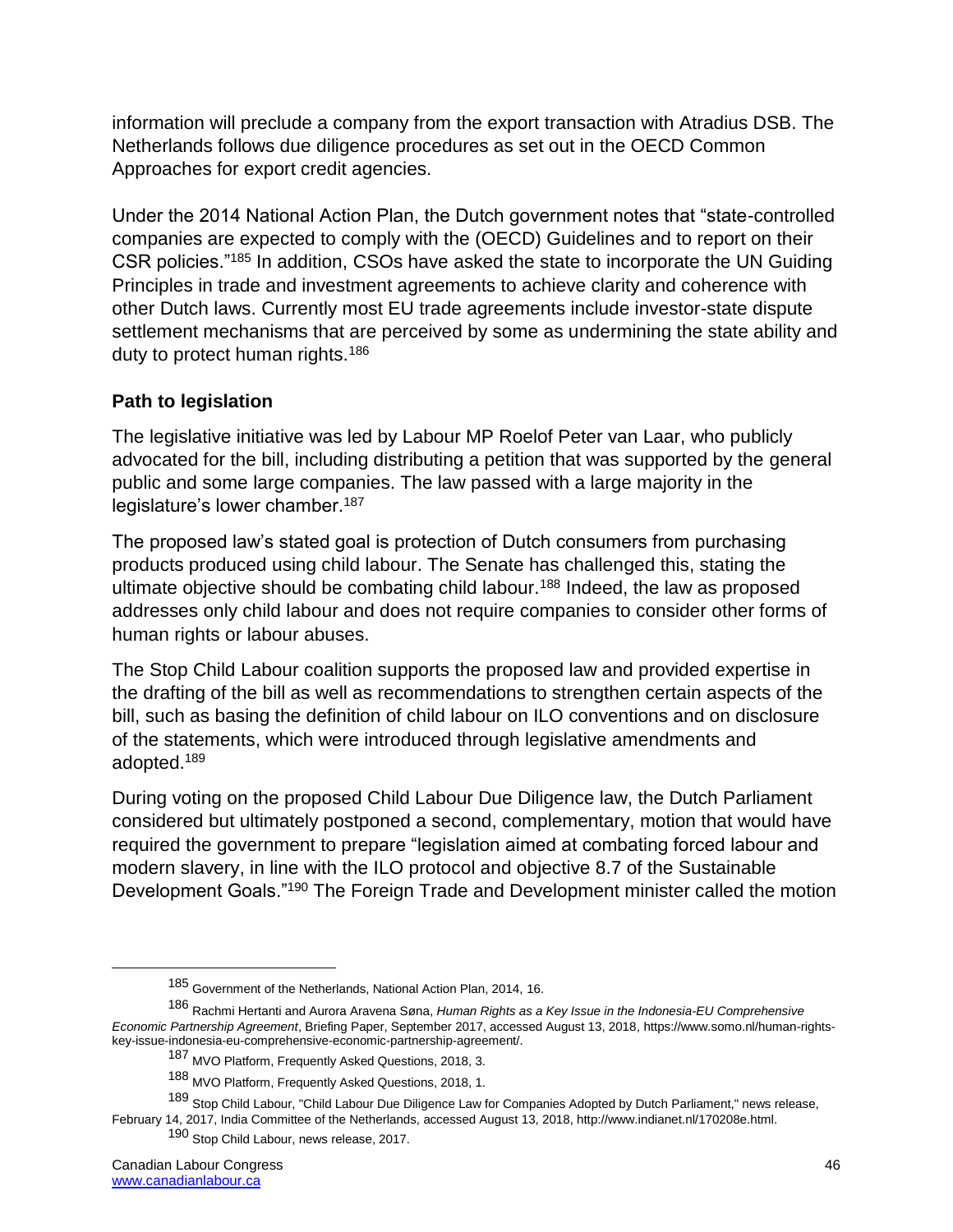"sympathetic" but "a bit premature" and asked the motion be held until further consideration could be undertaken.<sup>191</sup>

The Child Labour bill passed the House of Representatives in February 2017 and debated in the Senate in December 2017. According to the CSO, MVO Platform, several senators were skeptical of the bill's effectiveness. The Labour Party postponed the final vote and it is unclear whether new mechanisms will be introduced in response to the critiques.

The business community generally supported a legal framework addressing child labour in an open letter signed by two dozen multinational enterprises that do business in the Netherlands, suggesting the OECD Guidelines as a model and noting "the Dutch government has the authority to impose a duty of care on all companies through legislation to prevent the supply of products created by child labour. All products and services on the Dutch market must comply with the 100% child labour free standard."<sup>192</sup>

### **Best practices**

The law requires not only reporting and transparency but is likely to include some form of mandatory due diligence to identify, prevent, mitigate and account for child labour throughout supply chains. The law also extends due diligence beyond an enterprise's direct operations or first-tier suppliers to the broader supply chain where there is a "reasonable suspicion" products or services may be produced using child labour. However, it is unclear as of August 2018 whether this law will be adopted.

# **German legislative proposal: Corporate Responsibility and Human Rights**

The German government established due diligence as an expectation for business as part of its 2016 National Action Plan on Business and Human Rights. The NAP, led by the Federal Foreign Office, sets out the government's expectation for all German businesses to implement human rights due diligence, structured around five core elements based on the UN Guiding Principles. The German state has also committed to strengthening its own human rights obligations in areas such as public procurement, granting of subsidies, development cooperation and external trade promotion. If less than half of all Germany-based companies have not voluntarily implemented human rights due diligence by 2020, the government will consider further action, such as legislation.<sup>193</sup>

<sup>191</sup> Stop Child Labour, news release, 2017.

<sup>192</sup> Tony's Chocolonely, "A Law on the Duty of Care for Child Labour Seriously Tackles the Issue of Child Labour," news release, October 3, 2017, accessed August 13, 2018, https://www.businesshumanrights.org/sites/default/files/documents/171002 Joint Business letter in support of Dutch child labour HRDD law\_EN.pdf.

<sup>193</sup> Federal Republic of Germany, *National Action Plan Implementation of the UN Guiding Principles on Business and Human Rights 2016 – 2020*, publication, 2016, accessed August 13, 2018, https://www.businesshumanrights.org/sites/default/files/documents/NAP Business Human Rights\_English(1).pdf.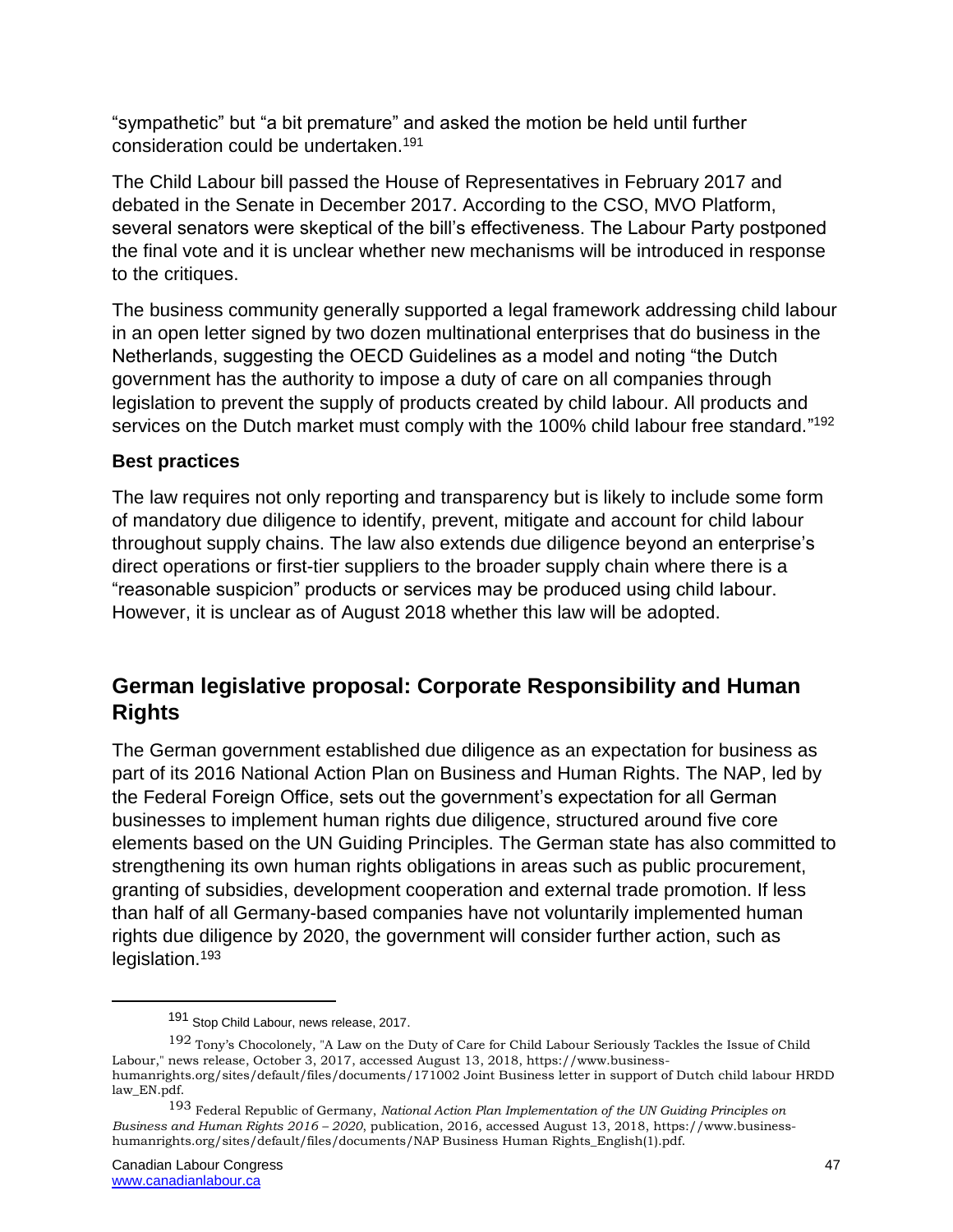At this time, there are no official legislative proposals for responsible business conduct in Germany. Civil society organizations including Amnesty International, Bread for the World, Germanwatch and Oxfam Germany commissioned an expert panel to produce and hypothetical proposal for a "HRDD Act."<sup>194</sup>

# **Scope**

Along with documentation and transparency rules, the "HRDD Act" would oblige companies to carry out a risk analysis and to develop preventive and remedial measures. The proposal suggested a whistleblower system and compliance officer for enforcement. The Act would only apply to "large" domestic companies with a principal place of business in Germany, excluding small and medium-size enterprises unless operating in a high-risk sector or conflict area.

The risk analysis, preventive and remedial measures would apply not just to direct operations and first-tier suppliers but to the entire supply chain. Supervision and enforcement could be the responsibility of state or federal authorities, and include such measures as: reviewing documents to ensure the risk analysis or the appointment of a compliance officer has taken place, a risk-based approach or one based on spot-checks or inspections.<sup>195</sup>

### **Process within law**

Because the "HRDD Act" is a hypothetical proposal from non-government organizations and not a legislative or executive state body, there is no fixed process. Rather, the "HRDD Act" suggests best practices for potential mandatory human rights due diligence legislation that would likely require large enterprises or those facing human rights risks to offer some mixture of document disclosure and transparency, regulatory enforcement including injunctions and fines, as well as civil liability. None have been considered in a fulsome way.

# **Stakeholder engagement**

The hypothetical "HRDD Act" suggests that if "grave risks" become evident, a company must investigate and, as a rule, "consult those concerned … In many countries, companies cannot rely on information from local authorities, but have to form their own view of the situation and investigate complaints from CSOs or the affected population."<sup>196</sup> Prevention mechanisms may also involve various stakeholders, such as educating and informing suppliers and employees about trade unions, the inclusion of working conditions in purchase conditions, reasonable auditing procedures, and participation in multi-stakeholder initiatives. Remedial measures may include

<sup>194</sup> Remo Klinger et al., *Corporate Responsibility and Human Rights Legal Text and Questions and Answers on the Human Rights Due Diligence Act Proposed by German NGOs*, Legislative Proposal, June 15, 2017, accessed August 13, 2018, https://germanwatch.org/de/download/18575.pdf.

<sup>195</sup> Klinger et al., *Corporate Responsibility and Human Rights*, 2017, 6.

<sup>196</sup> Klinger et al., *Corporate Responsibility and Human Rights*, 2017, 3.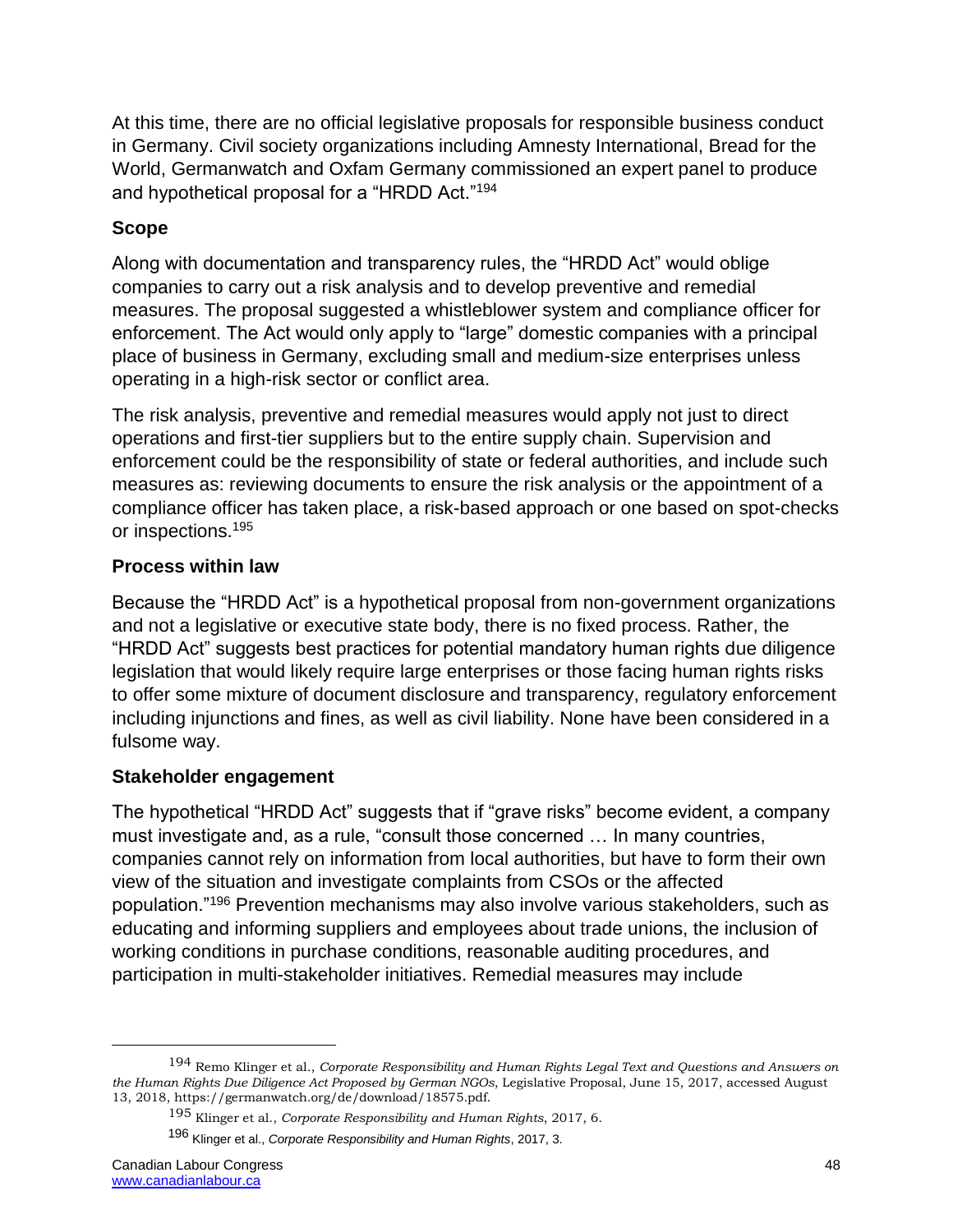establishing accessible mechanisms for the filing of complaints, which often involve worker representatives such as trade unions.

# **Remedy**

There are several potential mechanisms for enforcement and penalty that could be utilized by the state: administrative orders and fines, or exclusion from foreign trade incentive programs, subsidy allocations or public procurement. While the "HRDD Act" would not introduce new liability rules, it would newly define a standard of care applicable to tort claims.<sup>197</sup> The due diligence requirements could be formulated as a so-called "overriding mandatory rule." This concept refers to a "compulsory provision, compliance with which is regarded by a state as so important for protection of the public interest — in particular its political, social or economic organization — that it is to be applied to all cases that fall within its scope of application, irrespective of the law otherwise applicable," such as international private law.<sup>198</sup>

As such, tort law would complement the public law approach of enforcement: "The procedural approach of the human rights due diligence obligation is particularly well suited for public-law arrangements and enforcement. While tortious liability is dependent on the claims of aggrieved parties, a management obligation such as the one here foreseen can be supervised by the German authorities and, in the event of a violation, penalized. With a public-law regulatory model, the difficulties of proof associated with civil law liability do not arise, because no concrete occurrence of damage has to be proved and in general no investigation is required abroad."<sup>199</sup>

# **Gaps**

 $\overline{a}$ 

It is difficult to assess any gaps in the hypothetical "HRDD Act," as it has not been enacted or proposed by government, which "expects" but does not require due diligence. A report from CSOs that participated in multi-stakeholder consultation for the German NAP, criticized the final draft that established due diligence as an expectation for business, noting CSOs "expected the government to move away from the failed model of purely voluntary self-commitment and legally require German companies to discharge their human rights responsibilities in their activities and business relationships abroad."<sup>200</sup>

# **Policy coherence**

Since 2010, the German federal, state and local authorities have been cooperating in the framework of the Alliance for Sustainable Procurement, chaired by the German federal government, that aims to "contribute to a significant increase in the percentage

<sup>197</sup> Klinger et al., *Corporate Responsibility and Human Rights*, 2017, 5.

<sup>198</sup> Klinger et al., *Corporate Responsibility and Human Rights*, 2017, 6.

<sup>199</sup> Klinger et al., *Corporate Responsibility and Human Rights*, 2017, 7.

<sup>200</sup> Amnesty International, GermanWatch et al, *No Courage to Commit: Comments of German Non-governmental Organisations on the German Government's National Action Plan on Business and Human Rights*, issue brief, February 6, 2017, accessed August 13, 2018, https://www.cora-netz.de/wp-content/uploads/2017/03/2017-02-06\_German-NAP\_NGO-Comments.pdf, 2.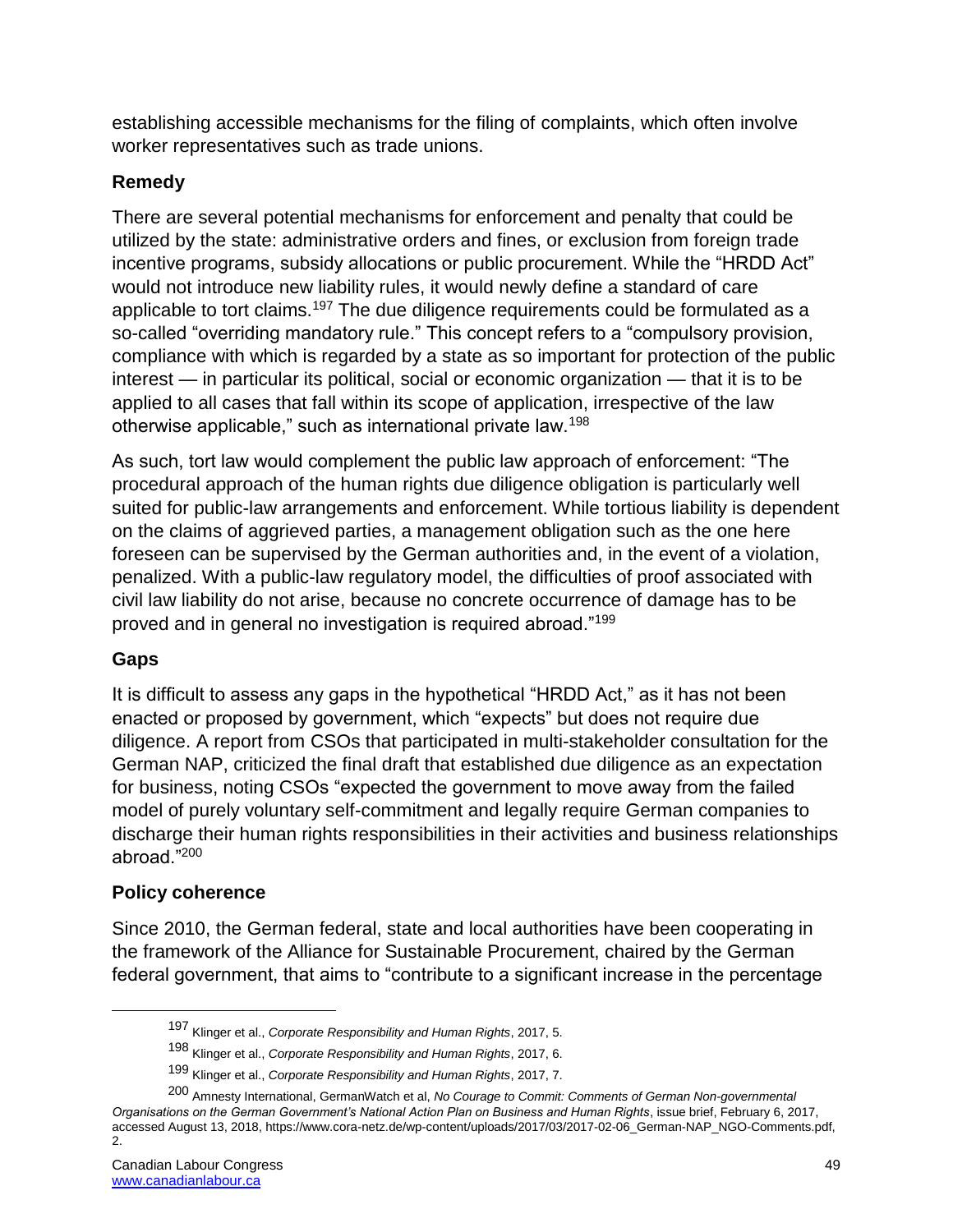of sustainable goods and services among the purchases made by public bodies," through voluntary information sharing and standards. Companies using forced labour or child labour in German domestic production can be disqualified from receiving public contracts.<sup>201</sup> The NAP includes a pledge to consider human rights due diligence in procurement at a later date.

Germany follows the OECD Common Approaches when granting export credit. Under the NAP, the government also committed to examining its subsidy assessments in the context of the requirements set out in the UN Guiding Principles, examine existing assessment procedures for export credit in the context of the same, and boosting the capacity of the National Contact Point to become the central grievance mechanism for external trade promotion projects.<sup>202</sup> The NAP also indicates a willingness to increase the number of enterprises in which it holds a majority share that apply the German Sustainability Code, including the responsibility to respect, and report on, human rights.

However, with the exception of export credit, these provisions remain potential: "Not even state-owned companies face binding requirements for human rights due diligence in their operations abroad. Nor are companies excluded from federal public contracts, subsidies or foreign trade promotion if they have disregarded their due diligence obligations. It is still nearly impossible for affected people from the global South to hold German companies responsible for participating in human rights violations."<sup>203</sup>

The Canadian-European Comprehensive Economic and Trade Agreement (CETA) includes the provision that signatories commit to "respect and promote internationallyrecognized labour rights and principles, as set out in the International Labour Organization (ILO) Declaration on Fundamental Principles and Rights at Work of 1998. This includes the right to freedom of association and collective bargaining, the abolition of child labour, the elimination of discrimination in respect of employment and occupation, and the elimination of forced or compulsory labour. The Parties have also committed to promote health and safety at work, acceptable minimum employment standards, and non-discrimination in respect of working conditions, particularly for migrant workers."<sup>204</sup> Parties are required to consider submissions from the public and work with civil society organizations on labour-related matters, and can request consultations and a panel review of any issues arising under any chapter, including labour. The labour obligations are binding and enforceable. However, German observers have suggested that CETA may actually impede the implementation of the UN Guiding Principles in EU member states and in Canada because, despite the labour provisions and domestic right to regulate, the investment arbitration and dispute mechanism may negate these advances.<sup>205</sup>

<sup>201</sup> Federal Republic of Germany, National Action Plan, 2016, 21.

<sup>202</sup> Federal Republic of Germany, National Action Plan, 2016, 25.

<sup>203</sup> Amnesty International et al, No Courage, 2017, 2.

<sup>204</sup> *Comprehensive Economic and Trade Agreement*, 2016 (Canada-EU).

<sup>205</sup> Amnesty International et al, No Courage, 2017, 8.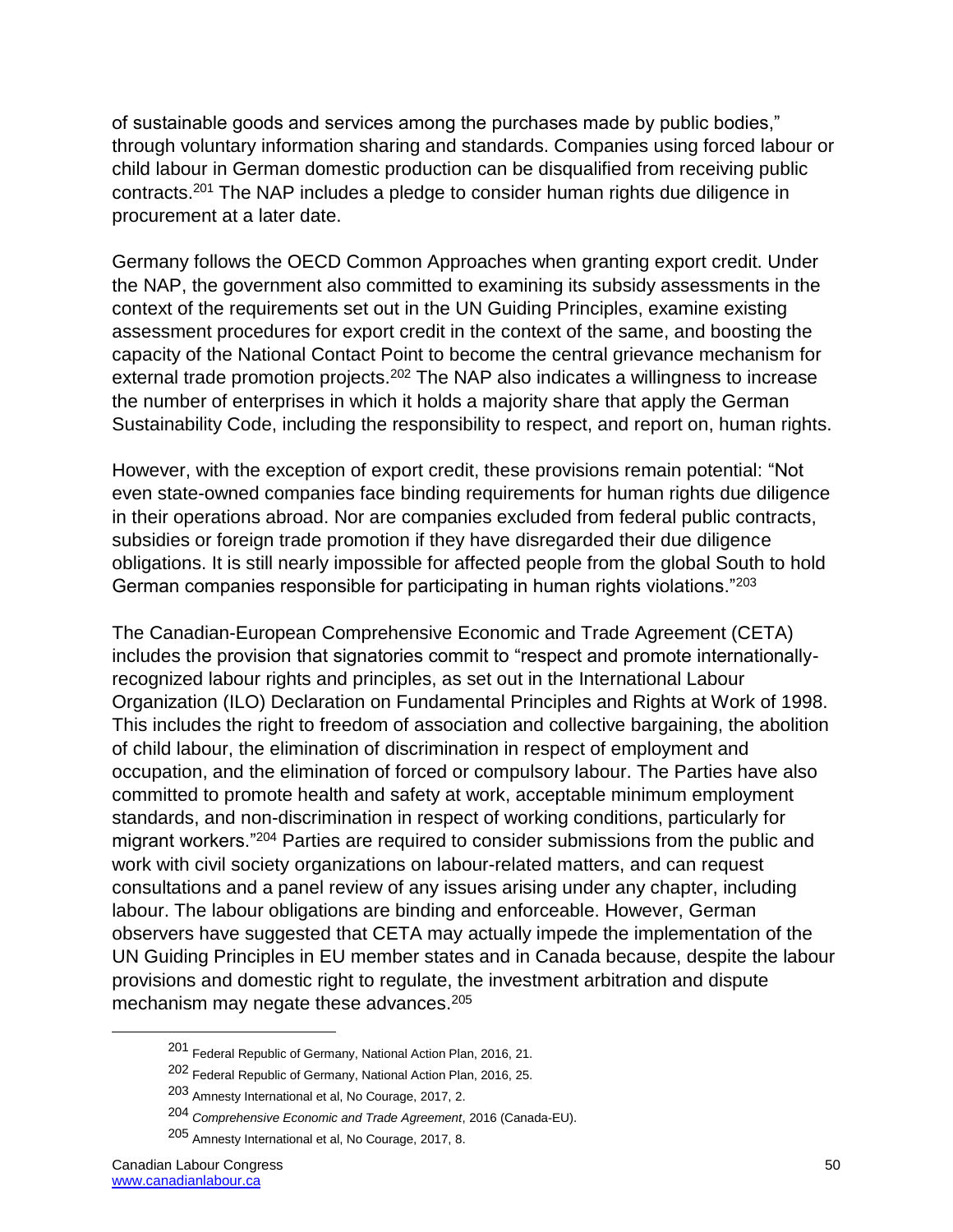### **Path to legislation**

In 2016, the German Green Party presented a motion asking Parliament to introduce legal human rights due diligence requirements. It was not adopted. The Social Democratic Party included due diligence as part of its 2017 electoral platform, promising the ongoing implementation of the NAP's expansion of corporate responsibility, including human rights due diligence, transparency obligations, social protection for decent work, and public procurement policies compliant with international environmental, social and human rights standards.<sup>206</sup> The SPD platform also included a desire to include in bilateral trade agreements implementation of shared provisions for human rights, ecological concerns, consumer policy and social standards such as the ILO core labor standards, with concrete complaints, review and sanction mechanisms.<sup>207</sup> The SPD won just 20 per cent of the votes but formed a coalition with the ruling Christian Democrats.

The path to human rights due diligence legislation is not clear; German state monitoring will indicate whether the government is satisfied with the level of due diligence and if not, whether and what type of legislation it will consider or introduce.

# **Best practices**

While other domestic laws regarding responsible business conduct may focus on addressing specific human rights risks such as child labour or modern slavery, the hypothetical "HRDD Act" would cover all human rights espoused in international agreements, such as the International Covenant on Civil and Political Rights and the International Covenant on Economic, Social and Cultural Rights, as well as other international agreements regarded as the core standards of international human rights protection, including the eight conventions of the International Labour Organization (ILO). The "HRDD Act" also covers not only large corporations but small -and mediumsize enterprises operating in high-risk sectors or conflict areas. The Act suggests not only public enforcement but a new standard of care for tort claims, opening multiple avenues for remedy.

If, after monitoring, it is discovered that less than 50 per cent of German companies with more than 500 employees have not implemented human rights due diligence, the NAP permits domestic legislation in this area.<sup>208</sup> Further, the NAP explicitly recommends the adoption of the UN Guiding Principles, which envision human rights as indivisible and the responsibility to respect those rights as shared among large, medium and small enterprises, recognizing the process of due diligence is undertaken "commensurate with

<sup>206</sup> Social Democratic Party of Germany, *Time for More Justice: Our Government Program for Germany*, Electoral Platform, 2017, accessed August 13, 2018,

https://www.spd.de/fileadmin/Dokumente/Bundesparteitag\_2017/Es\_ist\_Zeit\_fuer\_mehr\_Gerechtigkeit-Unser\_Regierungsprogramm.pdf, 113, unofficial translation.

<sup>207</sup> Social Democratic Party of Germany, Time for More Justice, 110, unofficial translation.

<sup>208</sup> Federal Republic of Germany, National Action Plan, 2016, 12.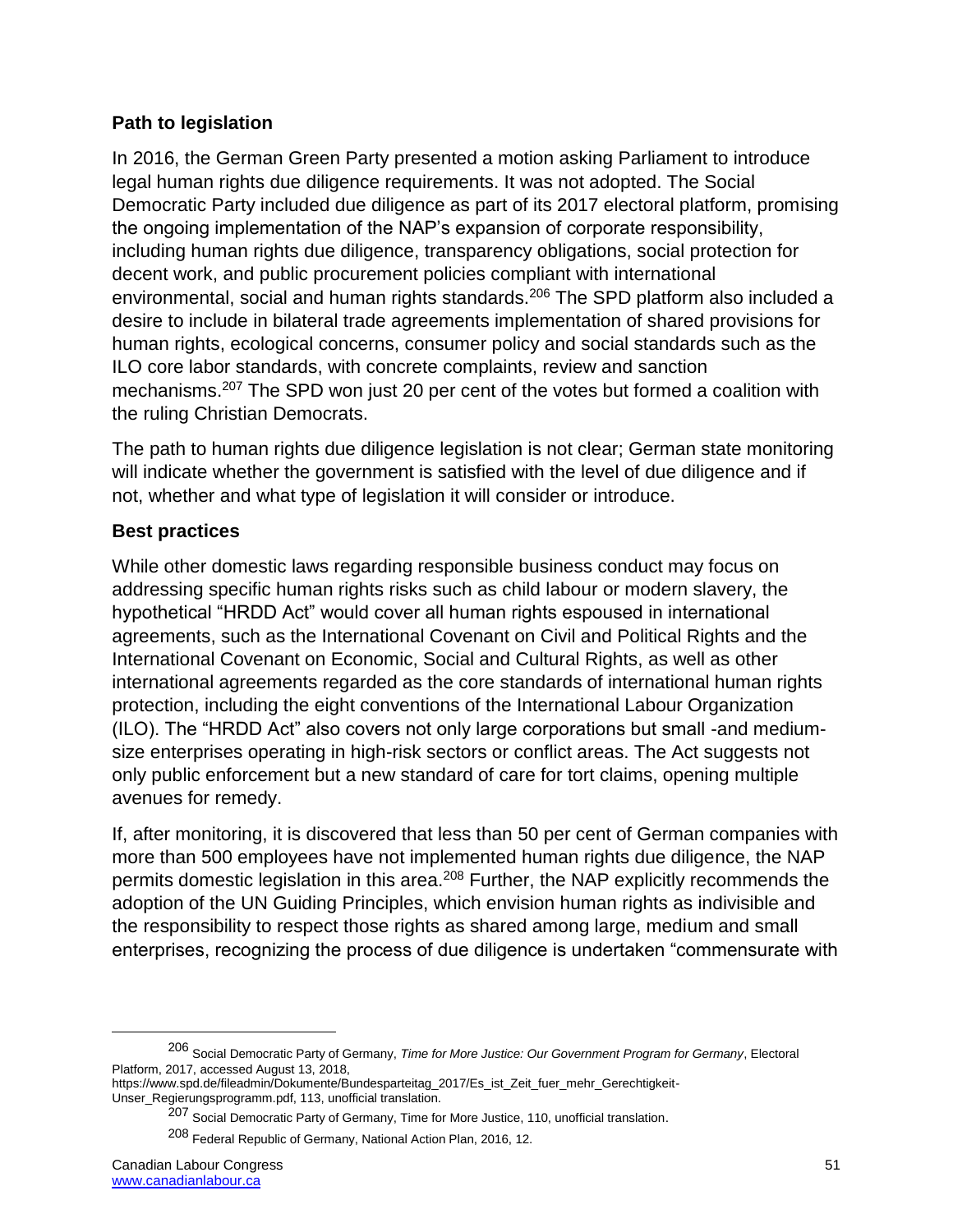their size, the sector in which they operate, and their position in supply and value chains."<sup>209</sup>

# **Conclusion**

As illustrated, no domestic business and human rights law currently enacted or under debate can be considered an ideal type. Legislation exists on a spectrum of rigour and enforcement, from highly structured requirements for mandatory human rights due diligence to transparency rules that merely encourage and enable reporting on what measures, if any, an enterprise undertakes to fulfill its duty to respect human rights throughout its operations and supply chains.

Most laws are predicated, either explicitly or implicitly, on established international principles and instruments of soft law, but vary in terms of their scope, rights addressed, remedy, stakeholder engagement, due diligence vs. transparency requirements and enforcement measures. Because these laws are so new in most cases, any determination of efficacy in preventing or mitigating human rights and labour abuses will necessarily be forthcoming at a later date.

# **Works cited**

Amnesty International, GermanWatch et al. *No Courage to Commit: Comments of German Non-governmental Organisations on the German Government's National Action Plan on Business and Human Rights*. Issue brief. February 6, 2017. Accessed August 13, 2018. https://www.cora-netz.de/wpcontent/uploads/2017/03/2017-02-06\_German-NAP\_NGO-Comments.pdf.

Bayer, Chris, and Jesse Hudson. *Corporate Compliance with the California Transparency in Supply Chains Act: Anti-Slavery Performance in 2016*. Report. March 7, 2017. Accessed July 24, 2018. https://static1.squarespace.com/static/5862e332414fb56e15dd20b9/t/58bf06e34 6c3c478cf76d619/1488914152831/CA-TISCA.v.24\_secured.pdf.

- Beau de Loménie, Tiphaine, and Cossart, Sandra. "Staleholders and the Duty of Vigilance." *International Review of Compliance and Business Ethics: Supplement to Business and Company Legal Week* 50 (December 14, 2017). Accessed July 9, 2018. https://www.business-humanrights.org/en/frances-law-on-the-corporateduty-of-vigilance-a-practical-and-multidimensional-analysis-in-english.
- Brebant, Stéphane, and Elsa Savourey. "Scope of the Law on the Corporate Duty of Vigilance." *International Review of Compliance and Business Ethics: Supplement*

<sup>209</sup> Federal Republic of Germany, National Action Plan, 2016, 7*.*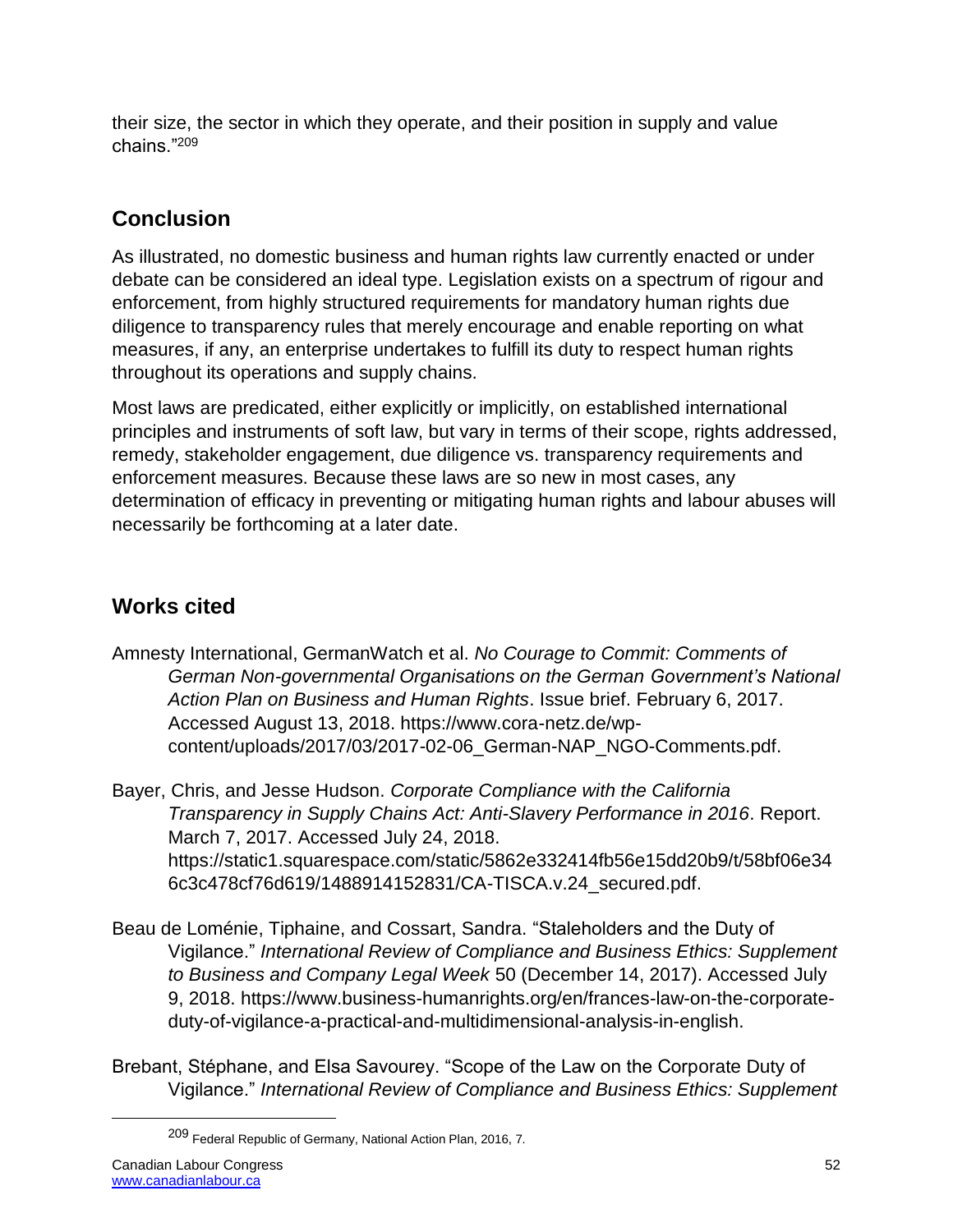*to Business and Company Legal Week* 50 (December 14, 2017). Accessed July 9, 2018. https://www.business-humanrights.org/en/frances-law-on-the-corporateduty-of-vigilance-a-practical-and-multidimensional-analysis-in-english.

- Brebant, Stéphane, and Elsa Savourey. "Law on the Corporate Duty of Vigilance: A Contextualized Approach*.*" *International Review of Compliance and Business Ethics: Supplement to Business and Company Legal Week* 50 (December 14, 2017). Accessed July 9, 2018. https://www.business-humanrights.org/en/franceslaw-on-the-corporate-duty-of-vigilance-a-practical-and-multidimensional-analysisin-english.
- Brebant, Stéphane, Charlotte Michon and Elsa Savourey. "The Vigilance Plan: Cornerstone of the Law on the Corporate Duty of Vigilance." *International Review of Compliance and Business Ethics: Supplement to Business and Company Legal Week* 50 (December 14, 2017). Accessed July 9, 2018. https://www.business-humanrights.org/en/frances-law-on-the-corporate-duty-ofvigilance-a-practical-and-multidimensional-analysis-in-english.
- Bueno, Nicholas. "The Swiss Popular Initiative on Responsible Business: From Responsibility to Liability." In *Accountability and International Business Operations: Providing Justice for Corporate Violations of Human Rights and Environmental Standards (forthcoming),* edited by L.F.H. Enneking, I. Giesen, F.G.H Kristen, L. Roorda, C.M.J. Ryngaert, and A.L.M. Schaap, 1-23. London, New York: Routledge, Taylor and Francis, 2018. Accessed July 16, 2018. https://papers.ssrn.com/sol3/papers.cfm?abstract\_id=3125672.

Business and Human Rights Resource Centre. *Modern Slavery in Company Operations and Supply Chains: Mandatory Transparency, Mandatory Due Diligence and Public Procurement Due Diligence*. Report. September 2017. Accessed July 24, 2018. https://www.businesshumanrights.org/sites/default/files/documents/Modern\_slavery\_in\_company\_oper ation\_and\_supply\_chain\_FINAL.pdf.

- Change in Context. *Government Policy to Stimulate International Responsible Business Conduct*. Report. Ministry of Foreign Affairs of the Netherlands. January 2018. Accessed August 13, 2018. https://www.rijksoverheid.nl/documenten/rapporten/2018/01/01/governmentpolicy-to-stimulate-international-responsible-business-conduct
- Christ, Katherine, and Roger Burritt. "Current Perceptions on the Problem of Modern Slavery in Business." *Business Strategy & Development* 1, no. 2 (June 2018): 103-14. Accessed August 7, 2018. doi:10.1002/bsd2.15.
- Commonwealth of Australia. *Modern Slavery in Supply Chains Reporting Requirement: Public Consultation Paper and Regulation Impact Statement*. Issue brief. August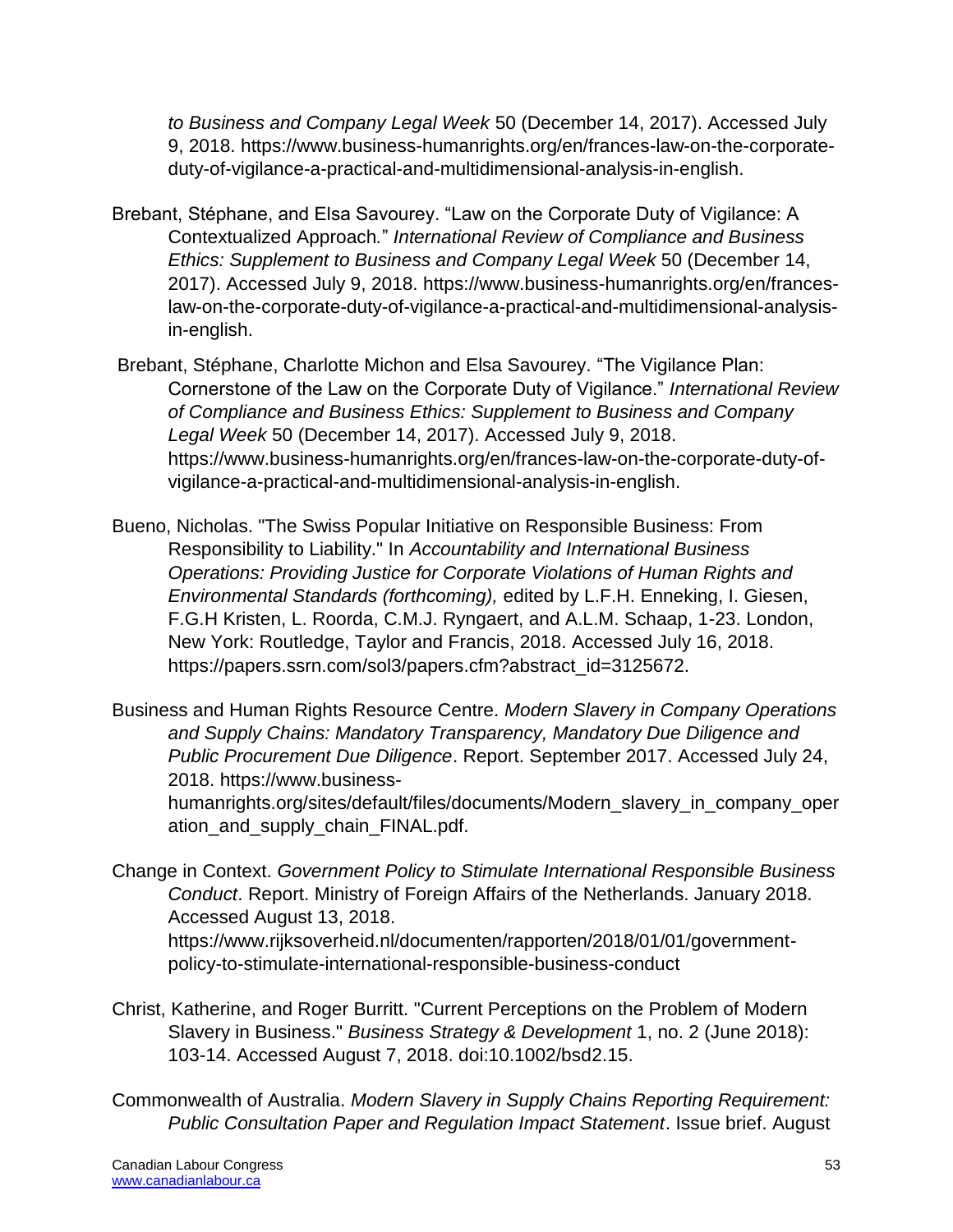16, 2017. Accessed July 24, 2018.

https://www.homeaffairs.gov.au/consultations/Documents/modernslavery/modern-slavery-supply-chains-reporting-requirement-public-consultationpaper.pdf.

- Cossart, Sandra, Jerome Chaplier, and Tiphaine Beau De Lomenie. "The French Law on Duty of Care: A Historic Step Towards Making Globalization Work for All." *Business and Human Rights Journal* 2 (June 15, 2017): 317-23. Accessed July 9, 2017. doi:10.1017/bhj.2017.14.
- Craig, Gary. "The UK's Modern Slavery Legislation: An Early Assessment of Progress." *Social Inclusion* (open access) 5, no. 2 (2017): 16-27. doi:10.17645/si.v5i2.833.
- CSJ Slavery Working Group. *It Happens Here: Equipping the United Kingdom to Fight Modern Slavery*. Report. March 2013. Accessed July 24, 2018. https://www.centreforsocialjustice.org.uk/core/wpcontent/uploads/2016/08/CSJ\_Slavery\_Full\_Report\_WEB5.pdf.
- Federal Republic of Germany. *National Action Plan Implementation of the UN Guiding Principles on Business and Human Rights 2016 – 2020*. Publication. 2016. Accessed August 13, 2018. https://www.businesshumanrights.org/sites/default/files/documents/NAP Business Human Rights\_English(1).pdf.
- Government of Switzerland. *Report on the Swiss Strategy for the Implementation of the UN Guiding Principles on Business and Human Rights*. Report. December 9, 2016. Accessed August 13, 2018. https://www.businesshumanrights.org/sites/default/files/documents/Report on Swiss strategy for implementation of UNGPs.pdf.
- Government of the French Republic. *National Action Plan for the Implementation of the United Nations Guiding Principles on Business and Human Rights*. Report. 2017. Accessed August 13, 2018. https://www.diplomatie.gouv.fr/IMG/pdf/pnadh\_version\_finale\_en\_cle8ffacb.pdf.
- Government of the Netherlands*. National Action Plan on Business and Human Rights*. Report. April 2014. Accessed August 13, 2018. https://www.businesshumanrights.org/sites/default/files/documents/netherlands-national-actionplan.pdf.
- "Government's Comments on the Duty of Care of Parent Companies and Ordering Companies." LegiFrance.Gouv.Fr. March 28, 2017. Accessed July 9, 2018. https://www.legifrance.gouv.fr/affichTexte.do?cidTexte=JORFTEXT00003429067 2&dateTexte=&categorieLien=id.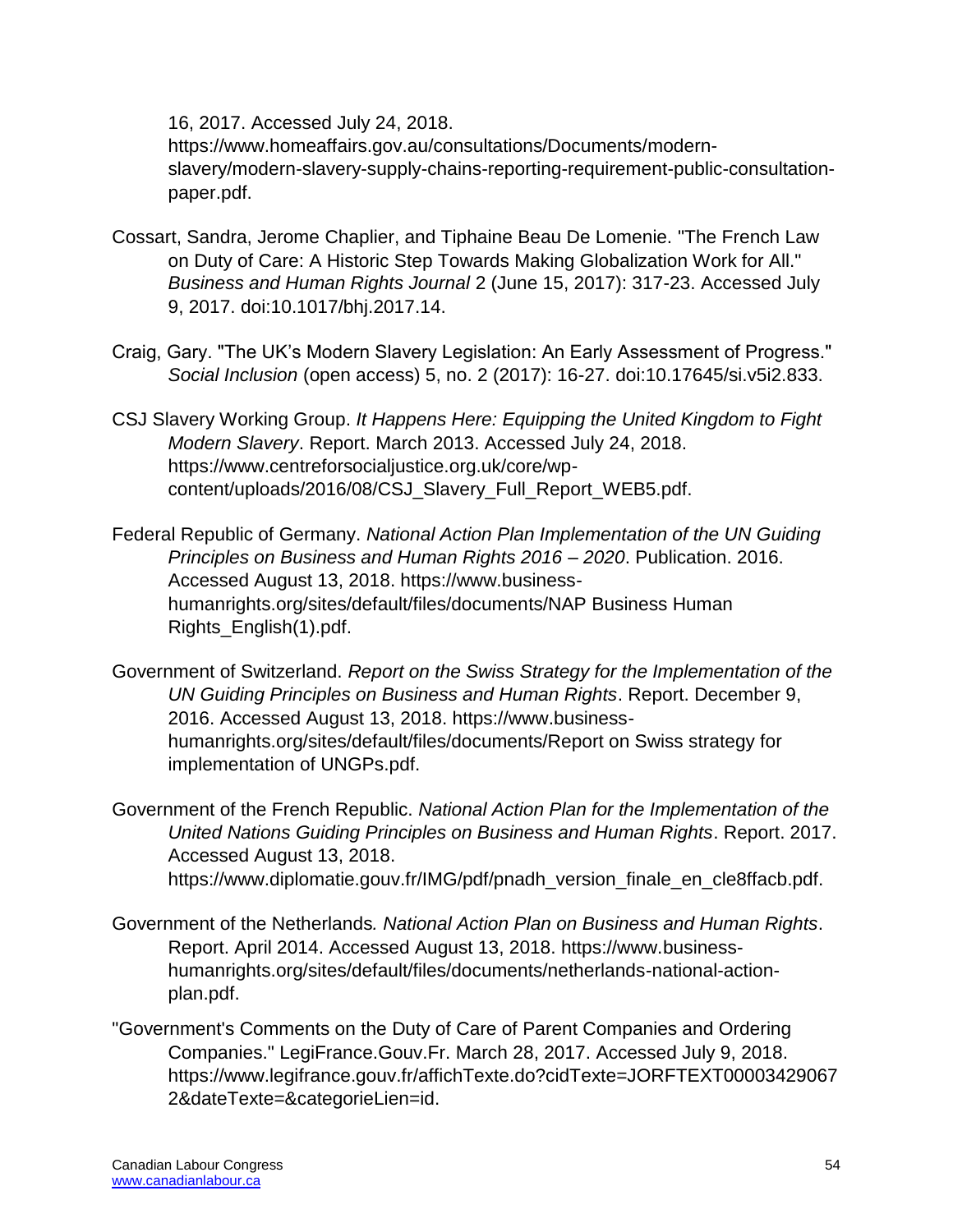- Greer, Benjamin, and Jeffrey Purvis. "Corporate Supply Chain Transparency: California's Seminal Attempt to Discourage Forced Labour." *The International Journal of Human Rights* 20, no. 1 (2016): 55-77. doi:10.1080/13642987.2015.1039318.
- GRI, and CSR Europe. *Member State Implementation of Directive 2014/95/EU: A Comprehensive Overview of How Member States Are Implementing the EU Directive on Non-financial and Diversity Information*. Publication. 2017. https://www.globalreporting.org/resourcelibrary/NFRpublication online\_version.pdf.
- Her Majesty's Government. *Transparency in Supply Chains Etc. A Practical Guide*. Statutory Guidance. Home Department. 2015. Accessed July 24, 2018. https://assets.publishing.service.gov.uk/government/uploads/system/uploads/atta chment\_data/file/649906/Transparency\_in\_Supply\_Chains\_A\_Practical\_Guide\_2 017.pdf.
- Hertanti, Rachmi, and Aurora Aravena Søna. *Human Rights as a Key Issue in the Indonesia-EU Comprehensive Economic Partnership Agreement*. Briefing Paper. September 2017. Accessed August 13, 2018. https://www.somo.nl/human-rightskey-issue-indonesia-eu-comprehensive-economic-partnership-agreement/.
- Joint Standing Committee on Foreign Affairs, Defence and Trade. *Trading Lives: Modern Day Human Trafficking*. Publication. 2013. Accessed August 7, 2018. https://www.aph.gov.au/parliamentary\_business/committees/house\_of\_represent atives\_committees?url=jfadt/slavery\_people\_trafficking/report.htm.
- Klinger, Remo, Markus Krajewski, David Krebs, and Constantin Hartmann. *Corporate Responsibility and Human Rights Legal Text and Questions and Answers on the Human Rights Due Diligence Act Proposed by German NGOs*. Legislative Proposal. June 15, 2017. Accessed August 13, 2018. https://germanwatch.org/de/download/18575.pdf.
- Know the Chain. *Eradicating Forced Labour in Electronics: What Do Company Statements under the UK Modern Slavery Act Tell Us?* Report. March 2018. Accessed August 10, 2018. https://knowthechain.org/wp-content/uploads/KTC-ICT-MSA-Report\_Final\_Web.pdf.
- Koekkoek, Marieke, Axel Marx, and Jan Wouters. "Monitoring Forced Labour and Slavery in Global Supply Chains: The Case of the California Act on Transparency in Supply Chains." *Global Policy* 8, no. 4 (November 2017): 522-29. doi:10.1111/1758-5899.12512.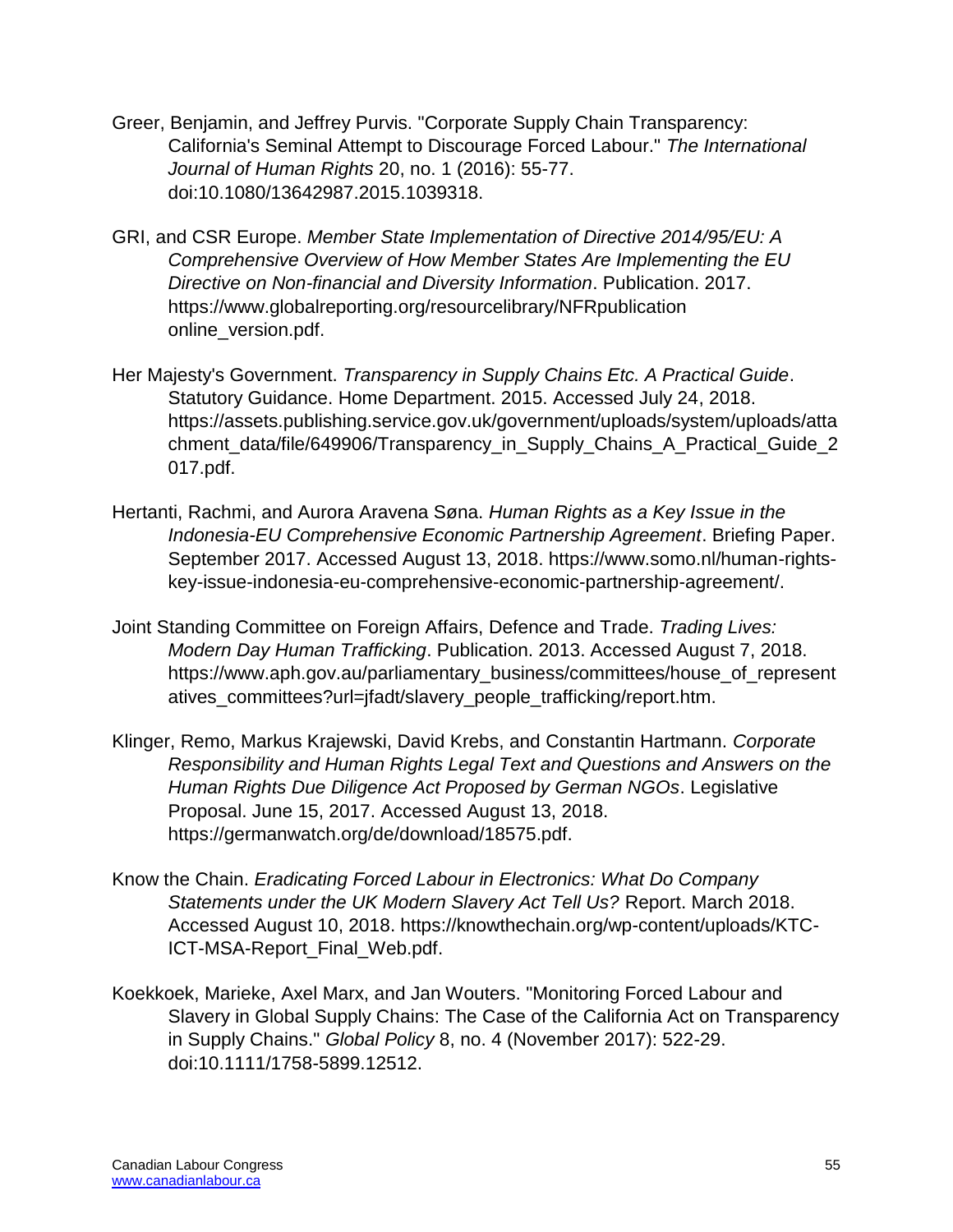- LeBaron, Genevieve, and Andreas Rühmkorf. "The Domestic Politics of Corporate Accountability Legislation: Struggles over the 2015 UK Modern Slavery Act." *Socio-economic Review*, December 2, 2017, 1-35. doi:10.1093/ser/mwx047.
- Lifsher, Mark. "Firms Oppose California Bill to Disclose Policing of Labor Practices." *Los Angeles Times*, August 13, 2010. Accessed July 24, 2018. http://articles.latimes.com/2010/aug/13/business/la-fi-slave-labor-20100813.
- Lindsay, Rae, Anna Kirkpatrick, and Jo En Low. "Hardly Soft Law: The Modern Slavery Act 2015 and the Trend Towards Mandatory Reporting on Human Rights." *Business Law International* 18, no. 1 (January 2017): 29-50. https://www.cliffordchance.com/briefings/2017/02/hardly\_soft\_law\_themodernsla veryact2015an.html.
- MVO Platform. "Dutch Government Puts Trade Objectives above Responsible Business Conduct Policies." News release, June 12, 2018. Accessed August 13, 2018. https://www.mvoplatform.nl/en/dutch-government-puts-trade-objectives-aboveresponsible-business-conduct-policies/.
- MVO Platform. *Frequently Asked Questions about the New Dutch Child Labour Due Diligence Law*. Issue brief. Accessed August 8, 2018. https://www.businesshumanrights.org/sites/default/files/documents/FAQChild Labour Due Diligence Law.pdf.
- Parliament of the Commonwealth of Australia. *Modern Slavery Bill Explanatory Memorandum*. Publication. June 2018. Accessed August 7, 2018. http://parlinfo.aph.gov.au/parlInfo/download/legislation/ems/r6148\_ems\_9cbeaef 3-b581-47cd-a162- 2a8441547a3d/upload\_pdf/676657.pdf;fileType=application/pdf.
- Prokopets, Alexandra. "Trafficking in Information: Evaluating the Efficacy of the California Transparency in Supply Chains Act of 2010." *Hastings International and Comparative Law Review* 37, no. 2 (2014): 351-75.
- Ruggie, John. "Statement on Swiss Citizens' Initiative." Business & Human Rights in Law. June 10, 2018. Accessed July 18, 2018. https://www.businesshumanrights.org/sites/default/files/documents/Statement on Swiss Citizens.pdf.
- Shean, Amelia et al. *The Sancroft-Tussell Report: Eliminating Modern Slavery in Public Procurement*. Report. March 2018. Accessed July 24, 2018. https://sancroft.com/wp-content/uploads/2017/11/The-Sancroft-Tussell-Report.pdf.
- Social Democratic Party of Germany. *Time for More Justice: Our Government Program for Germany*. Electoral Platform. 2017. Accessed August 13, 2018. https://www.spd.de/fileadmin/Dokumente/Bundesparteitag\_2017/Es\_ist\_Zeit\_fuer \_mehr\_Gerechtigkeit-Unser\_Regierungsprogramm.pdf.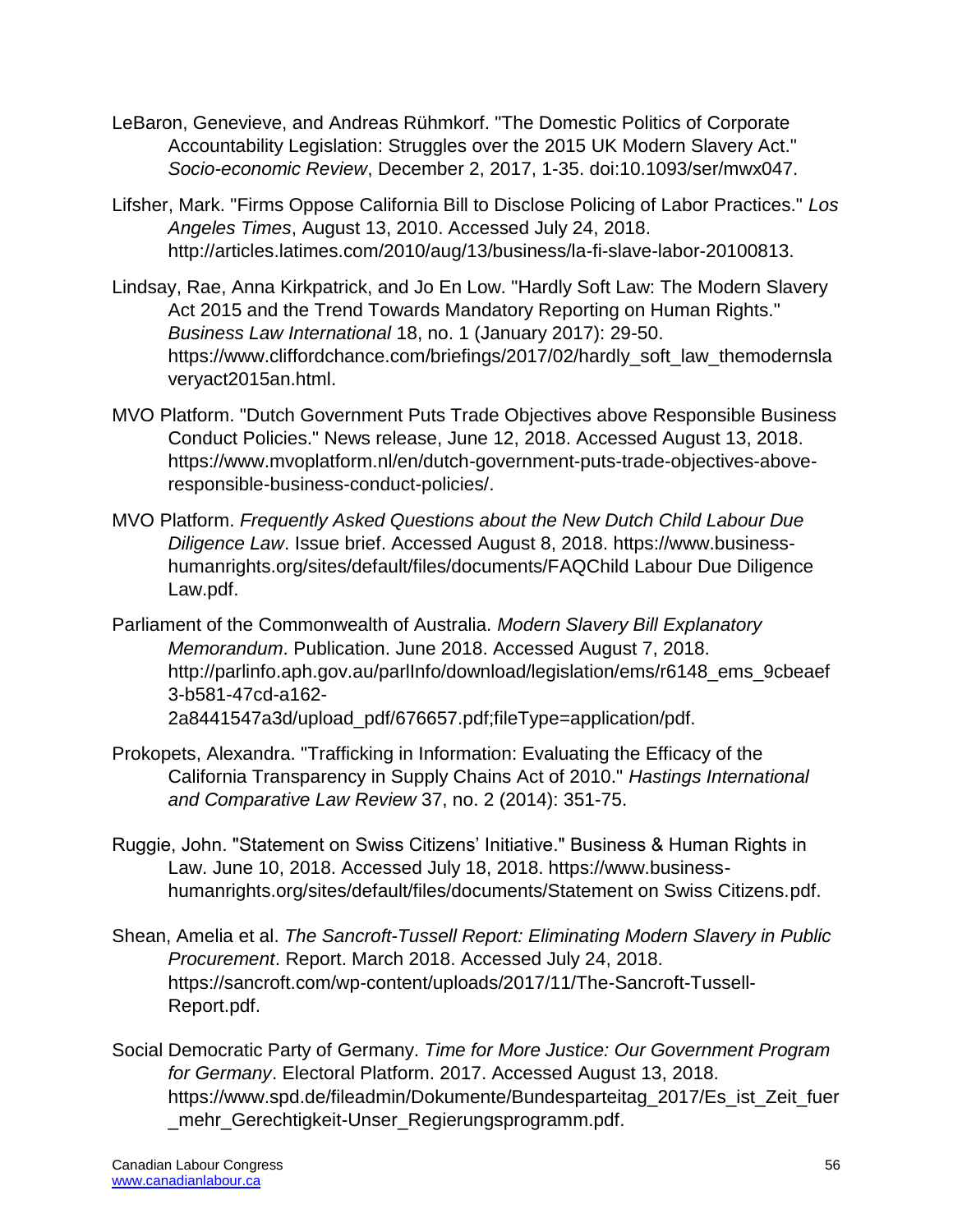Stop Child Labour. "Child Labour Due Diligence Law for Companies Adopted by Dutch Parliament." News release, February 14, 2017. India Committee of the Netherlands. Accessed August 13, 2018. http://www.indianet.nl/170208e.html.

Stumberg, Robert, Anita Ramasastry, and Meg Roggensack. *Turning a Blind Eye? Respecting Human Rights in Government Purchasing*. Report. September 2014. Accessed August 13, 2018. https://static1.squarespace.com/static/583f3fca725e25fcd45aa446/t/5865d97e15 d5dbb208be7740/1483069827972/Procurement-Report-FINAL.pdf.

- Swiss Coalition for Corporate Justice. "How Does the Parliamentary Counter-proposal Differ from the Popular Initiative (RBI)?" Swiss Coalition for Corporate Justice News. May 4, 2018. Accessed July 18, 2018. https://corporatejustice.ch/wpcontent/uploads/2018/07/Comparision\_RBI\_counter-proposal\_EN-1.pdf.
- Swiss Coalition for Corporate Justice. "Details about the Initiative." About the Initiative. Accessed July 18, 2018. https://corporatejustice.ch/about-the-initiative/.
- Swiss Coalition for Corporate Justice. "The Initiative Text with Explanations." Swiss Coalition for Corporate Justice News. No date. Accessed July 18, 2018. https://corporatejustice.ch/wp-content/uploads/2018/06/KVI\_Factsheet\_5\_E.pdf.
- Swiss Coalition for Corporate Justice. "Parliamentary Initiative for MHRDD: Unofficial Translation of the Counter-proposal by the Swiss Parliament to the Citizen Initiative 'Responsible Business Initiative'." Business & Human Rights in Law. May 4, 2018. Accessed July 18, 2018. http://www.bhrinlaw.org/180508-swissparliament-counter-proposal\_unofficial\_en-translation\_updated.pdf
- Swiss National Council. "Law of the Public Limited Company: Content of the Report." Supplementary Report of the Committee on Legal Affairs of 18 May 2018. May 18, 2018. Accessed July 18, 2018. https://www.parlament.ch/centers/documents/fr/bericht-rk-n-16-077-2018-05-18 f.pdf.
- Tony's Chocolonely. "A Law on the Duty of Care for Child Labour Seriously Tackles the Issue of Child Labour." News release, October 3, 2017. Accessed August 13, 2018. https://www.businesshumanrights.org/sites/default/files/documents/171002 Joint Business letter in support of Dutch child labour HRDD law\_EN.pdf.
- Triponel, Anna, and John Sherman. "Legislating Human Rights Due Diligence: Opportunities and Potential Pitfalls to the French Duty of Vigilance Law." Corporate Social Responsibility Committee Publications. May 17, 2017. Accessed July 9, 2018.